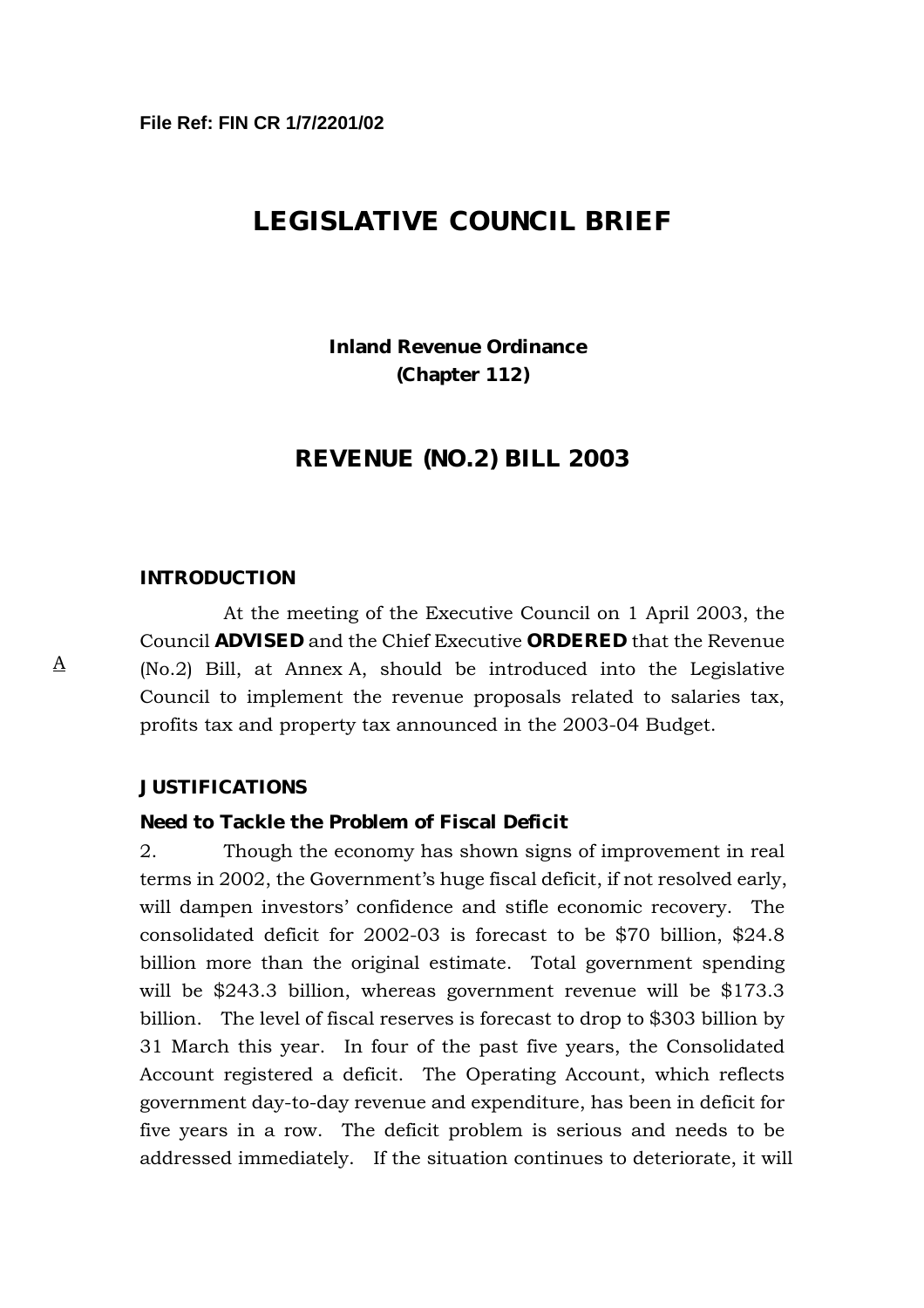impede the trend of economic recovery.

3. The Financial Secretary has set three medium term targets for public finances, which are to attain a balanced Operating Account; restore balance in Consolidated Account; and reduce public expenditure to 20% of GDP or below. Specific proposals must be made and carried out as soon as possible to achieve the above targets and restore investors' confidence.

4. The Government has stated that we will seek to eliminate the problem of fiscal deficit through a three-pronged approach, namely boost the economy, cut expenditure and raise revenue. We estimate that between now and 2006-07 economic growth will bring the Government about \$30 billion in additional revenue. To attain a balanced Operating Account by 2006-07, we aim to generate \$20 billion through raising revenue and another \$20 billion through cutting down on operating expenditure in the next four years.

5. At the same time, in view of the current economic environment in Hong Kong, we need to avoid aggravating the problem of deflation and dampening consumer sentiment. In order to strike a balance, a step-by-step approach will be adopted to implement the proposed revenue-raising measures.

# **Salaries Tax**

6. To raise revenue, we propose to revert the marginal tax rates, tax bands, basic and married person's allowances under salaries tax to their levels before the concessions made in 1998-99. In 1998-99, the allowance for single parent was increased by 44% to the same level as the basic allowance. We propose to reduce the single parent allowance to the same level as proposed for basic person allowance. The standard rate of tax is proposed to increase from 15% to 16%.

7. We also propose to implement the above proposals in two equal phases in 2003-04 and 2004-05, considering the prevailing economic situation and that the public's burden is still heavy. Following implementation of these proposals, about 90,000 more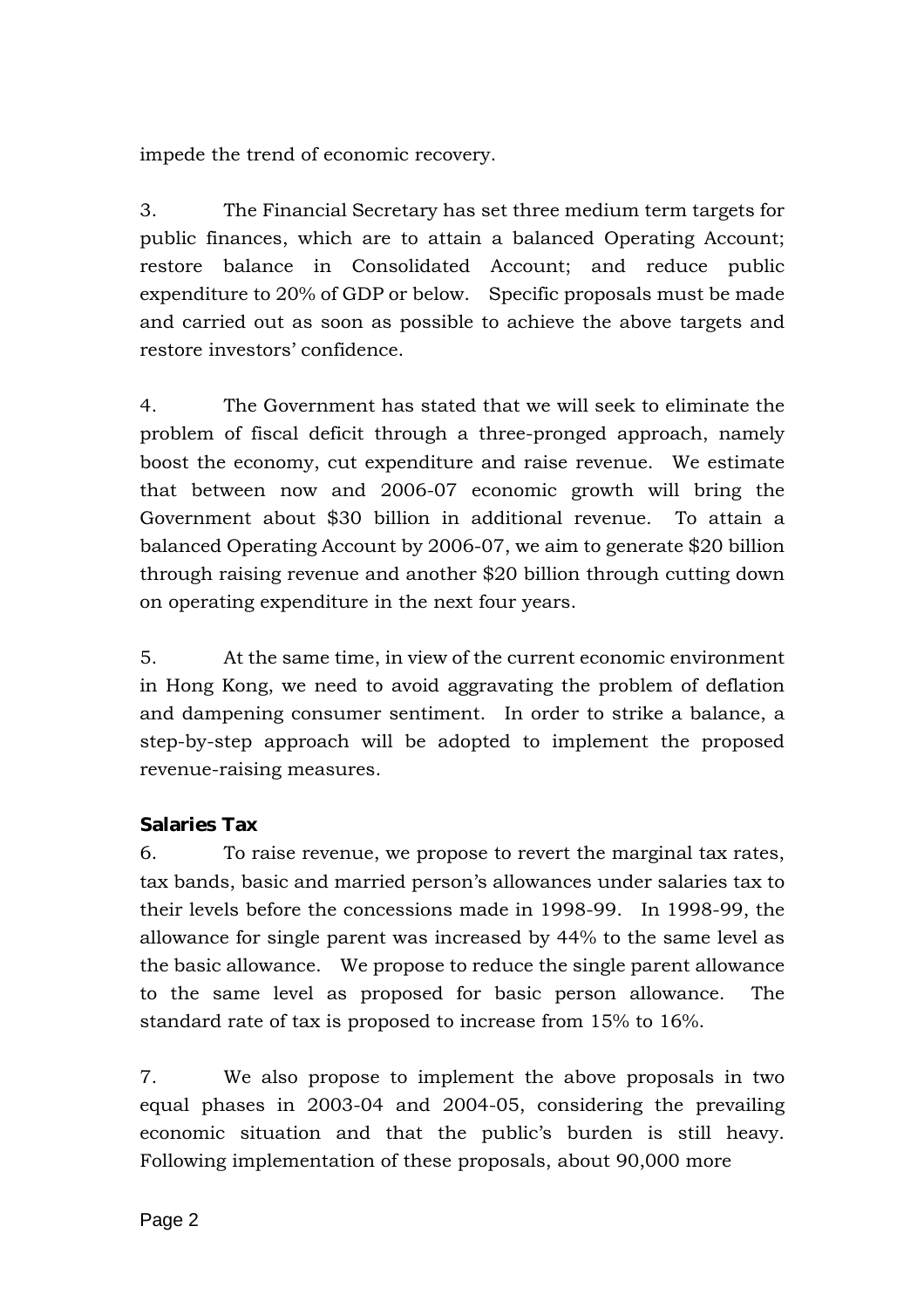employed persons will come into the tax net, thus helping to broaden the tax base.

8. The proposals should have limited impact on lower to middle income taxpayers. The effective tax rates for taxpayers with annual income between \$100,001 and \$200,000, between \$200,001 and \$300,000, and between \$300,001 and \$400,000 would only be 1.2%, 3.4% and 5.0% respectively after the proposed adjustments have taken full effect in 2004-05.

9. We propose that the exemption for holiday warrant and passage be removed. After removal of the exemption, taxpayers would need to include the value of, as well as any allowance for the purchase of, any holiday warrant or passage in their taxable income for tax assessment. At present, all benefits derived from employment which are capable of being converted into money (i.e. having a value) and all allowances, except those relating to holiday warrant or passage, are taxable under salaries tax. We consider it more equitable to remove this only exemption. This is more in line with international practice.

10. We do not propose any changes to the allowances for dependants as we recognise the heavy burden of taxpayers who have to support the living of their dependent relatives. In support of the population policy, we propose to increase the allowance for the third to ninth child to the level of allowance for the first and second child.

# **Profits Tax**

11. To raise revenue, we propose to increase the profits tax rate for corporations from 16% to 17.5% with effect from 2003-04. The tax rate for unincorporated businesses is proposed to be increased from 15% to 16% in two phases over two years, in line with the adjustments in the standard rate of salaries tax.

12. Hong Kong has a simple profits tax system with consistently low tax rates and many concessions. We do not have capital gains tax nor do we impose tax on dividends. The proposed rates are still lower than those in neighbouring economies, and the 18.5% rate we had in the 1980s. Our competitive edge will not be significantly affected by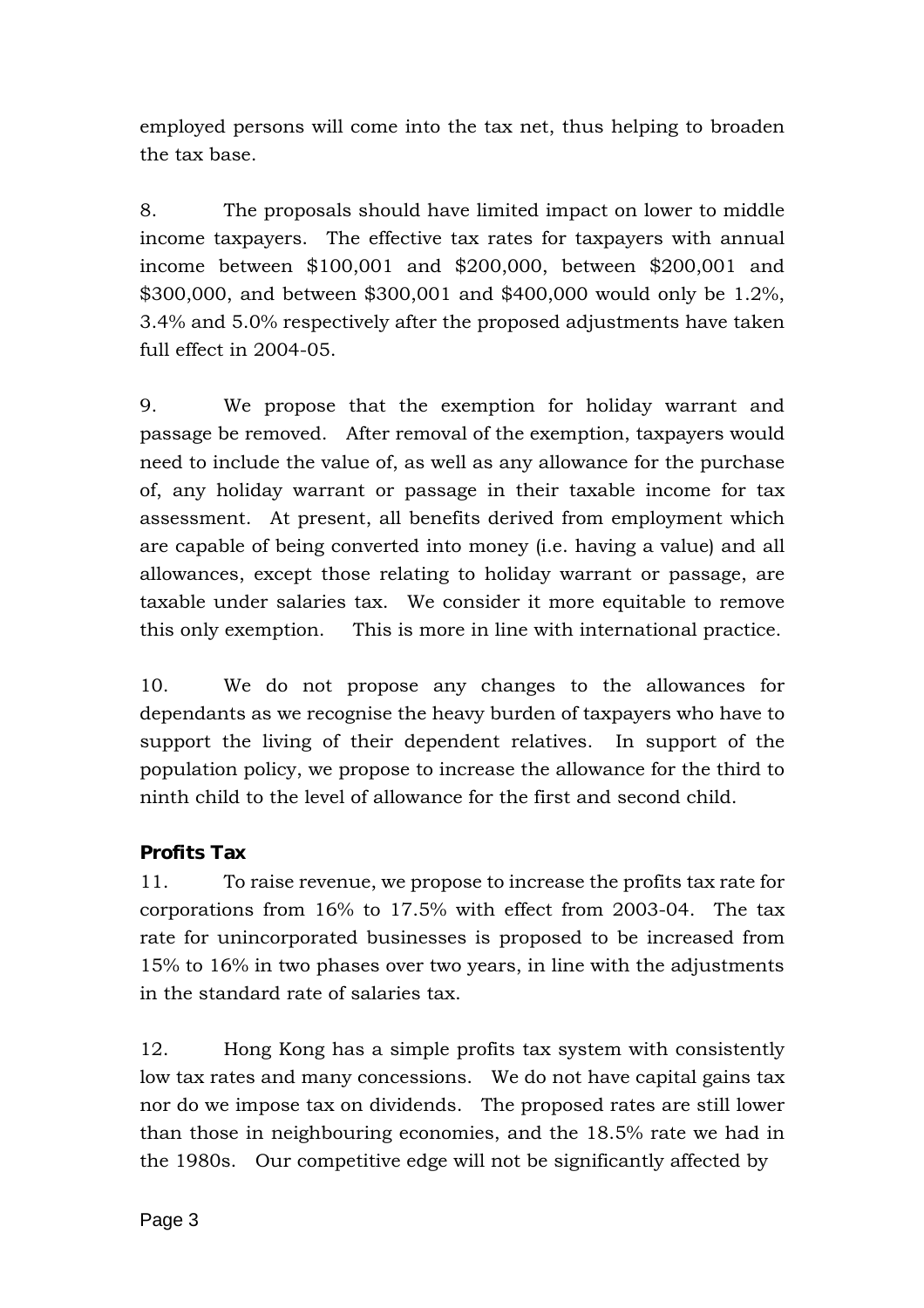the revision in profits tax rates.

13. We also propose that the rate of deeming assessable profits for certain payments such as royalties and licence fees should be increased from 10% to 30%. After this proposed adjustment and the proposed increase in tax rate, the effective tax rate on such deeming profits will be increased from 1.6% to 5.25%, but this will still be amongst the lowest comparing with our neighbouring economies.

# **Property Tax**

14. We propose that the property tax rate be increased by one percentage point to 16% and be implemented over two years, in line with the salaries tax standard rate adjustment.

## **Tax Concessions on Charitable Donations**

15. We propose to raise the existing ceiling under salaries tax and profits tax for tax-exempted donations to approved charitable organisations from 10% of assessable income or profits to 25%.

# **OTHER OPTIONS**

16. Salaries tax and profits tax are the two largest sources of recurrent revenue for the Government. There are no other recurrent revenue sources which may generate similar magnitude of additional revenue, which is necessary to tackle the serious budget deficit.

# **THE BILL**

17. The main purpose of this Bill is to amend the Inland Revenue Ordinance (Cap. 112) to give effect to some of the proposals in the Budget introduced by the Government for the 2003-2004 financial year. The major provisions are as follows: -

(a) **Clause 3** amends the definition of income from employment so that the value of any holiday warrant or passage granted by an employer to an employee will form part of the employee's income from employment.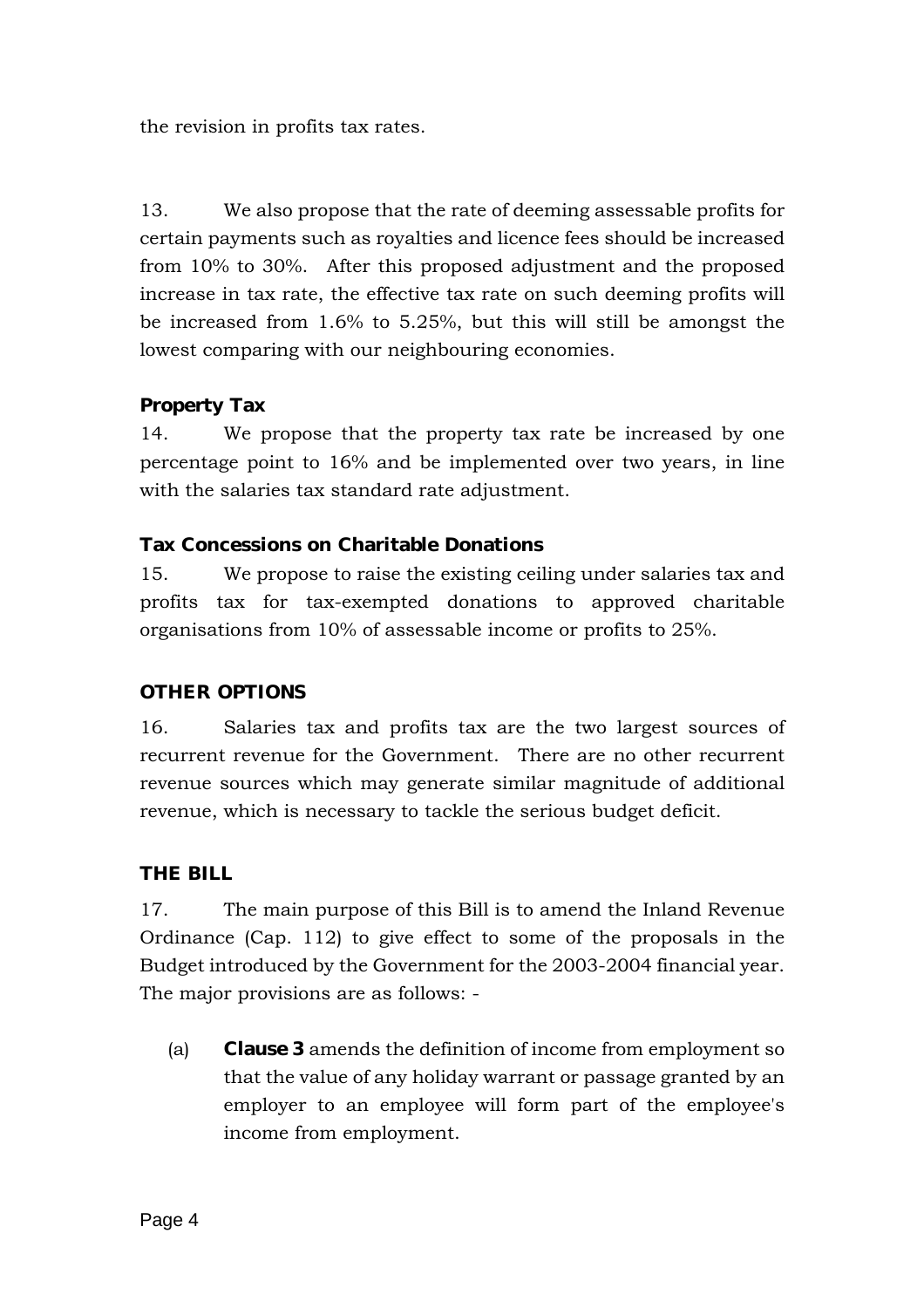- (b) **Clause 4** raises the existing ceiling for tax deductible donations from 10% of a person's assessable profits to 25%.
- (c) **Clause 5** increases a certain rate that is applied in computing the assessable profits of a person not carrying on a trade, profession or business in Hong Kong in respect of sums received by him from the use in Hong Kong of cinematograph or television films, patents, trademarks or copyright materials, etc..
- (d) **Clause 6** raises the existing ceiling for tax deductible donations from 10% of a person's assessable income to 25%.
- (e) **Clause 9** increases the standard rate of tax from 15% to 15½% for the year of assessment 2003/04 and from 15½% to 16% for the year of assessment 2004/05.
- (f) **Clause 10** revises the marginal tax structure for the years of assessment 2003/04 and 2004/05.
- (g) **Clause 11** reduces the respective amounts of basic allowance, married person's allowance and single parent allowance to \$104,000, \$208,000 and \$104,000 respectively for the year of assessment 2003/04 and to \$100,000, \$200,000 and \$100,000 respectively for the year of assessment 2004/05. It also revises the structure of child allowance so that a person will be granted an allowance of \$30,000 each for the first to the ninth child.
- (h) **Clause 12** increases the rate of profits tax in respect of a corporation from 16% to 17½%.
- (i) **Clauses 14** and **15** contain transitional provisions.
- 18. The existing provisions being amended are at Annex B.

#### **LEGISLATIVE TIMETABLE**

Page 5

B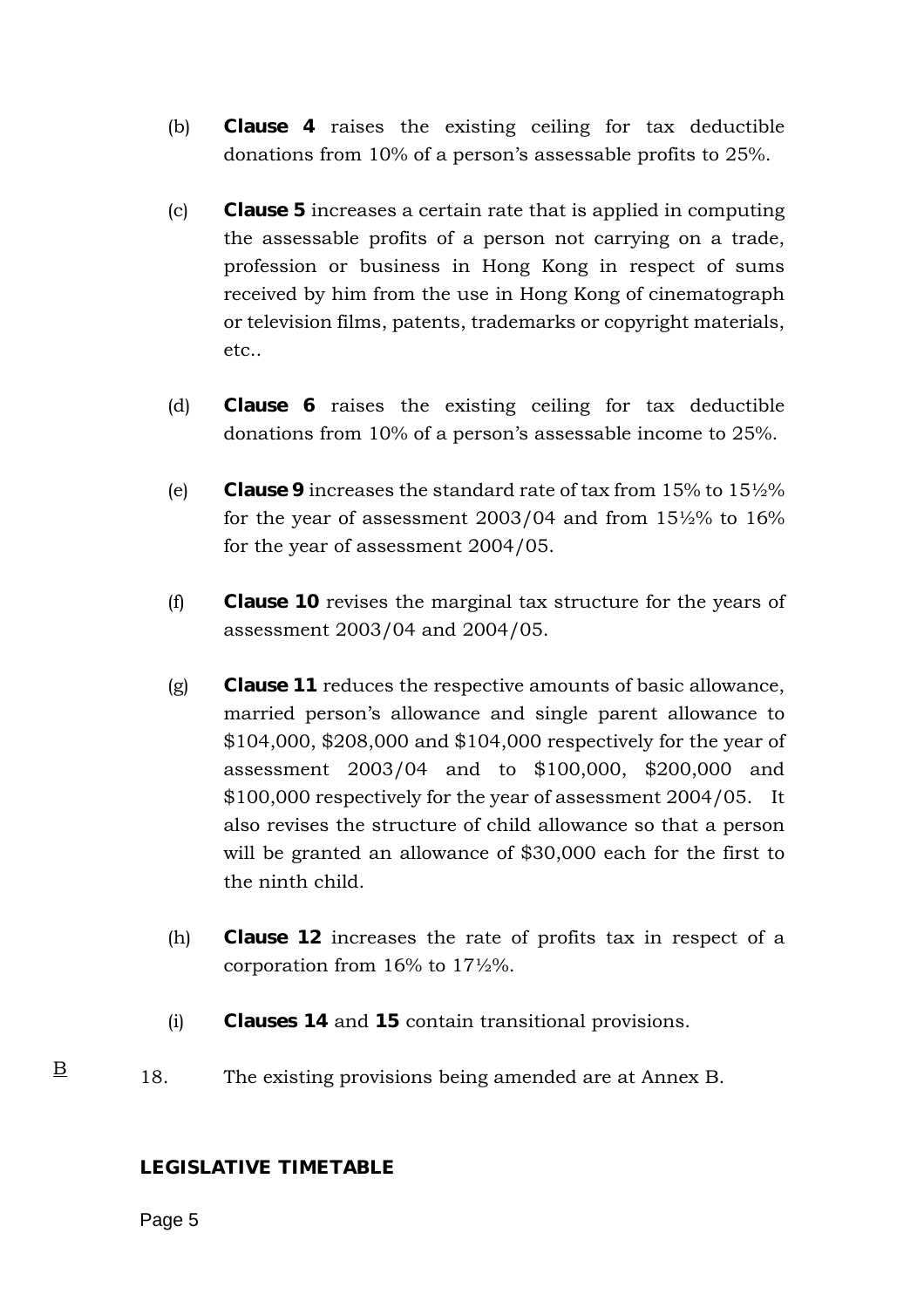19. The legislative timetable will be -

| Publication in the Gazette     | 4 April 2003 |
|--------------------------------|--------------|
| First Reading and commencement |              |
| of Second Reading debate       | 9 April 2003 |

# **IMPLICATIONS OF THE PROPOSAL**

20. The proposal is in conformity with the Basic Law, including the provisions concerning human rights. The proposal will not affect the binding effect of the existing provisions of the Ordinance and its subsidiary legislation. It has no productivity, environmental or civil service implications.

## **Financial Implications**

21. It is estimated that the proposal will raise a total of \$10.37 billion (\$6.8 billion for salaries tax, \$3.5 billion for profits tax and \$70 million for property tax) in a full year, less a cost to revenue of about \$100 million due to the concession on charitable donation deductions.

22. On the expenditure side, with 90,000 new taxpayers falling into the tax net, the proposal will give rise to additional recurrent expenditure of \$5 million per year for printing of tax returns, postage and tax collection, etc.. The Inland Revenue Department will absorb this additional expenditure within its own provision.

## **Economic Implications**

23. The proposed legislative amendments are to facilitate implementation of the various revenue measures related to salaries tax, profits tax and property tax announced in the 2003-04 Budget. These revenue measures are part and parcel of the whole package of budgetary measures, which taken together are expected to have only a small impact on the overall economy. Based on the inhouse econometric model adopted by the Government, the trend growth rate of the economy and rate of change in prices will be trimmed as a result by an annual average of only 0.14% and 0.21% respectively over 2003-07. At the same time, the package of measures will help restore balance in public finances over the medium term, thereby eliminating a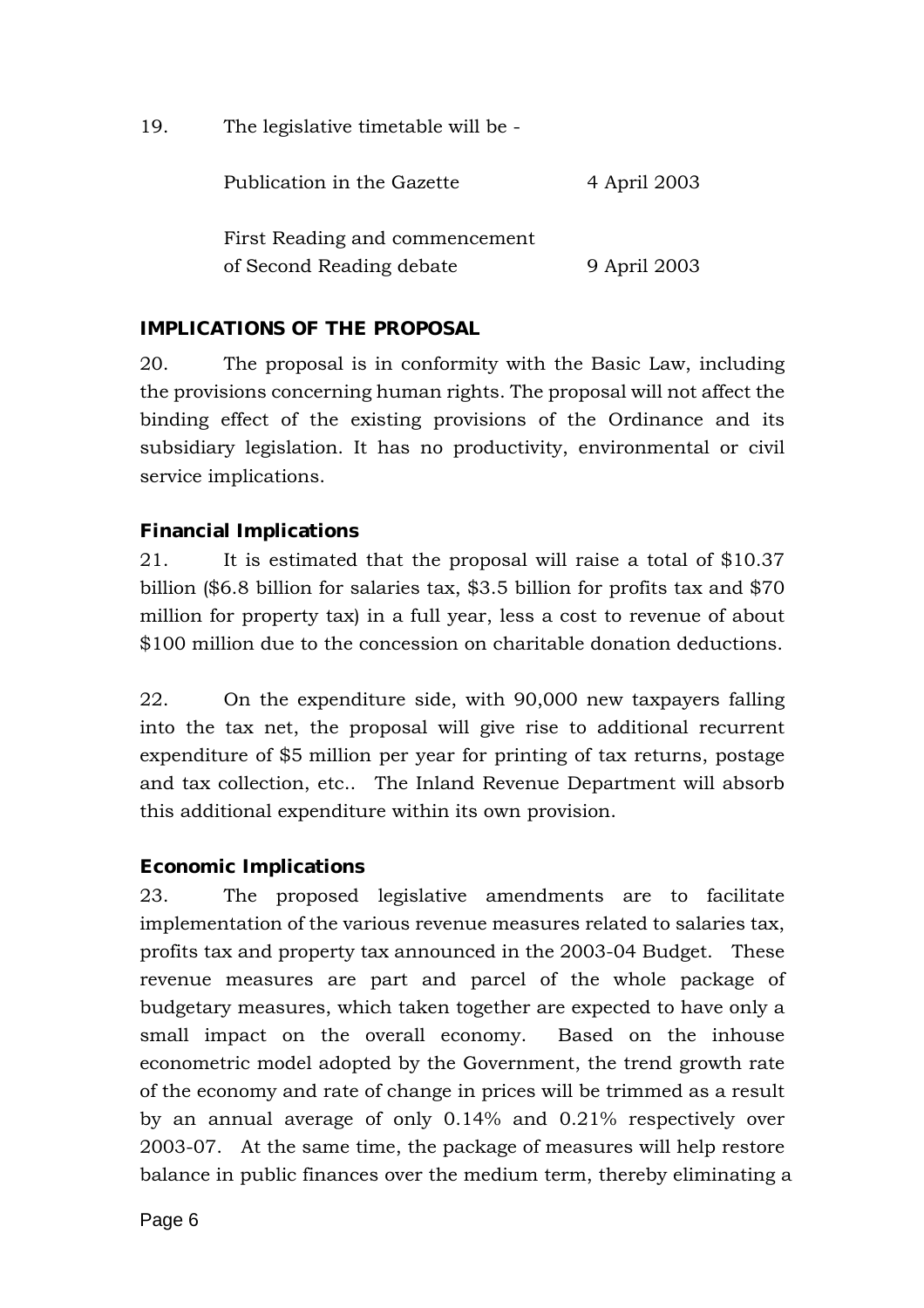factor that may lead to a financial crisis. Investors' confidence in Hong Kong will also be enhanced.

## **Sustainability Implications**

24. The proposal is expected to contribute positively to fiscal sustainability through alleviation of the problem of fiscal deficit.

## **PUBLIC CONSULTATION**

25. The Financial Secretary conducted consultations with Legislative Council Members during the formulation of the Budget. In addition, proposals of professional bodies and the general public have also been taken into account.

## **PUBLICITY**

26. We will issue a press release. A spokesman will be available to answer media and public enquiries.

## **BACKGROUND**

27. In the 2003-04 Budget, the Financial Secretary made, among others, the following proposals in relation to salaries tax, profits tax and property tax -

## **Salaries Tax**

- (a) to revert the marginal salaries tax rates and bands to levels before the 1998-99 concessions over two years (in 2003/04 and 2004/05 years of assessment), i.e. to increase incremental steps from 5% to 6%, and the marginal tax rates to 2%, 8%, 14% and 20%, reduce the bandwidth from \$35,000 to \$30,000;
- (b) to revert the basic and married person's allowances to their levels before the 1998-99 concessions over two years, i.e. from \$108,000 to \$100,000 and from \$216,000 to \$200,000 respectively;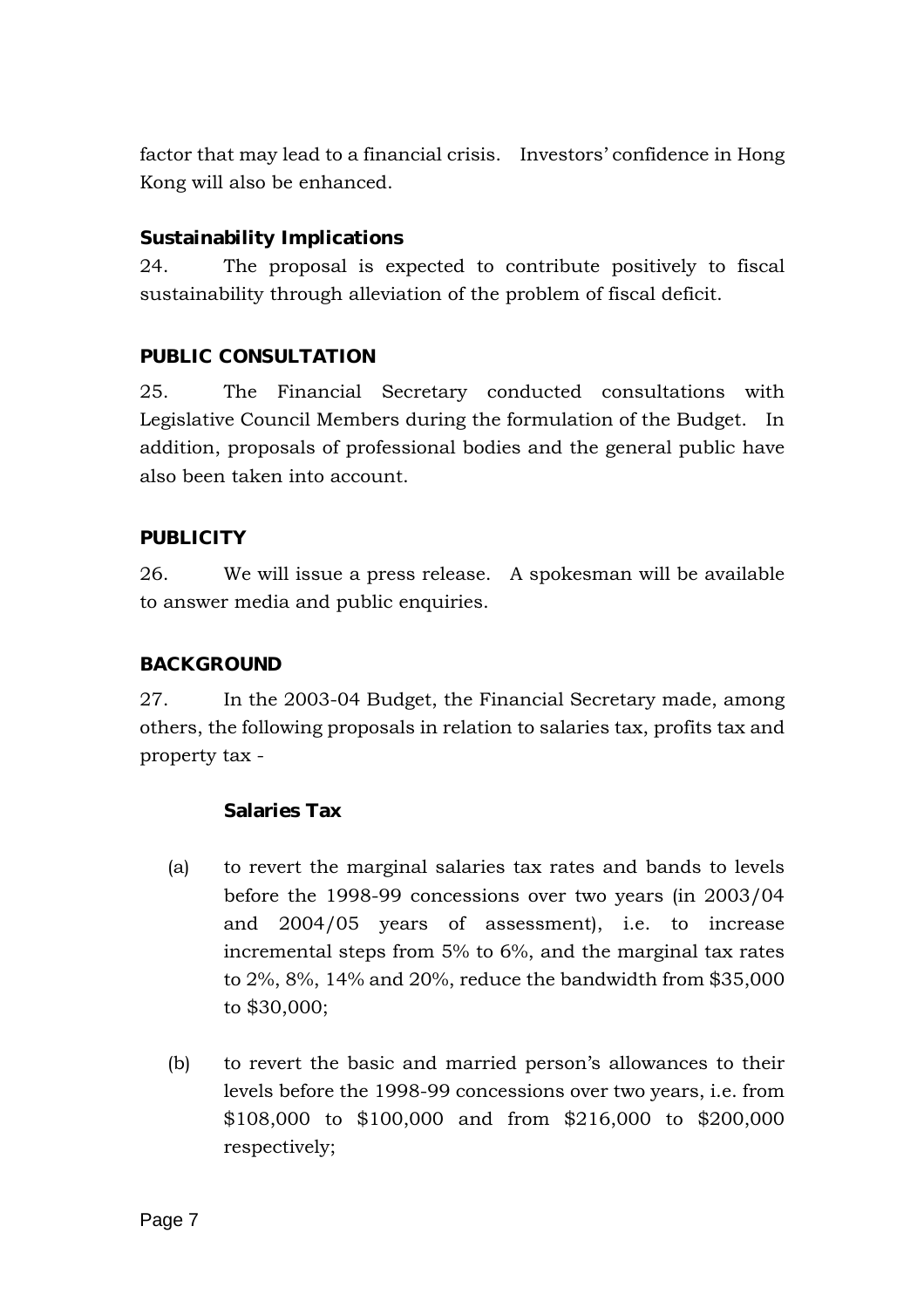- (c) to lower the single parent allowance from \$108,000 to \$100,000 over two years;
- (d) to increase the standard salaries tax rate from 15% to 16% in two phases over years of assessment 2003/04 and 2004/05;
- (e) to remove the exemption for holiday warrants and passage;
- (f) to increase the allowance for the third to ninth child from \$15,000 to \$30,000, equivalent to that for the first and second child;
- (g) to raise the ceiling for tax deductible charitable donations from 10% to 25% of assessable income;

## **Profits Tax**

- (h) to increase the tax rate for corporations from 16% to 17.5% effective from 2003-04 year of assessment;
- (i) to increase the tax rate for unincorporated businesses from 15% to 16% in two phases over years of assessment 2003/04 and 2004/05;
- (j) to increase the rate of deeming assessable profits for certain payments, such as royalties and licence fees, from 10% to 30%;
- (k) to raise the ceiling for tax deductible charitable donations from 10% to 25% of assessable profits; and

## **Property Tax**

(l) to increase the property tax rate from 15% to 16% in two phases over years of assessment 2003/04 and 2004/05.

28. We have to amend the Inland Revenue Ordinance to implement these proposals.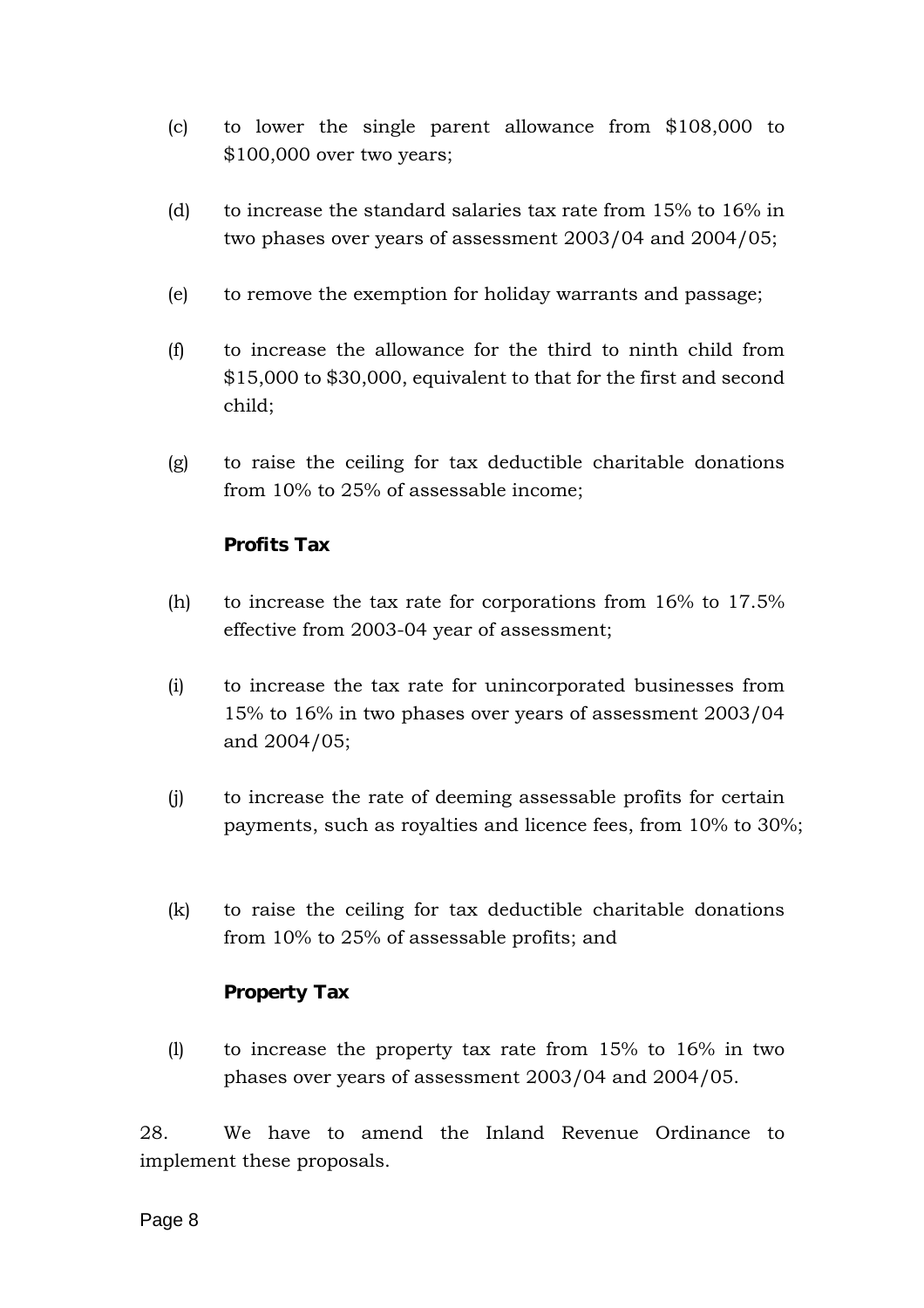# **ENQUIRY**

29. In case of enquiries about this Brief, please contact Miss Erica NG, Principal Assistant Secretary for Financial Services and the Treasury (Treasury)(Revenue), at 2810 2370.

**Financial Services and the Treasury Bureau 2 April 2003**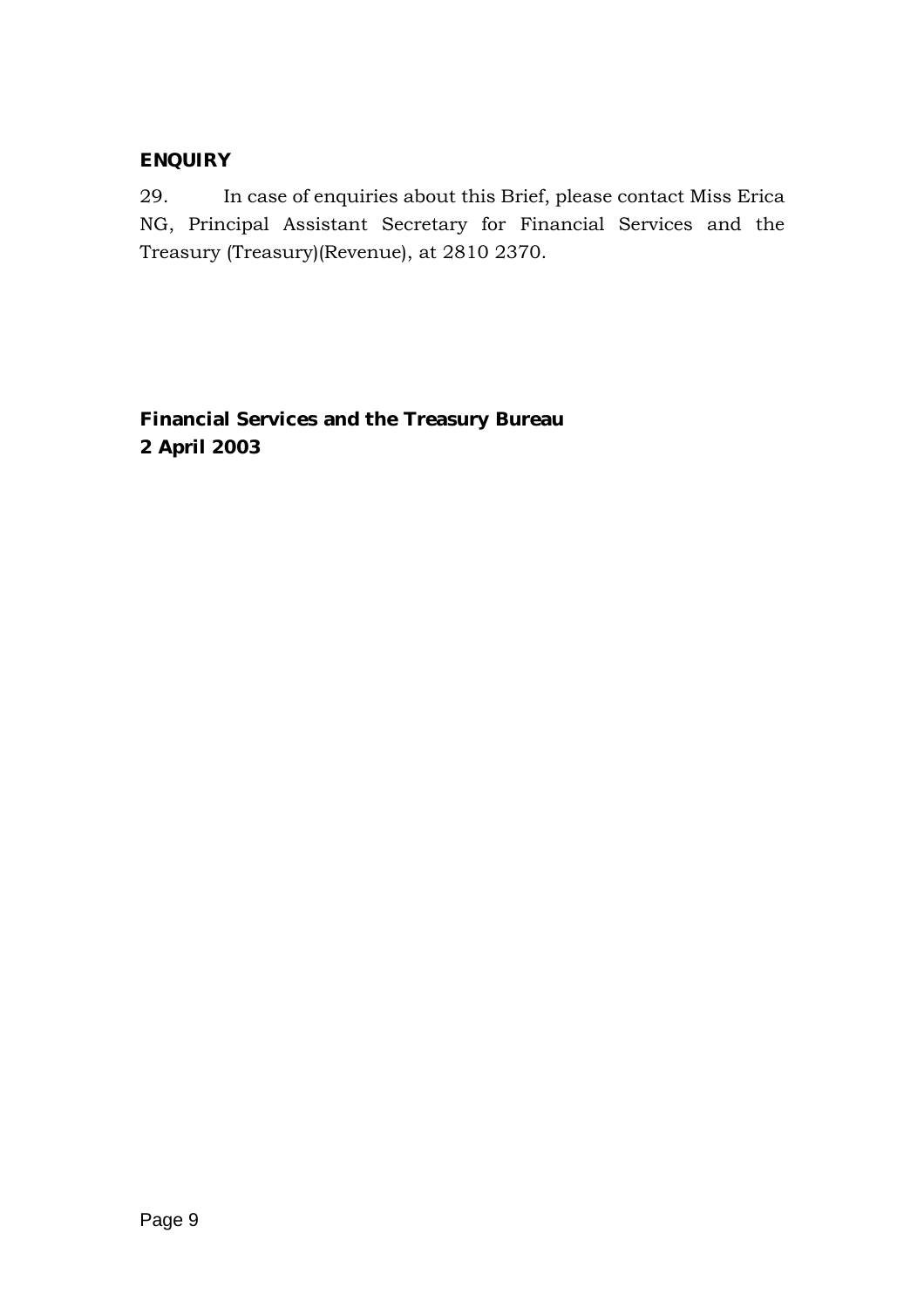## **REVENUE (NO. 2) BILL 2003**

#### **CONTENTS**

#### Clause Page

### PART<sub>1</sub>

# PRELIMINARY

|                      | Short title |  |
|----------------------|-------------|--|
| $\sim$<br><u>L</u> . | Application |  |

## PART 2

## AMENDMENTS TO INLAND REVENUE ORDINANCE

| Definition of income from employment                                                           |                |
|------------------------------------------------------------------------------------------------|----------------|
| Approved charitable donations                                                                  |                |
| Computation of assessable<br>profits<br>from<br>cinematograph films, patents, trademarks, etc. | $\overline{2}$ |
| Approved charitable donations                                                                  | $\overline{2}$ |
| Amount of provisional property tax                                                             | 3              |
| Objections                                                                                     | 3              |
| <b>Standard Rate</b>                                                                           | 3              |
| Rates                                                                                          | 3              |
| Allowances                                                                                     | $\overline{4}$ |
| Rate of profits tax in respect of a corporation                                                | 6              |
|                                                                                                |                |

# PART 3

## TRANSITIONAL PROVISIONS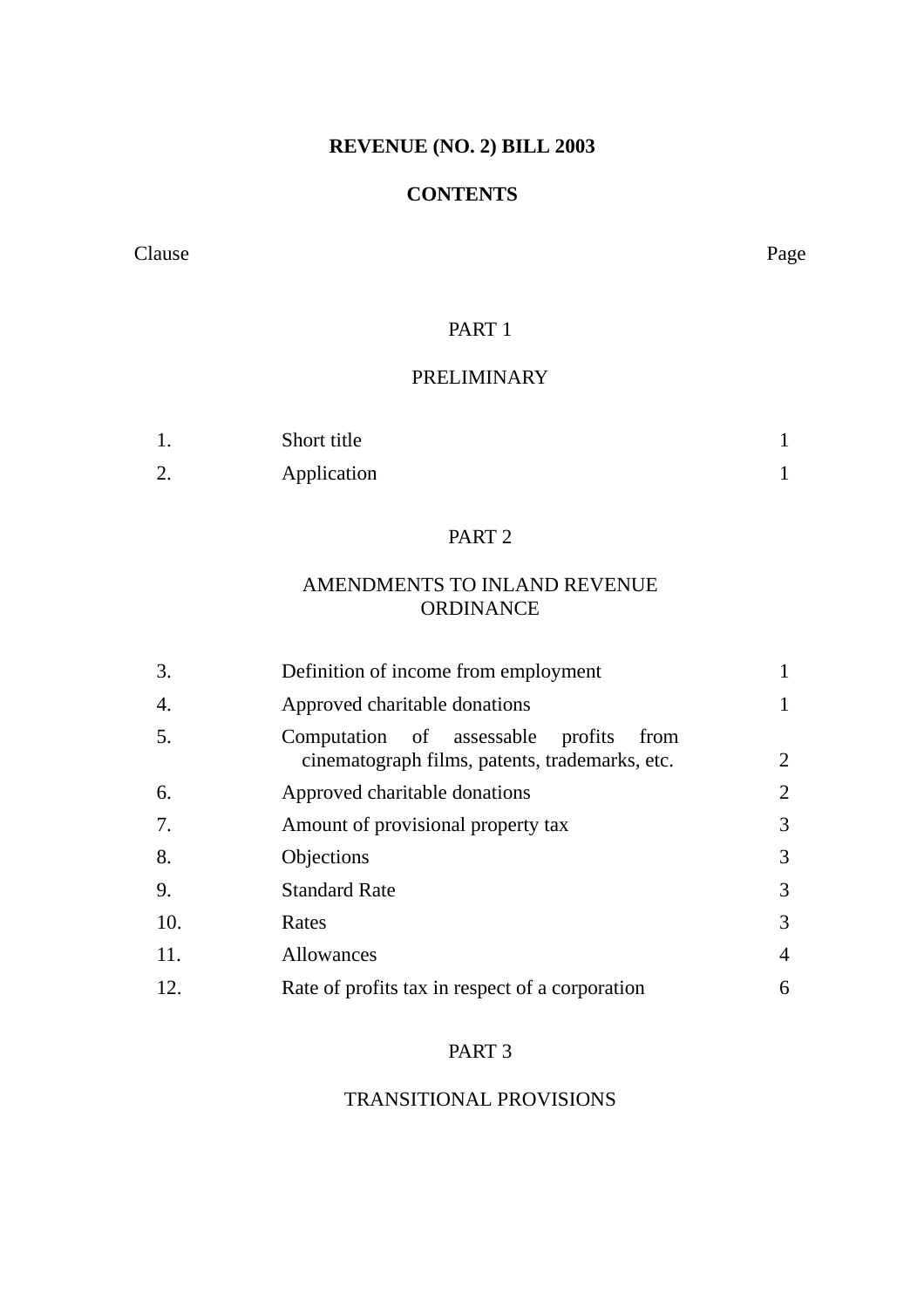| 13. | Interpretation of Part 3                                |   |
|-----|---------------------------------------------------------|---|
| 14. | Construction of net chargeable income                   |   |
| 15. | Additional grounds for making hold over<br>applications | 8 |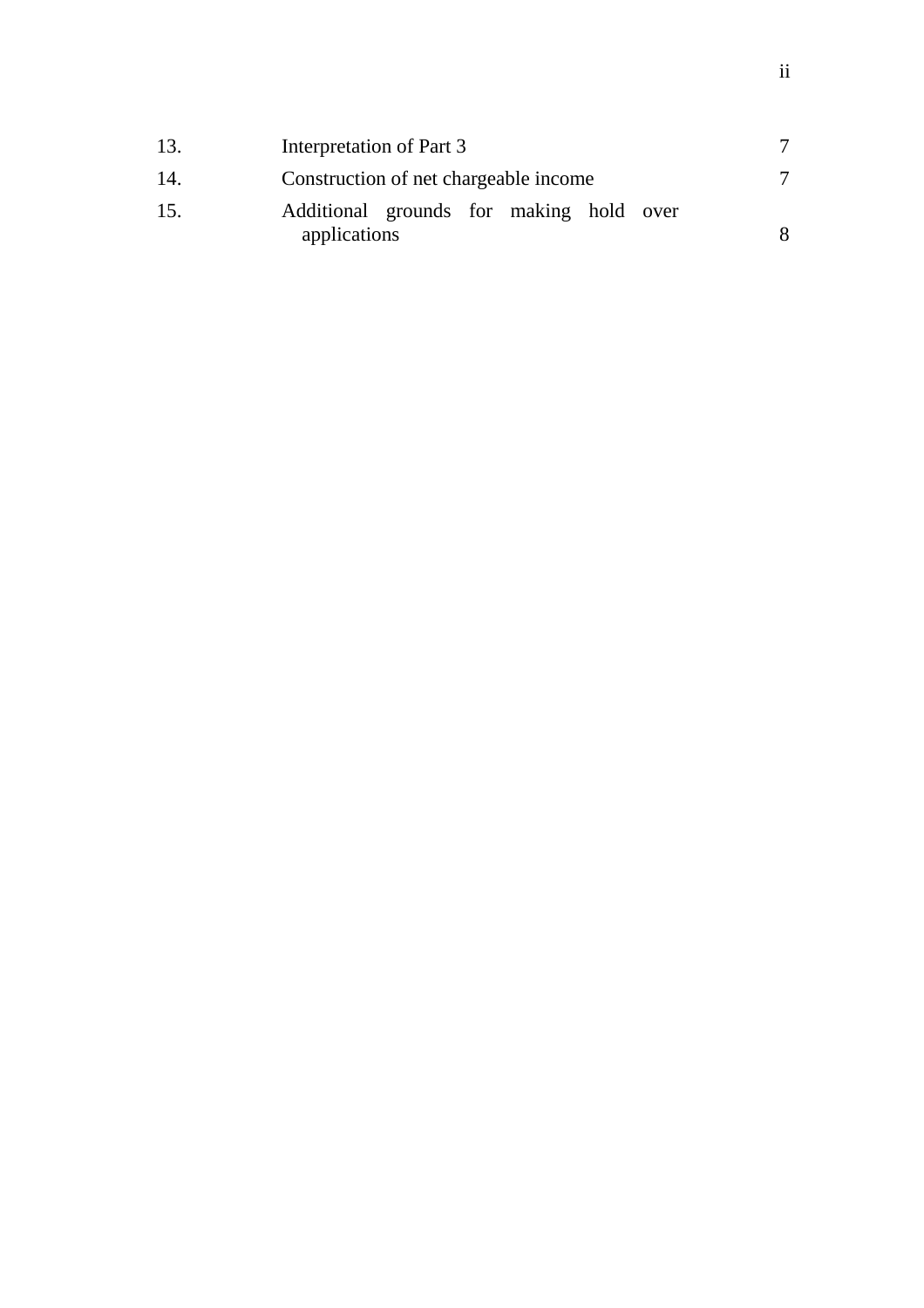### A BILL

To

Amend the Inland Revenue Ordinance.

Enacted by the Legislative Council.

# PART 1

## PRELIMINARY

#### **1. Short title**

<span id="page-11-0"></span>This Ordinance may be cited as the Revenue (No. 2) Ordinance 2003.

### <span id="page-11-1"></span>**2. Application**

This Ordinance applies in relation to the year of assessment commencing on 1 April 2003 and to all subsequent years of assessment.

## PART 2

### AMENDMENTS TO INLAND REVENUE ORDINANCE

### <span id="page-11-2"></span>**3. Definition of income from employment**

Section 9(1)(a)(i), (ii) and (iii) of the Inland Revenue Ordinance (Cap. 112) is repealed.

#### **4. Approved charitable donations**

<span id="page-11-3"></span>Section  $16D(2)(b)$  is repealed and the following substituted –

- "(b) (i) up to and including the year of assessment commencing on 1 April 2002, a sum in excess of 10% of such balance of that person's assessable profits after making any adjustment for the allowances and charges provided under Part VI;
	- (ii) commencing on or after 1 April 2003, a sum in excess of 25% of such balance of that person's assessable profits after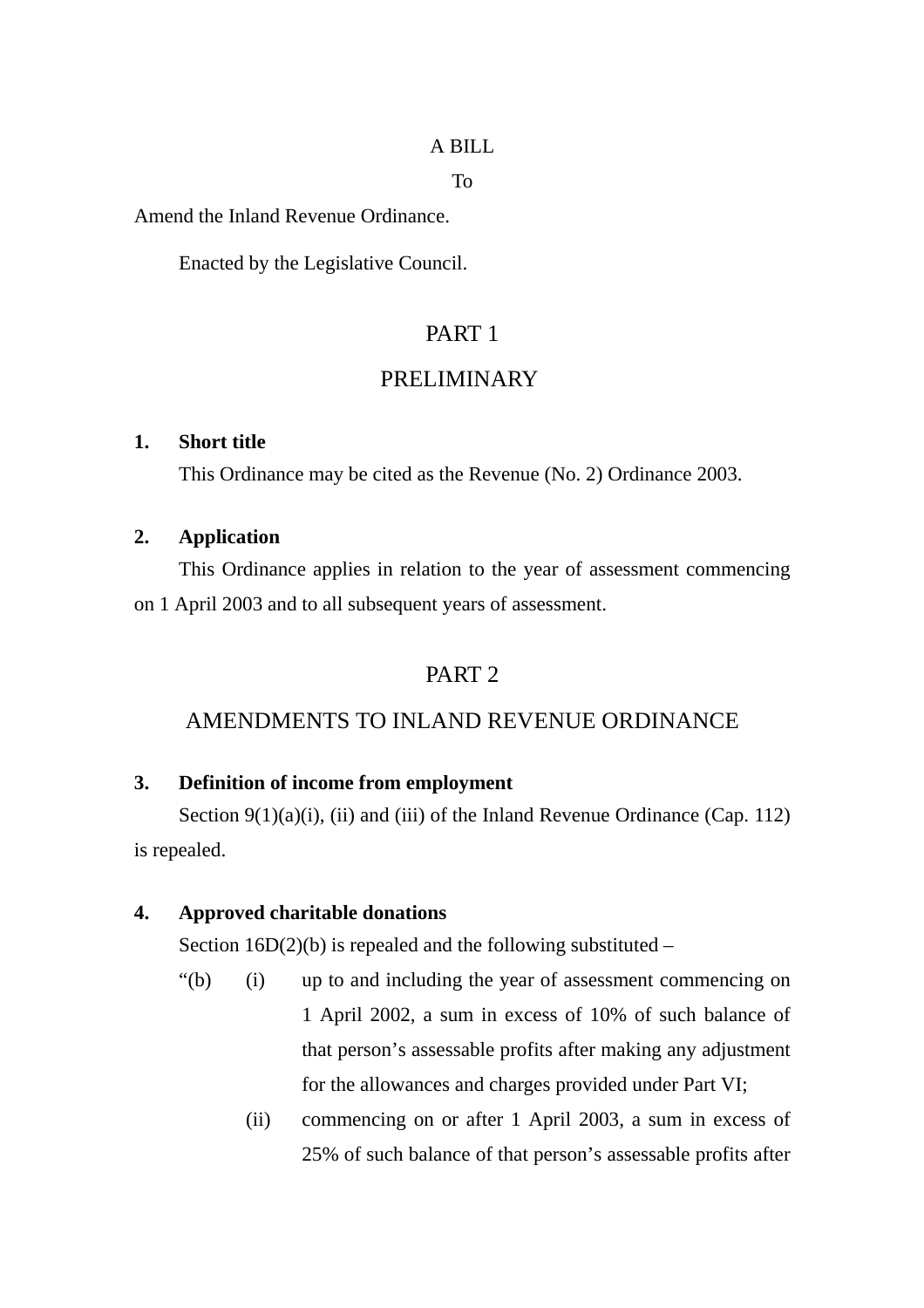making any adjustment for the allowances and charges provided under Part VI.".

<span id="page-12-0"></span>**5. Computation of assessable profits from cinematograph films, patents, trademarks, etc.**

Section  $21A(1)(b)$  is repealed and the following substituted –

- "(b) the following percentages of the sum in any other case, including any case of the description mentioned in the proviso to paragraph  $(a)$  –
	- (i) for any sum received by or accrued to the person before 1 April 2003, 10%;
	- (ii) for any sum received by or accrued to the person on or after 1 April 2003, 30%.".

## **6. Approved charitable donations**

<span id="page-12-1"></span>Section 26C is amended –

- (a) in subsection  $(2)(a)(ii)$ , by repealing "10%" and substituting "the percentage specified in subsection  $(2A)$ ";
- (b) in subsection  $(2)(b)(iii)$ , by repealing "10%" and substituting "the percentage specified in subsection  $(2A)$ ";
- $(c)$  by adding  $-$

"(2A) The percentages specified for the purposes of subsection  $(2)(a)(ii)$  and  $(b)(iii)$  shall be –

> (a) for any year of assessment up to and including the year of assessment commencing on 1 April 2002, 10%;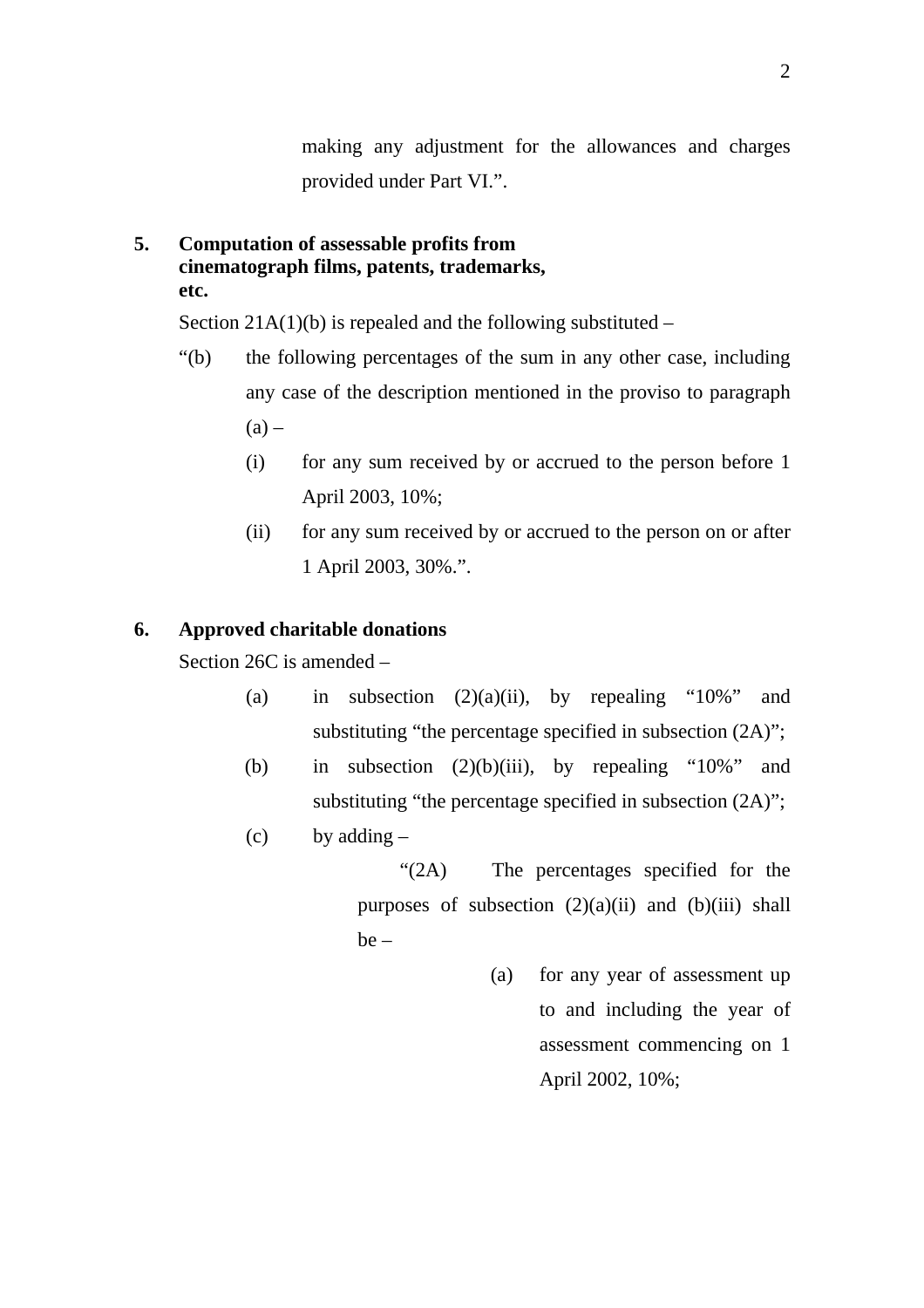(b) for any year of assessment commencing on or after 1 April 2003, 25%.".

## <span id="page-13-0"></span>**7. Amount of provisional property tax**

Section 63M(8) is amended by repealing "subsection (7)" and substituting "subsection (6)".

#### <span id="page-13-1"></span>**8. Objections**

Section 64(1) is amended by repealing ", in the case of an assessment other than a provisional assessment,".

#### **9. Standard Rate**

<span id="page-13-2"></span>Schedule 1 is amended –

(a) by repealing "For the year of assessment 1989/90 and until superseded" and substituting "For the years of assessment 1989/90 to 2002/03 inclusive";

| by adding at the end $-$<br>(b) |
|---------------------------------|
|---------------------------------|

"For the year of assessment  $2003/04 - 15\frac{1}{2}\%$ .

For the year of assessment 2004/05 and until superseded  $-16\%$ .".

#### **10. Rates**

<span id="page-13-3"></span>Schedule 2 is amended –

(a) by repealing "For the year of assessment 1998/99 and for each year after that year" and substituting "For the years of assessment 1998/99 to 2002/03 inclusive";

(b) by adding at the end  $-$ 

"For the year of assessment 2003/04

SECOND COLUMN THIRD COLUMN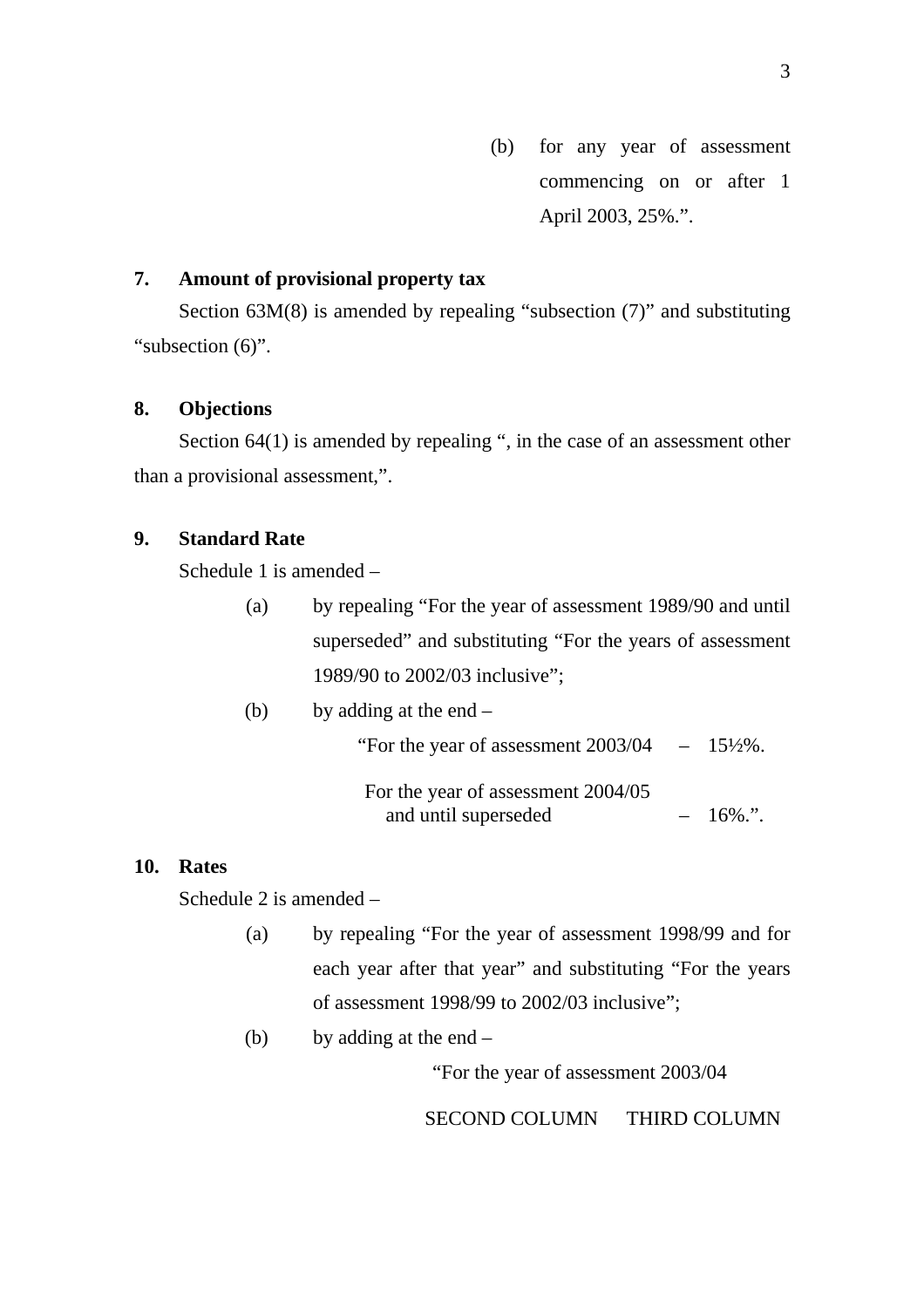- (a) Upon the first \$32,500 2%
- (b) Upon the next \$32,500 7½%
- (c) Upon the next \$32,500 13%
- (d) Upon the remainder  $18\frac{1}{2}\%$

For the year of assessment 2004/05 and for each year after that year

| <b>SECOND COLUMN</b>            | <b>THIRD COLUMN</b> |
|---------------------------------|---------------------|
| (a) Upon the first $$30,000$    | 2%                  |
| (b) Upon the next $$30,000$     | 8%                  |
| (c) Upon the next $$30,000$ 14% |                     |
|                                 |                     |

(d) Upon the remainder  $20\%$ ".

#### **11. Allowances**

<span id="page-14-0"></span>Schedule 4 is amended –

(a) by repealing "For the year of assessment 1998/99 and for each year after that year" and substituting "For the years of assessment 1998/99 to 2002/03 inclusive";

(b) by adding at the end –

"For the year of assessment 2003/04

|    | <b>FIRST COLUMN</b><br>(section)                                                                                                 | SECOND COLUMN<br>(the prescribed<br>amount) |
|----|----------------------------------------------------------------------------------------------------------------------------------|---------------------------------------------|
|    | 1. Section<br>(basic<br>28<br>allowance)                                                                                         | \$104,000                                   |
|    | 2. Section 29<br>(married<br>person's allowance)                                                                                 | \$208,000                                   |
| 3. | Section 30 (dependent<br>parent allowance) –<br>subsection $(3)(a)$<br>(a)<br>(b) subsection $(3)(b)$<br>(c) subsection $(4)(a)$ | \$30,000<br>\$30,000<br>\$12,000            |
|    |                                                                                                                                  |                                             |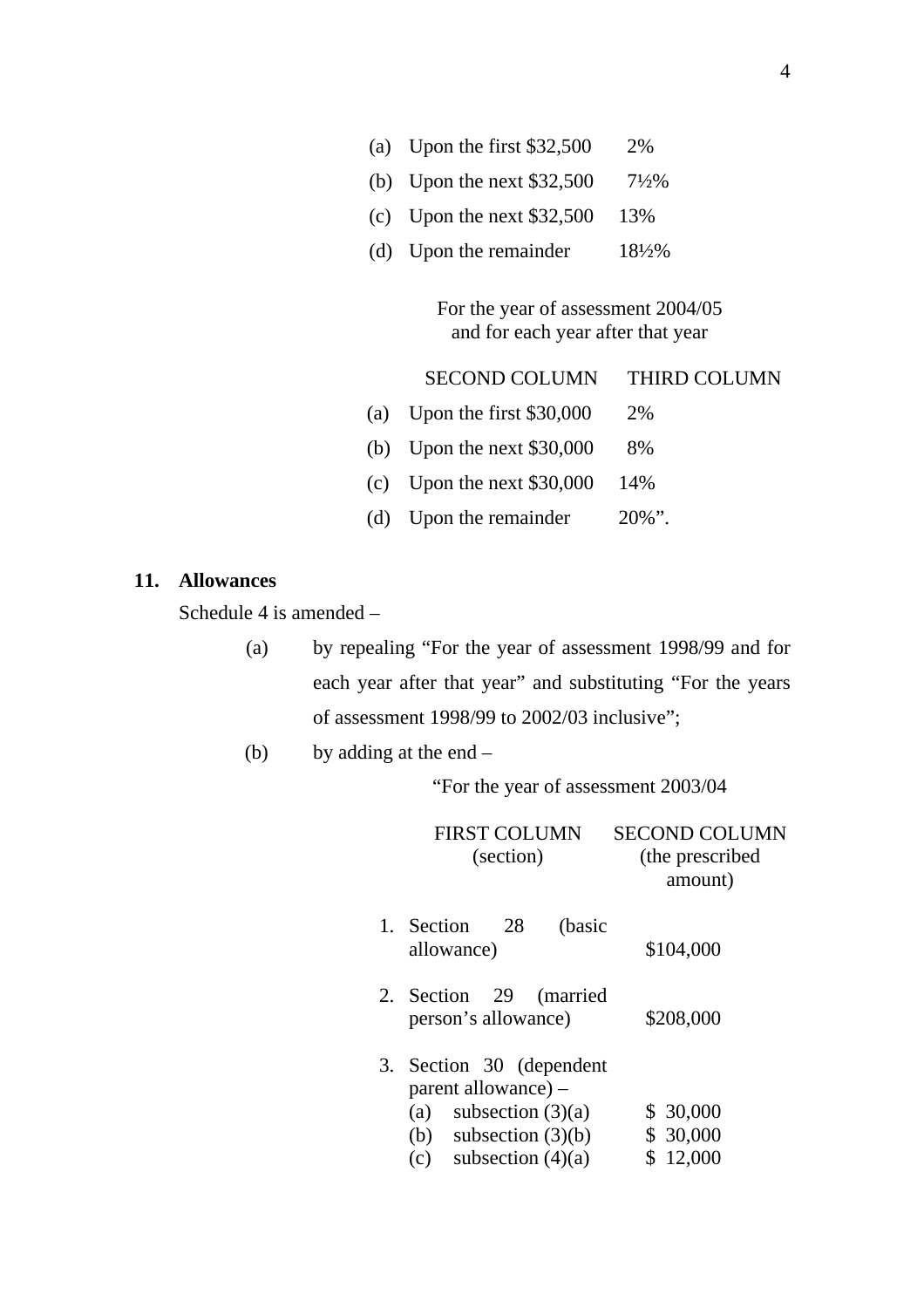<span id="page-15-0"></span>

| 4. | Section 30A (dependent<br>grandparent<br>$allowance) -$<br>(a) subsection $(3)(a)$<br>(b) subsection $(3)(b)$<br>(c) subsection $(4)(a)$ | \$30,000<br>\$ 30,000<br>\$12,000                                 |
|----|------------------------------------------------------------------------------------------------------------------------------------------|-------------------------------------------------------------------|
|    | 5. Section<br>30B(1)<br>(dependent brother or<br>dependent<br>sister<br>allowance)                                                       | \$ 30,000                                                         |
|    | 6. Section 31 (child<br>$allowance) -$<br>(a) subsection $(1)$<br>(b) subsection $(5)$                                                   | \$30,000 each for<br>the first to the<br>ninth child<br>\$270,000 |
|    | 7. Section<br>31A(1)<br>dependant<br>(disabled)<br>allowance)                                                                            | \$60,000                                                          |
|    | 8. Section 32(1) (single<br>parent allowance)                                                                                            | \$104,000                                                         |
|    | For the year of assessment 2004/05 and<br>for each year after that year                                                                  |                                                                   |
|    | <b>FIRST COLUMN</b><br>(section)                                                                                                         | <b>SECOND COLUMN</b><br>(the prescribed<br>amount)                |
| 1. | Section<br>28<br>(basic<br>allowance)                                                                                                    | \$100,000                                                         |
| 2. | Section 29<br>(married<br>person's allowance)                                                                                            | \$200,000                                                         |
| 3. | Section 30 (dependent<br>parent allowance) –<br>subsection $(3)(a)$<br>(a)<br>subsection $(3)(b)$<br>(b)                                 | \$ 30,000<br>\$ 30,000                                            |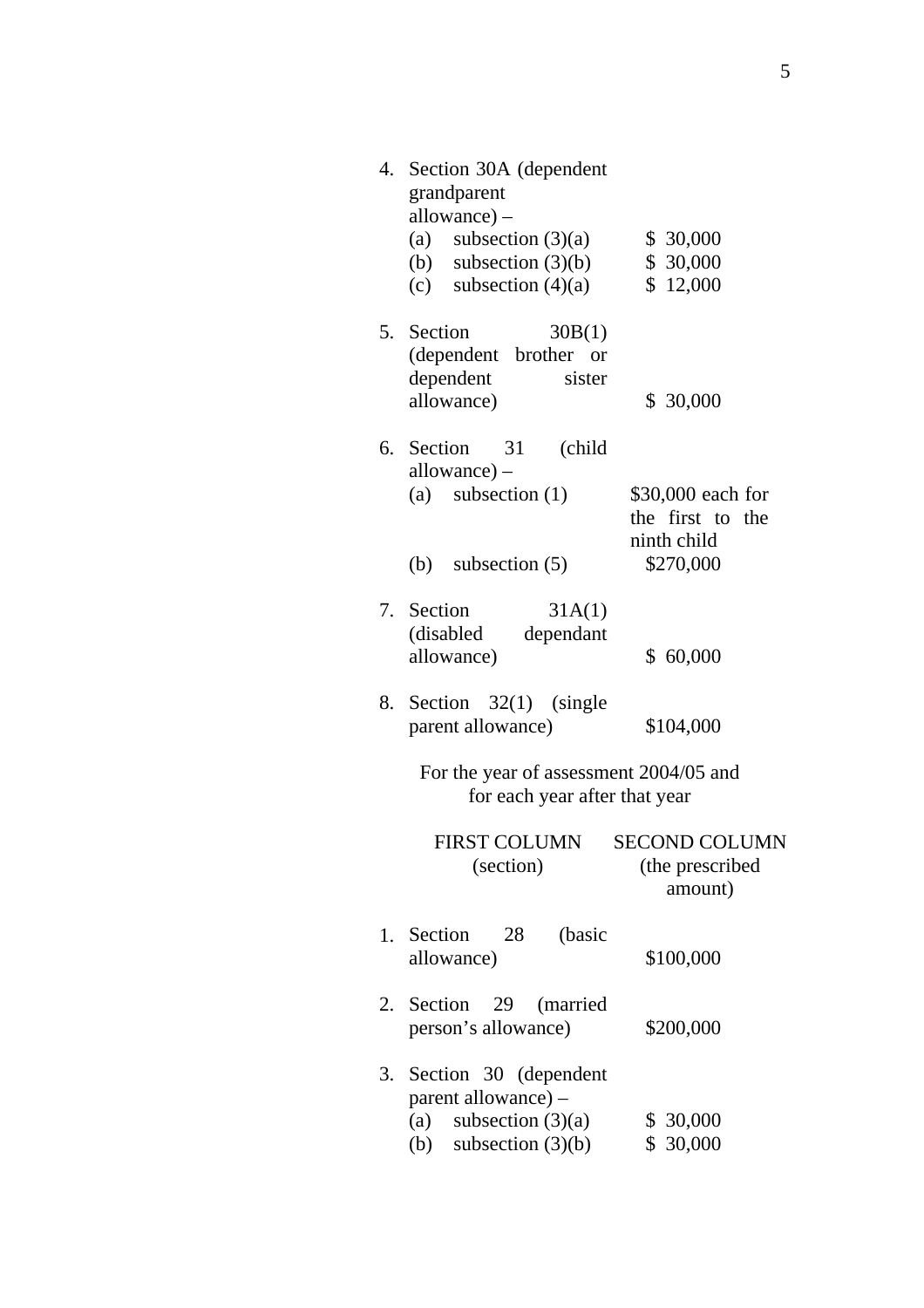|    | (c) subsection $(4)(a)$                                                                                                                     | \$12,000                                                          |
|----|---------------------------------------------------------------------------------------------------------------------------------------------|-------------------------------------------------------------------|
|    | 4. Section 30A (dependent<br>grandparent<br>$allowance) -$<br>(a) subsection $(3)(a)$<br>(b) subsection $(3)(b)$<br>(c) subsection $(4)(a)$ | \$30,000<br>\$30,000<br>\$12,000                                  |
|    | 5. Section<br>30B(1)<br>(dependent brother or<br>dependent<br>sister<br>allowance)                                                          | \$30,000                                                          |
| 6. | Section<br>31<br>(child<br>$allowance) -$<br>(a) subsection $(1)$<br>(b) subsection $(5)$                                                   | \$30,000 each for<br>the first to the<br>ninth child<br>\$270,000 |
|    | 7. Section<br>31A(1)<br>(disabled)<br>dependant<br>allowance)                                                                               | \$60,000                                                          |
| 8. | Section $32(1)$ (single<br>parent allowance)                                                                                                | \$100,000".                                                       |

## **12. Rate of profits tax in respect of a corporation**

Schedule 8 is amended –

- (a) by repealing "For the year of assessment 1998/99 and until superseded" and substituting "For the years of assessment 1998/99 to 2002/03 inclusive";
- (b) by adding at the end –

"For the year of assessment 2003/04 and until superseded 17½%".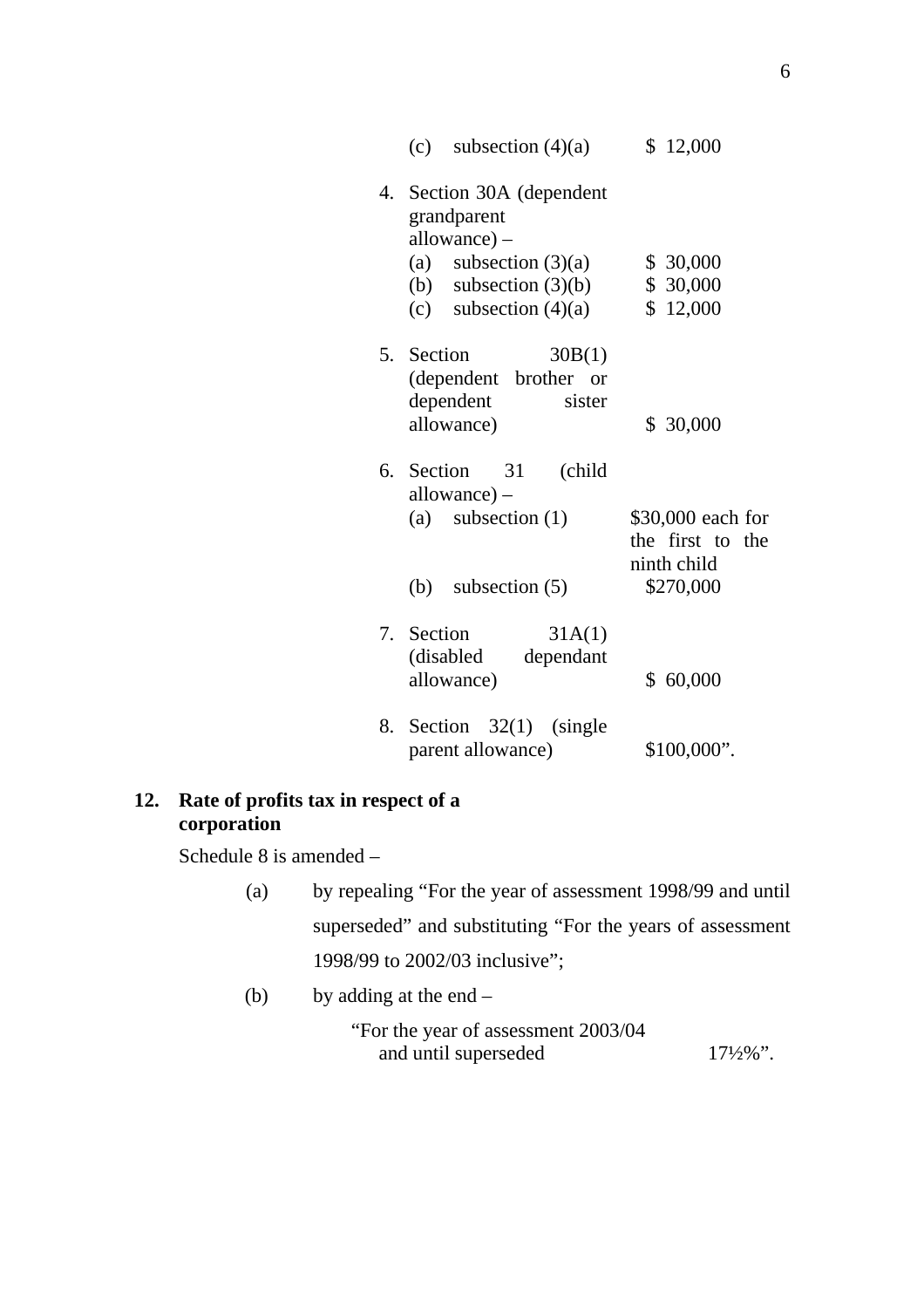## PART 3

### TRANSITIONAL PROVISIONS

#### **13. Interpretation of Part 3**

<span id="page-17-0"></span> $(1)$  In this Part –

"current year of assessment" (  $\qquad \qquad$ ) means the year of assessment

commencing on 1 April 2003;

"preceding year of assessment" (
Here is no means the year of assessment commencing on 1 April 2002;

"principal Ordinance" (The 2011) means the Inland Revenue Ordinance (Cap. 112).

(2) Where an expression used in this Part is also used in the principal Ordinance, it shall have the same meaning as in the principal Ordinance.

#### <span id="page-17-1"></span>**14. Construction of net chargeable income**

(1) For the purposes of calculating the net chargeable income for the preceding year of assessment under section 63C(1) of the principal Ordinance in order to ascertain provisional salaries tax in respect of the year of assessment commencing on 1 April 2003 or the year of assessment commencing on 1 April 2004, the references in section 12B(1)(b) and (2)(b) of the principal Ordinance to allowances permitted under Part V of the principal Ordinance shall be read as if they were references to the amounts of allowances prescribed for the year of assessment commencing on 1 April 2003 or the year of assessment commencing on 1 April 2004 (as the case may be) under Part V of, and Schedule 4 to, the principal Ordinance as amended by this Ordinance.

(2) In relation to an application to hold over the payment of provisional salaries tax in respect of the year of assessment commencing on 1 April 2003 or the year of assessment commencing on 1 April 2004 that is made under section 63E of the principal Ordinance on the ground specified in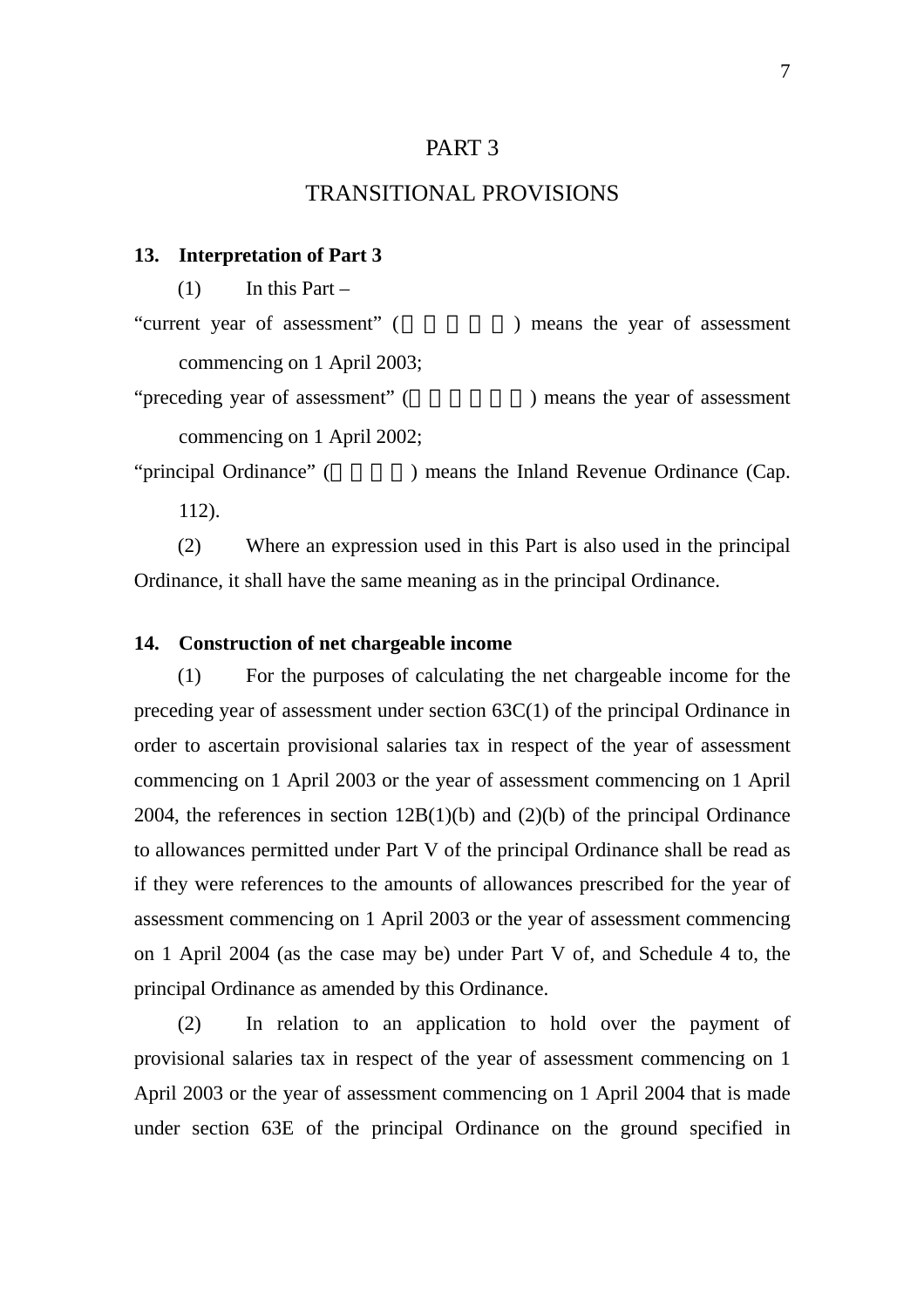subsection (2)(a) of that section, the reference to "net chargeable income for the year preceding the year of assessment" in that subsection shall be construed to mean the net chargeable income for the year of assessment commencing on 1 April 2002 or the net chargeable income for the year of assessment commencing on 1 April 2003 (as the case may be) as calculated under subsection (1).

(3) In relation to an application to hold over the payment of provisional salaries tax in respect of the year of assessment commencing on 1 April 2003 or the year of assessment commencing on 1 April 2004 that is made under section 63E of the principal Ordinance on the ground specified in subsection (2)(b) of that section, the reference to "net chargeable income for the year preceding the year of assessment" in that subsection shall be construed to mean the net chargeable income for the year of assessment commencing on 1 April 2002 or the net chargeable income for the year of assessment commencing on 1 April 2003 (as the case may be) as calculated under subsection (1).

### <span id="page-18-0"></span>**15. Additional grounds for making hold over applications**

(1) Without prejudice to section 63E of the principal Ordinance, where in relation to the current year of assessment a person is liable to pay provisional salaries tax, he may, by notice in writing lodged with the Commissioner not later than –

- (a) 28 days before the day by which the provisional salaries tax is to be paid; or
- (b) 14 days after the date of the notice for payment of provisional salaries tax under section 63C(6) of the principal Ordinance,

whichever is the later, apply to the Commissioner on a ground specified in subsection (2) to have the payment of the whole or part of such tax held over until he is required to pay salaries tax for that year of assessment.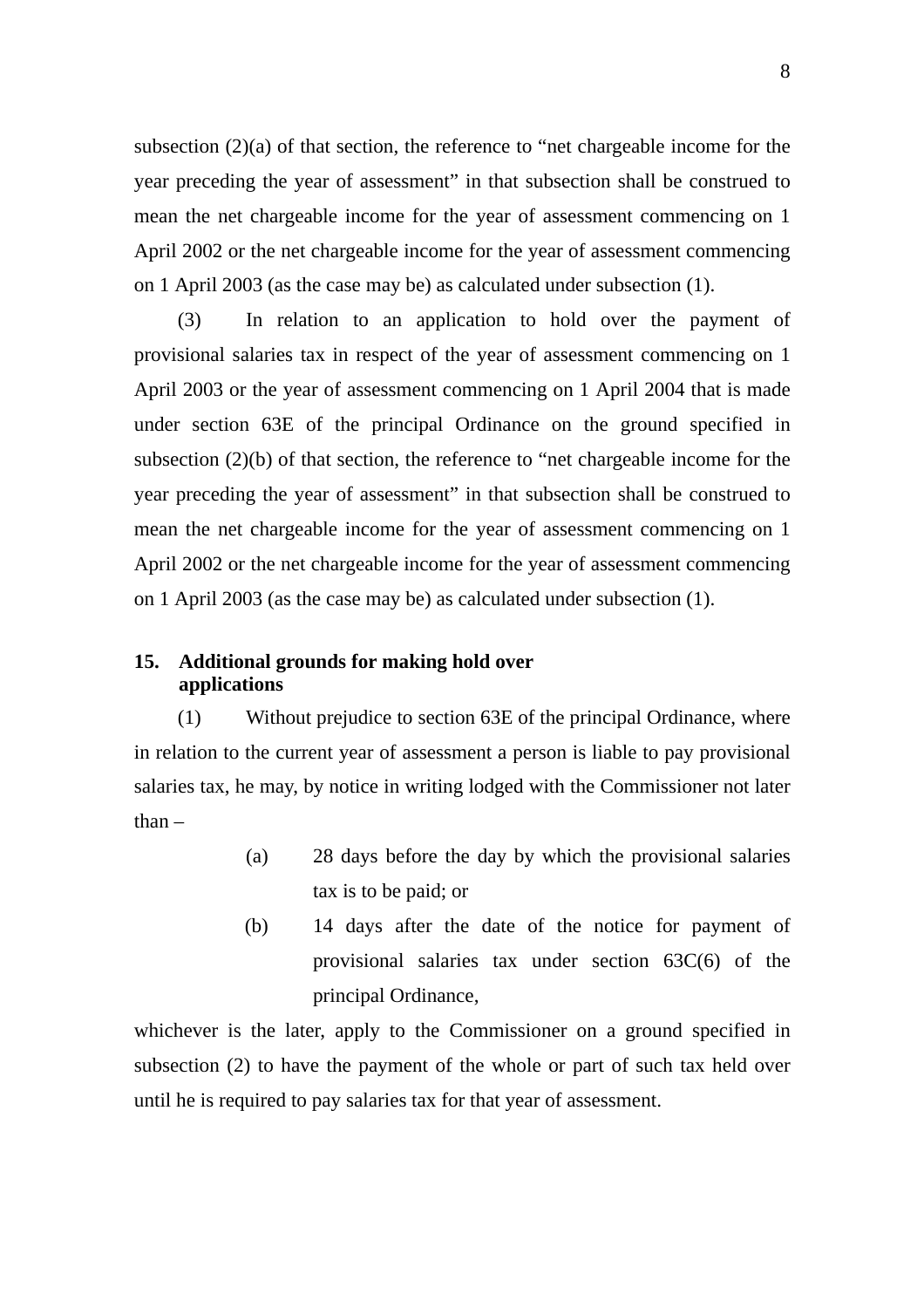- (2) The following grounds are specified for the purposes of subsection  $(1)$  –
	- (a) subject to paragraph (b), in the case of a person who was charged with tax under Part III of the principal Ordinance in the preceding year of assessment, the ground that the aggregate amount of the approved charitable donations made or to be made by the person or his or her spouse, not being a spouse living apart from the person, during the current year of assessment exceeds, or is likely to exceed,  $10\% \text{ of } -$ 
		- (i) subject to subparagraph (ii), the person's assessable income for the preceding year of assessment as reduced by the deductions provided for under section  $12(1)(a)$  and (b) of the principal Ordinance for the preceding year of assessment; or
		- (ii) where the person and his or her spouse made an election under section 10(2) of the principal Ordinance in respect of the preceding year of assessment, the aggregate of their assessable incomes for the preceding year of assessment as reduced in each case by the deductions provided for under section  $12(1)(a)$  and (b) of the principal Ordinance for the preceding year of assessment;
	- (b) in the case of a person who made an election under section 41 of the principal Ordinance in respect of the preceding year of assessment, the ground that the aggregate amount of the approved charitable donations made or to be made by the person or his or her spouse, not being a spouse living apart from the person, during the current year of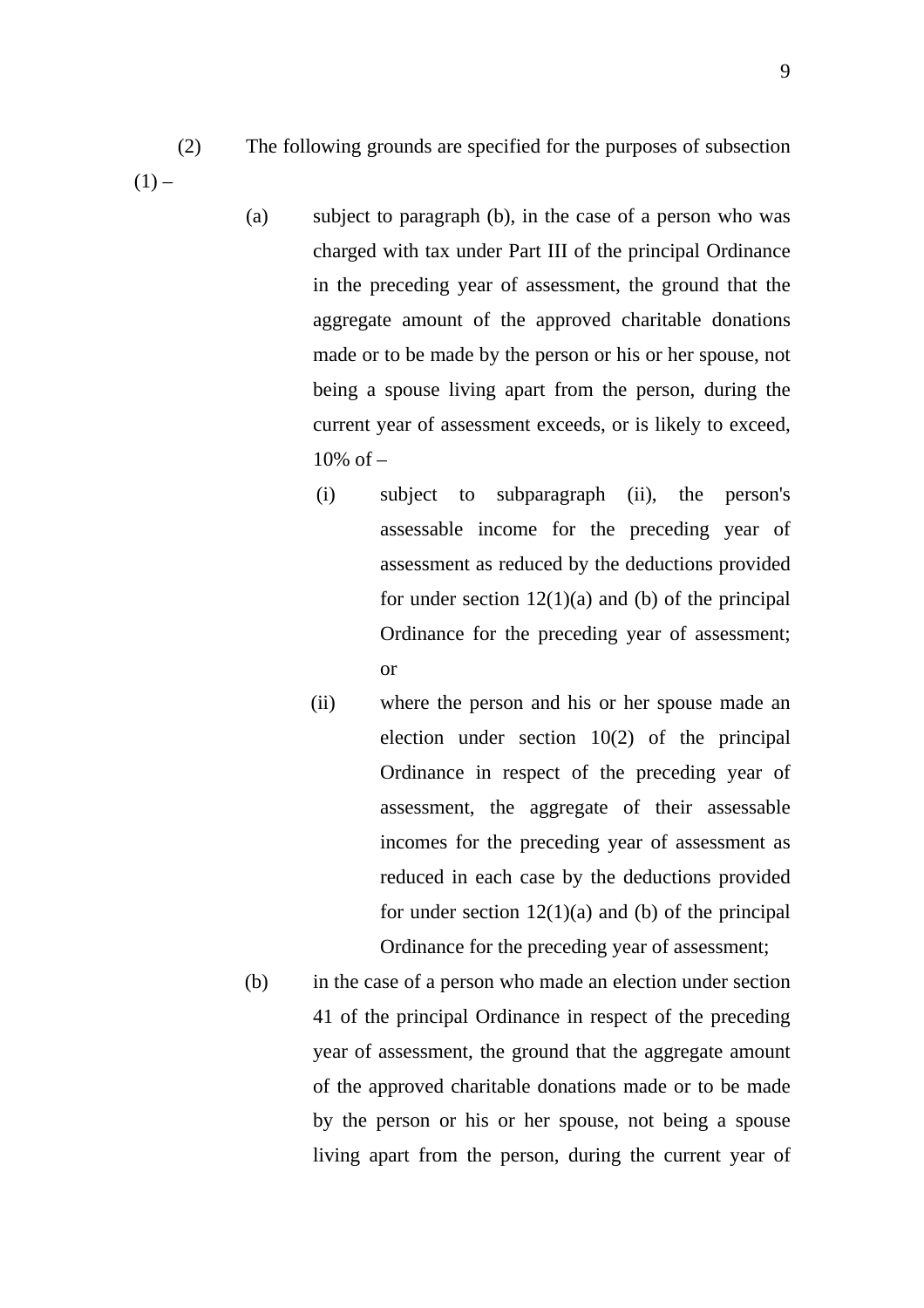assessment exceeds, or is likely to exceed, 10% of the total amount of –

- (i) the person's total income for the preceding year of assessment;
- (ii) any sum which was allowed as a deduction under section 16D of the principal Ordinance for the preceding year of assessment; and
- (iii) any sum which was allowed as a deduction under section 12(1)(e) of the principal Ordinance for the preceding year of assessment.

(3) Without prejudice to section 63J of the principal Ordinance, where in relation to the current year of assessment a person is liable to pay provisional profits tax, he may, by notice in writing lodged with the Commissioner not later than –

- (a) 28 days before the day by which the provisional profits tax is to be paid; or
- (b) 14 days after the date of the notice for payment of provisional profits tax under section 63H(7) of the principal Ordinance,

whichever is the later, apply to the Commissioner on the ground specified in subsection (4) to have the payment of the whole or part of such tax held over until he is required to pay profits tax for that year of assessment.

(4) The ground specified for the purposes of subsection (3) is that the aggregate amount of the approved charitable donations made or to be made by the person during the current year of assessment exceeds, or is likely to exceed, 10% of the balance of the person's assessable profits for the preceding year of assessment after making any adjustment for the allowances and charges provided under Part VI of the principal Ordinance for the preceding year of assessment.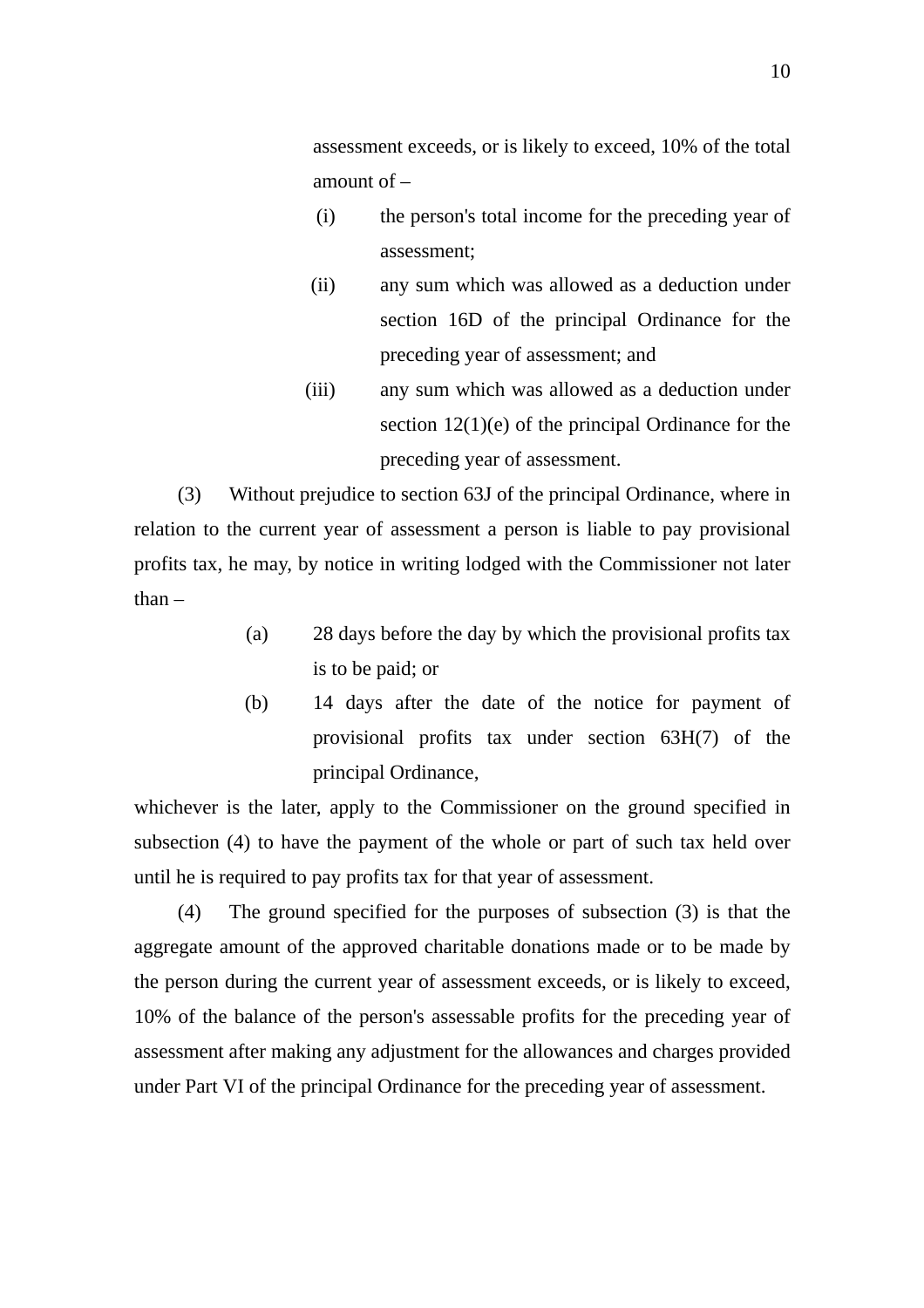(5) Where the Commissioner is satisfied that it is appropriate to do so, he may, either generally or in a particular case, extend the time within which an application may be made under this section.

(6) On receipt of an application made under this section, the Commissioner shall consider the application and may hold over the payment of the whole or part of the provisional salaries tax or provisional profits tax, as appropriate.

(7) The Commissioner shall, by notice in writing, inform the person applying under this section of his decision.

#### **Explanatory Memorandum**

The main purpose of this Bill is to amend the Inland Revenue Ordinance (Cap. 112) to give effect to some of the proposals in the Budget introduced by the Government for the 2003-2004 financial year.

2. Clause 3 amends the definition of income from employment so that the value of any holiday warrant or passage granted by an employer to an employee will form part of the employee's income from employment.

3. Clause 4 raises the existing ceiling for tax deductible donations from 10% of a person's assessable profits to 25%.

4. Clause 5 increases a certain rate that is applied in computing the assessable profits of a person not carrying on a trade, profession or business in Hong Kong in respect of sums received by him from the use in Hong Kong of cinematograph or television films, patents, trademarks or copyright materials, etc.

5. Clause 6 raises the existing ceiling for tax deductible donations from 10% of a person's assessable income to 25%.

6. Clause 7 corrects an error in cross-reference.

7. Clause 8 removes an obsolete reference to provisional assessment.

8. Clause 9 increases the standard rate of tax from 15% to 15½% for the year of assessment 2003/04 and from 15½% to 16% for the year of assessment 2004/05.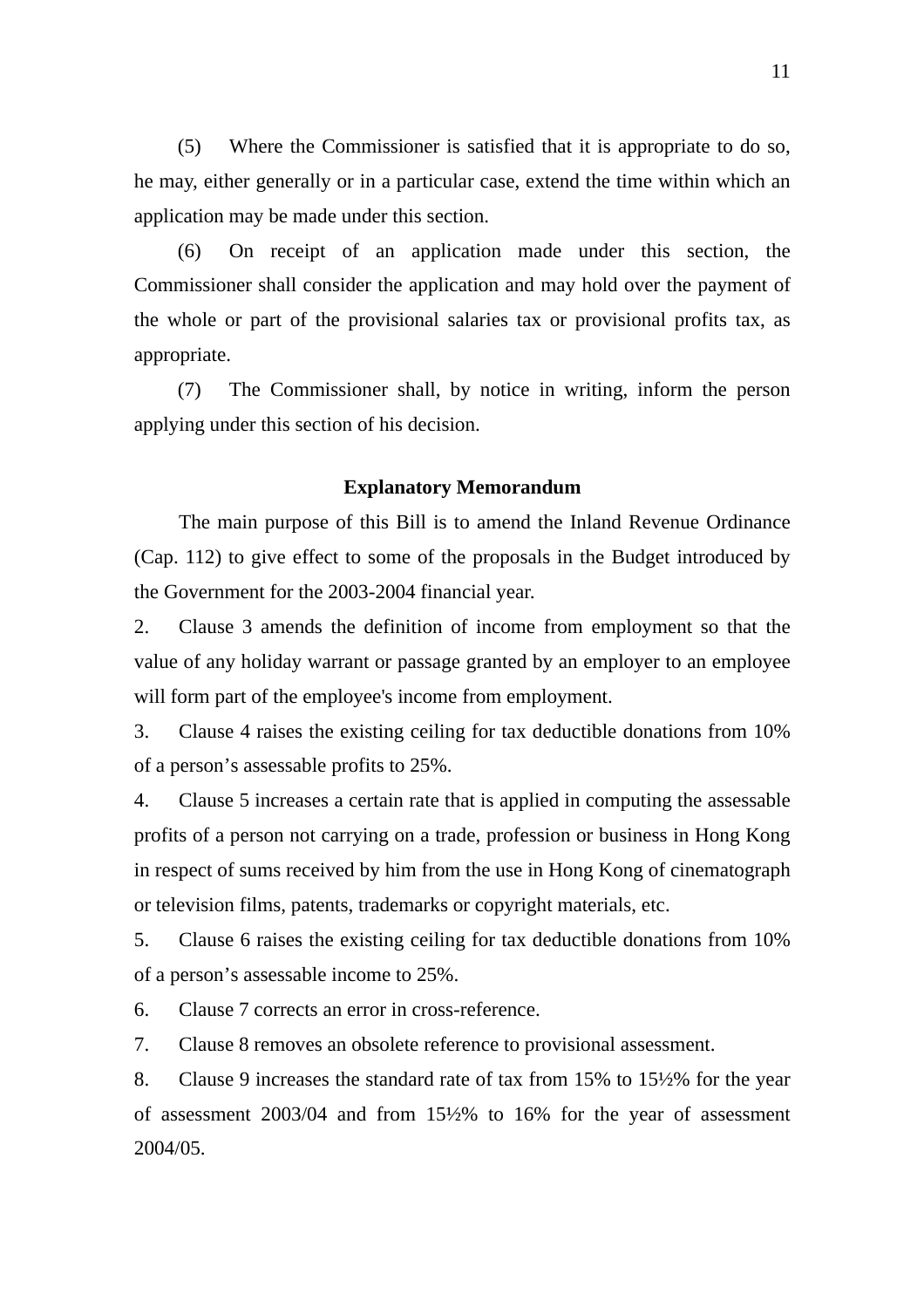9. Clause 10 revises the marginal tax structure for the years of assessment 2003/04 and 2004/05.

10. Clause 11 reduces the respective amounts of basic allowance, married person's allowance and single parent allowance to \$104,000, \$208,000 and \$104,000 respectively for the year of assessment 2003/04 and to \$100,000, \$200,000 and \$100,000 respectively for the year of assessment 2004/05. It also revises the structure of child allowance so that a person will be granted an allowance of \$30,000 each for the first to the ninth child.

11. Clause 12 increases the rate of profits tax in respect of a corporation from 16% to 17½%.

12. Clauses 14 and 15 contain transitional provisions.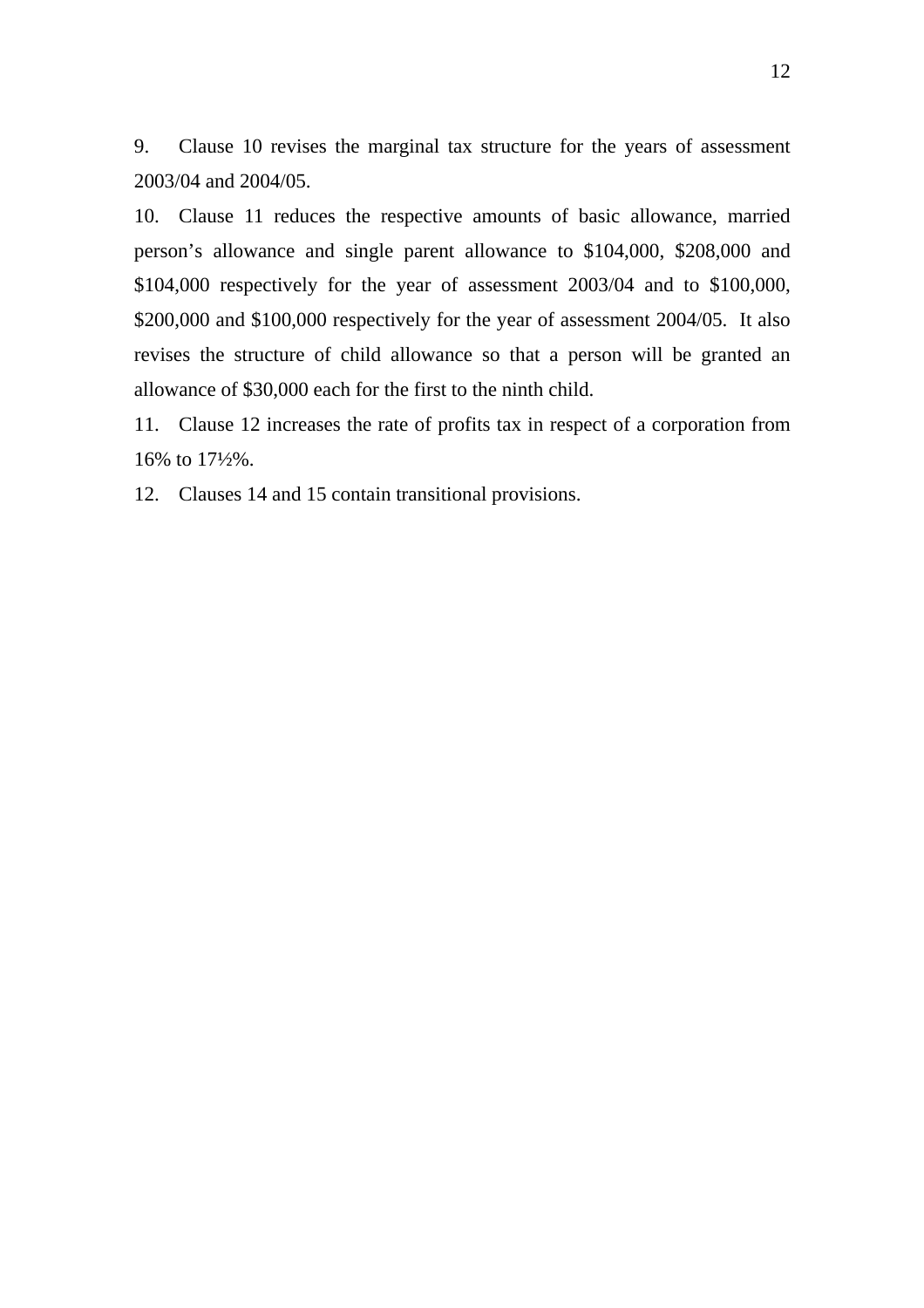| Chapter: | 112 | Title: | <b>INLAND REVENUE</b> Gazette<br>ORDINANCE                      | Number: | L.N. 120 of<br>2000 |
|----------|-----|--------|-----------------------------------------------------------------|---------|---------------------|
| Section: | -9  |        | Heading: <b>Definition of income</b> Version<br>from employment | Date:   | 01/12/2000          |

- (1) Income from any office or employment includes-
	- (a) any wages, salary, leave pay, fee, commission, bonus, gratuity, perquisite, or allowance, whether derived from the employer or others, except-
		- (i) the value of any holiday warrant or passage granted by an employer to an employee in so far as it is used for travel;
		- (ii) any allowance for the purchase of any such holiday warrant or passage in so far as it is expended for that purpose; (Amended 1 of 1991 s. 3)
		- (iii) any allowance paid by an employer to an employee for the transportation of the personal effects of the employee in connection with any journey on which a holiday warrant or passage referred to in subparagraph (i) or (ii) is used in so far as the allowance is expended for the transportation of the personal effects of the employee; and (Amended 3 of 1949 s. 4; 9 of 1950 Schedule; 2 of 1971 s. 6; 40 of 1972 s. 2; 1 of 1991 s. 3)
		- (iv) subject to subsection (2A), any amount paid by the employer to or for the credit of a person other than the employee in discharge of a sole and primary liability of the employer to that other person, not being a liability for which any person was surety; (Added 1 of 1991 s. 3)
	- (aa) so much of any amount (other than a pension falling under section  $8(1)(b)$ ) received by an employee before or after his employment ceases, whether by way of commutation or otherwise, from a pension or provident fund, scheme or society, other than a recognized occupational retirement scheme or mandatory provident fund scheme, as is attributable to the employer's contributions to that fund, scheme or society; (Added 2 of 1971 s. 6. Amended 76 of 1993 s. 4; 4 of 1998 s. 6)
	- (ab) so much of any amount (other than a pension falling under section  $8(1)(b)$ ) received by an employee, whether by way of commutation or otherwise, under a recognized occupational retirement scheme-
		- (i) otherwise than because of termination of service, death, incapacity or retirement of the employee as is attributable to the employer's contributions under the scheme in respect of the employee; or
		- (ii) by reason of termination of service as is attributable to such part of the employer's contributions under the scheme in respect of the employee that exceeds the proportionate benefit calculated in accordance with section 8(5); (Added 76 of 1993 s. 4. Amended 4 of 1998 s. 6)
	- (ac) any payment received by an employee pursuant to a judgment given under section 57(3)(b) of the Occupational Retirement Schemes Ordinance (Cap 426) that is attributable to his employer's contributions to the occupational retirement scheme in respect of which the judgment was given; (Added 76 of 1993 s. 4)
	- (ad) so much of the accrued benefit that an employee has received, or is taken to have received, from a mandatory provident fund scheme (otherwise than on retirement, death, incapacity or termination of service) as is attributable to contributions paid to the scheme by the employee's employer; (Added 4 of 1998 s. 6)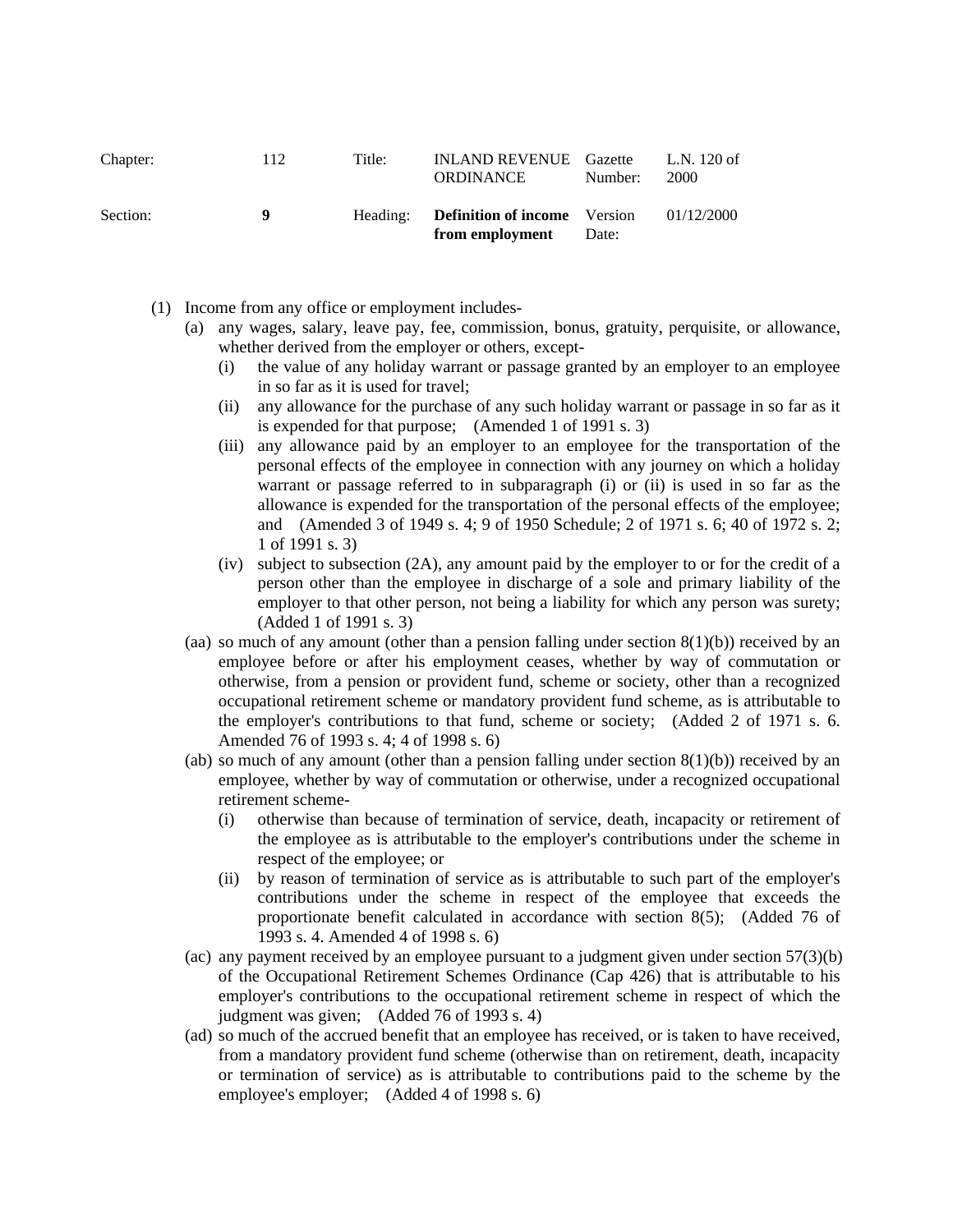- (ae) so much of the accrued benefit that an employee has received, or is taken to have received, from a mandatory provident fund scheme as is attributable to voluntary contributions paid to the scheme by the employee's employer that exceeds the proportionate benefit calculated in accordance with section  $8(5)$ ; (Added 4 of 1998 s. 6)
- (b) the rental value of any place of residence provided rent-free by the employer or an associated corporation; (Amended 38 of 1975 s. 2)
- (c) where a place of residence is provided by an employer or an associated corporation at a rent less than the rental value, the excess of the rental value over such rent; (Amended 38 of 1975 s. 2)
- (d) any gain realized by the exercise of, or by the assignment or release of, a right to acquire shares or stock in a corporation obtained by a person as the holder of an office in or an employee of that or any other corporation. (Added 2 of 1971 s. 6)
- $(1A)(a)$  Notwithstanding subsection  $(1)(a)$ , where an employer or an associated corporation-
	- (i) pays all or part of the rent payable by the employee; or
	- (ii) refunds all or part of the rent paid by the employee,
	- such payment or refund shall be deemed not to be income;
	- (b) a place of residence in respect of which an employer or associated corporation has paid or refunded all the rent therefor shall be deemed for the purposes of subsection (1) to be provided rent free by the employer or associated corporation;
	- (c) a place of residence in respect of which an employer or associated corporation has paid or refunded part of the rent therefor shall be deemed for the purposes of subsection (1) to be provided by the employer or associated corporation for a rent equal to the difference between the rent payable or paid by the employee and the part thereof paid or refunded by the employer or associated corporation. (Added 36 of 1954 s. 2. Amended 38 of 1975 s. 2; 1 of 1991 s. 3)

(2) The rental value of any place of residence provided by the employer or an associated corporation shall be deemed to be 10% of the income as described in subsection (1)(a) derived from the employer for the period during which a place of residence is provided after deducting the outgoings, expenses and allowances provided for in section  $12(1)(a)$  and (b) to the extent to which they are incurred during the period for which the place of residence is provided and any lump sum payment or gratuity paid or granted upon the retirement or termination of employment of the employee: (Amended 35 of 1965 s. 6; 26 of 1969 s. 10; 7 of 1975 s. 3; 38 of 1975 s. 2)

Provided that-

- (a) if such place of residence be a hotel, hostel or boarding house the rental value shall be deemed to be 8% of the income aforesaid where the accommodation consists of not more than 2 rooms and 4% where the accommodation consists of not more than one room; (Replaced 10 of 1950 s. 3. Amended 38 of 1975 s. 2)
- (b) if such place of residence be other than a hotel, hostel or boarding house any person may elect to have, in respect of the years of assessment commencing on or after 1 April 1983, the rateable value included in the valuation list prepared under section 12 of the Rating Ordinance (Cap 116) or, if the place of residence is not so included, the rateable value ascertained in accordance with Part III of that Ordinance, substituted for rental value at 10% as aforesaid. (Replaced 19 of 1996 s. 4)

 $(2A)$ Subsection  $(1)(a)(iv)$  shall not operate to exclude-

- (a) any benefit capable of being converted into money by the recipient; or
- (b) any amount paid by an employer in connection with the education of a child of an employee,

from income from any office or employment. (Added 1 of 1991 s. 3)

(3) A pension shall include a pension which is voluntary or is capable of being discontinued. (Replaced 36 of 1955 s. 13)

(4) For the purposes of subsection (1)-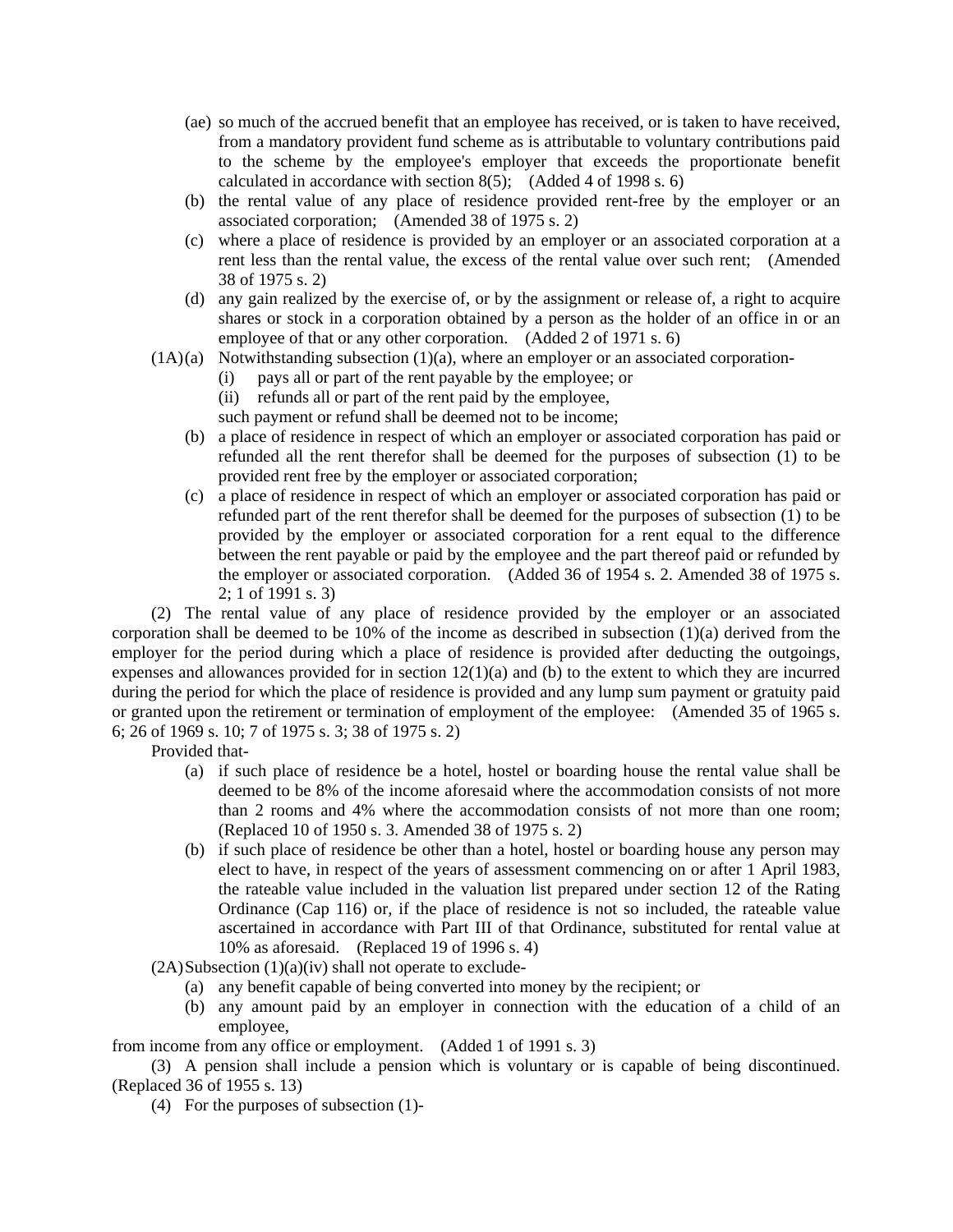- (a) the gain realized by the exercise at any time of such a right as is referred to in paragraph (d) of that subsection shall be taken to be the difference between the amount which a person might reasonably expect to obtain from a sale in the open market at that time of the shares or stock acquired and the amount or value of the consideration given whether for them or for the grant of the right or for both; and
- (b) the gain realized by the assignment or release of such a right as is referred to in paragraph (d) of that subsection shall be taken to be the difference between the amount or value of the consideration for the assignment or release and the amount or value of the consideration given for the grant of the right,

(a just apportionment being made of any entire consideration given for the grant of the right to acquire the said shares or stock and other shares or stock or otherwise for the grant of the right to acquire those shares or stock and for something beside):

Provided that neither the consideration given for the grant of the right nor any such entire consideration shall be taken to include the performance of any duties in or in connection with the office or employment by reason of which the right was granted, and no part of the amount or value of the consideration given for the grant shall be deducted more than once under this subsection. (Replaced 2 of 1971 s. 6)

(5) Where salaries tax may by virtue of subsection  $(1)(d)$  become chargeable in respect of any gain which may be realized by the exercise of a right, salaries tax shall not be chargeable under any other provision of this Ordinance in respect of the receipt of the right. (Added 2 of 1971 s. 6. Amended L.N. 65 of 1986)

(6) For the purposes of this section-

"accrued benefit" ( $\qquad \qquad$ ) has the same meaning as in section 8(6); (Added 4 of 1998 s. 6)

"associated corporation" (
https://www.fassociated.corporation" (
https://www.fassociated.corporation" (
https://www.fassociated.corporation" (
https://www.fassociated.corporation" (
https://www.fassociated.corporation" (

(a) a corporation over which the employer has control;

- (b) if the employer is a corporation-
	- (i) a corporation which has control over the employer; or

(ii) a corporation which is under the control of the same person as is the employer;

"child of an employee" (  $\Box$ ) means any child of an employee or of his or her spouse or former spouse, whether or not born in wedlock, and includes the adopted or step child of either or both of them; (Added 1 of 1991 s. 3)

"control"  $($ ), in relation to a corporation, means the power of a person to secure-

- (a) by means of the holding of shares or the possession of voting power in or in relation to that or any other corporation; or
- (b) by virtue of any powers conferred by the articles of association or other document regulating that or any other corporation,

that the affairs of the first-mentioned corporation are conducted in accordance with the wishes of that person; (Added 38 of 1975 s. 2)

"employee"  $($ ) includes a holder of an office;  $($ Added 1 of 1991 s. 3)

"place of residence" () includes a residence provided by an employer or an associated corporation notwithstanding that the employee is required to occupy that place of residence by or under his terms of employment and whether or not by doing so he can better perform his duties; (Added 48 of 1979 s. 2)

"retirement" ( $\qquad$ ) and "termination of service" ( $\qquad$ ) have the same meaning as in section 8(3). (Added 76 of 1993 s. 4)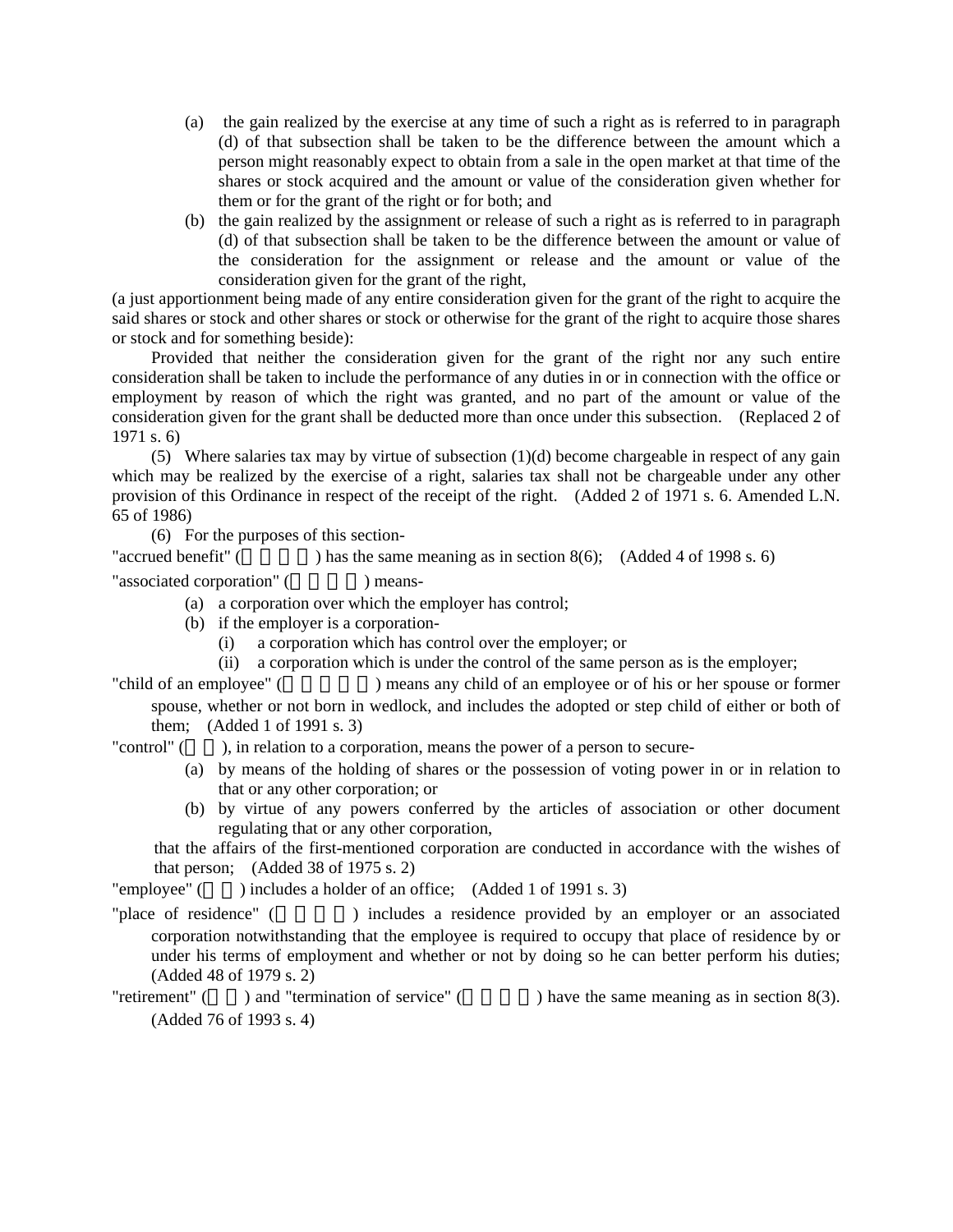| Chapter: | 112 | Title:                   | <b>INLAND REVENUE</b> Gazette<br><b>ORDINANCE</b> | Number:          | 31 of 1998<br>s.10 |
|----------|-----|--------------------------|---------------------------------------------------|------------------|--------------------|
| Section: | 16D | Heading: <b>Approved</b> | charitable donations                              | Version<br>Date: | 17/04/1998         |

(1) Subject to subsection (2), a person chargeable to tax under this Part may deduct the aggregate of approved charitable donations made by that person in the basis period for a year of assessment, if such aggregate is not less than \$100, from what would otherwise have been the assessable profits of such person for that year of assessment.

- (2) A person shall not be entitled under subsection (1) to deduct for any year of assessment-
	- (a) any sum which is allowable as a deduction under section 16, 16B, or 16C; (Amended 56 of 1993 s. 11; 31 of 1998 s. 10)
	- (aa) any sum which is allowable as a deduction under Part IVA; (Added 31 of 1998 s. 10)
	- (b) a sum in excess of 10% of such balance of that person's assessable profits after making any adjustment for the allowances and charges provided under Part VI.

(Added 7 of 1975 s. 10)

| Chapter: | 112 | Title:   | <b>INLAND REVENUE</b><br><b>ORDINANCE</b>                                                                | Gazette<br>Number: |            |
|----------|-----|----------|----------------------------------------------------------------------------------------------------------|--------------------|------------|
| Section: | 21A | Heading: | <b>Computation of</b><br>assessable profits<br>from cinematograph<br>films, patents,<br>trademarks, etc. | Version<br>Date:   | 30/06/1997 |

(1) The assessable profits of a person arising in or derived from Hong Kong in respect of a sum deemed by section 15(1)(a) or (b) to be a receipt arising in or derived from Hong Kong from a trade, profession or business carried on in Hong Kong shall, for the purposes of this Ordinance and notwithstanding any other provisions of this Part, be taken to be-

- (a) 100% of the sum in the case of a sum derived from an associate:
	- Provided that this paragraph shall not apply in the case where the Commissioner is satisfied that no person carrying on a trade, profession or business in Hong Kong has at any time wholly or partly owned the property in respect of which the sum is paid; or
- (b) 10% of the sum in any other case, including any case of the description mentioned in the proviso to paragraph (a).

(2) For the purpose of ascertaining whether a sum was derived from an associate in the application of subsection (1), where the sum was derived from or by a trustee of a trust estate or a corporation controlled by such a trustee, that sum shall be deemed to have been derived from or by, as the case may be, each of the trustee, the corporation and the beneficiary under the trust.

(3) In this section-

"associate"  $($ , in relation to a person, means-

(a) where the person is a natural person-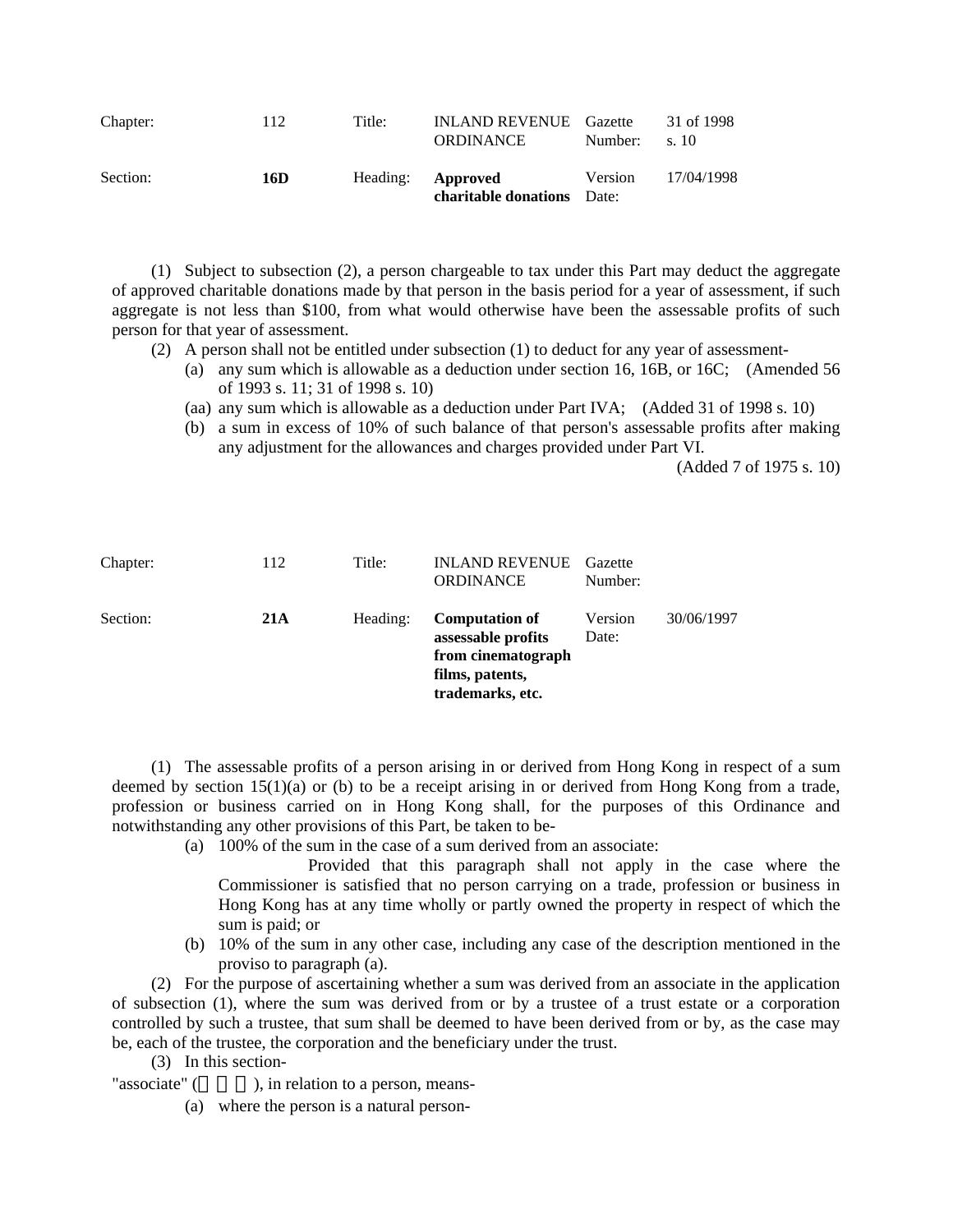- (i) a relative of the person;
- (ii) a partner of the person and any relative of that partner;
- (iii) a partnership in which the person is a partner;
- (iv) any corporation controlled by the person, by a partner of the person or by a partnership in which the person is a partner;
- (v) any director or principal officer of any such corporation as is referred to in subparagraph (iv);
- (b) where the person is a corporation-
	- (i) any associated corporation;
	- (ii) any person who controls the corporation and any partner of such person, and, where either such person is a natural person, any relative of such person;
	- (iii) any director or principal officer of that corporation or of any associated corporation and any relative of any such director or officer;
	- (iv) any partner of the corporation and, where such partner is a natural person, any relative of such partner;
- (c) where the person is a partnership-
	- (i) any partner of the partnership and where such partner is a partnership any partner of that partnership, any partner with the partnership in any other partnership and where such partner is a partnership any partner of that partnership and where any partner of, or with, or in any of the partnerships mentioned in this subparagraph is a natural person, any relative of such partner;
	- (ii) any corporation controlled by the partnership or by any partner thereof or, where such a partner is a natural person, any relative of such partner;
	- (iii) any corporation of which any partner is a director or principal officer;
	- (iv) any director or principal officer of a corporation referred to in subparagraph (ii);

"associated corporation" (  $\qquad \qquad$ ), in relation to a person, means-

- (a) a corporation over which the person has control;
- (b) if the person is a corporation-
	- (i) a corporation which has control over the person; or
	- (ii) a corporation which is under the control of the same person as is the first-mentioned person;

"beneficiary under the trust" ( The same same person who benefits or is capable (whether by the exercise of a power of appointment or otherwise) of benefiting under a trust estate, either directly or through any interposed person, or who is able or might reasonably be expected to be able, whether directly or indirectly, to control the activities of the trust estate or the application of its corpus or income;

"control" (Cellistic state of a corporation, means the power of a person to secure-

- (a) by means of the holding of shares or the possession of voting power in or in relation to that or any other corporation; or
- (b) by virtue of any powers conferred by the articles of association or other document regulating that or any other corporation,

that the affairs of the first-mentioned corporation are conducted in accordance with the wishes of that person;

"principal officer" (
(iii) means-

- (a) a person employed by a corporation who, either alone or jointly with one or more other persons, is responsible under the immediate authority of the directors for the conduct of the business of the corporation; or
- (b) a person so employed who, under the immediate authority of a director of the corporation or a person to whom paragraph (a) applies, exercises managerial functions in respect of the corporation;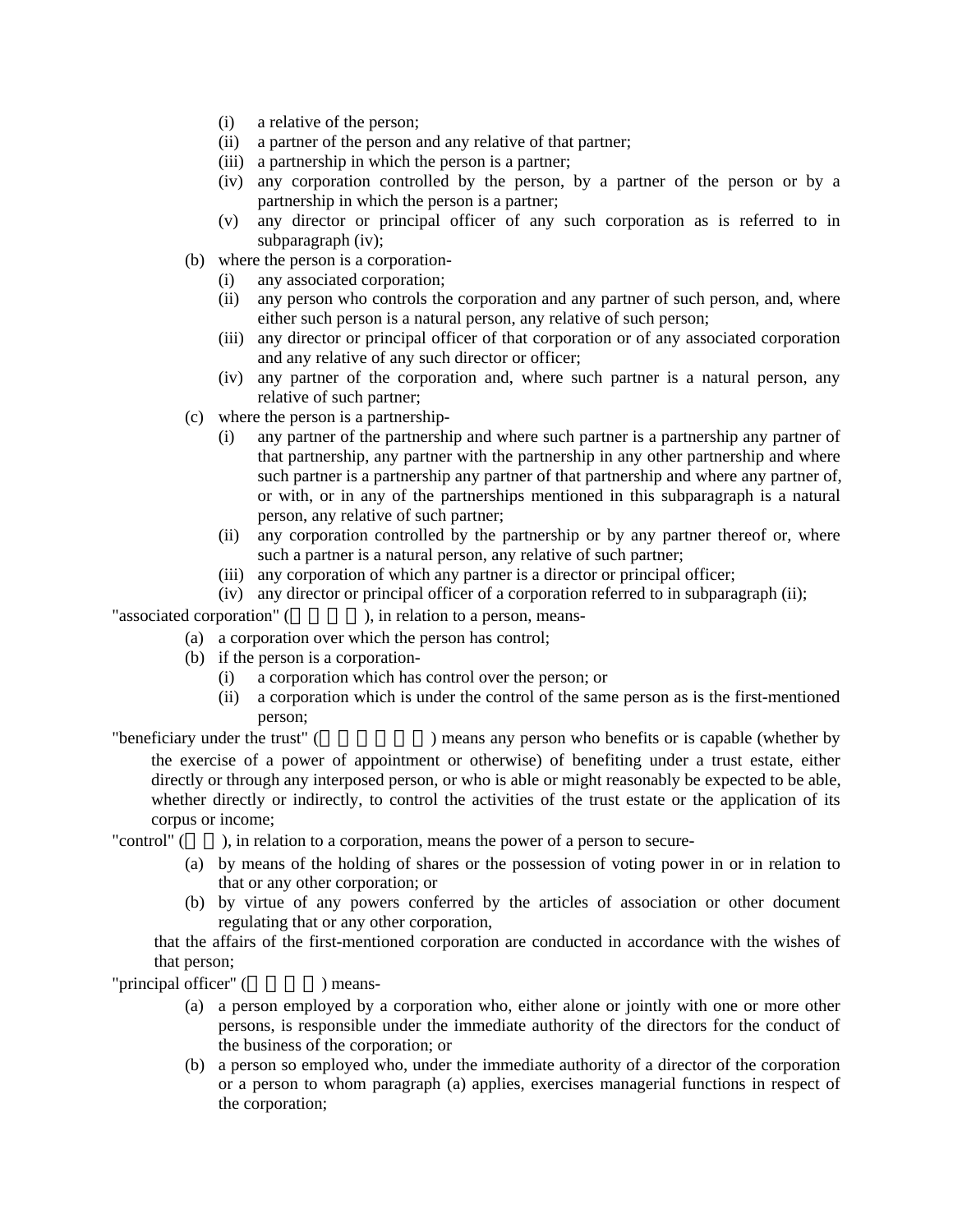"relative" () means the spouse, parent, child, brother or sister of the relevant person, and, in deducing such a relationship, an adopted child shall be deemed to be a child both of the natural parents and the adopting parent and a step child to be the child of both the natural parents and of any step parent.

(Replaced 65 of 1993 s. 3)

| Chapter: | 112 | Title:                   | <b>INLAND REVENUE</b> Gazette<br>ORDINANCE | Number: | 31 of 1998<br>s. 12 |
|----------|-----|--------------------------|--------------------------------------------|---------|---------------------|
| Section: | 26C | Heading: <b>Approved</b> | <b>charitable donations</b> Date:          | Version | 17/04/1998          |

(1) Subject to the other provisions of this section, where a person or his or her spouse, not being a spouse living apart from the person, makes any approved charitable donations during any year of assessment, a deduction in respect of the aggregate amount of the approved charitable donations shall be allowable to the person for that year of assessment, if in any case such aggregate amount is not less than \$100.

- (2) (a) Subject to paragraph (b), where a person is chargeable to tax under Part III, no deduction shall be allowable to the person under subsection (1) for any year of assessment in respect of-
	- (i) any sum which is allowable as a deduction under Part IV;
	- (ii) any sum by which the aggregate amount of the approved charitable donations within the meaning of subsection (1) is in excess of 10% of-
		- (A) subject to sub-subparagraph (B), the assessable income of the person for that year of assessment as reduced by the deductions provided for under section  $12(1)(a)$  and (b) for that year of assessment; or
		- (B) where the person and his or her spouse have made an election under section 10(2) for that year of assessment, the aggregate of their assessable incomes for that year of assessment as reduced in each case by the deductions provided for under section 12(1)(a) and (b) for that year of assessment.
	- (b) Where a person has made an election under section 41 in respect of any year of assessment, no deduction shall be allowable to the person under subsection (1) for that year of assessment in respect of-
		- (i) any sum which is allowable as a deduction under Part IV;
		- (ii) any sum which has been allowed as a deduction to his or her spouse against the total income of that spouse that is required to be aggregated with that of the person under section  $42A(1)$ ;
		- (iii) any sum by which the aggregate amount of the approved charitable donations within the meaning of subsection (1) is, when aggregated with any sum that is allowable as a deduction under section 16D for that year of assessment, in excess of 10% of the total amount of-
			- (A) the total income of the person for that year of assessment;
			- (B) any sum which is allowable as a deduction under section 16D for that year of assessment; and
			- (C) any sum which is allowable as a deduction under section  $12(1)(e)$  for that year of assessment.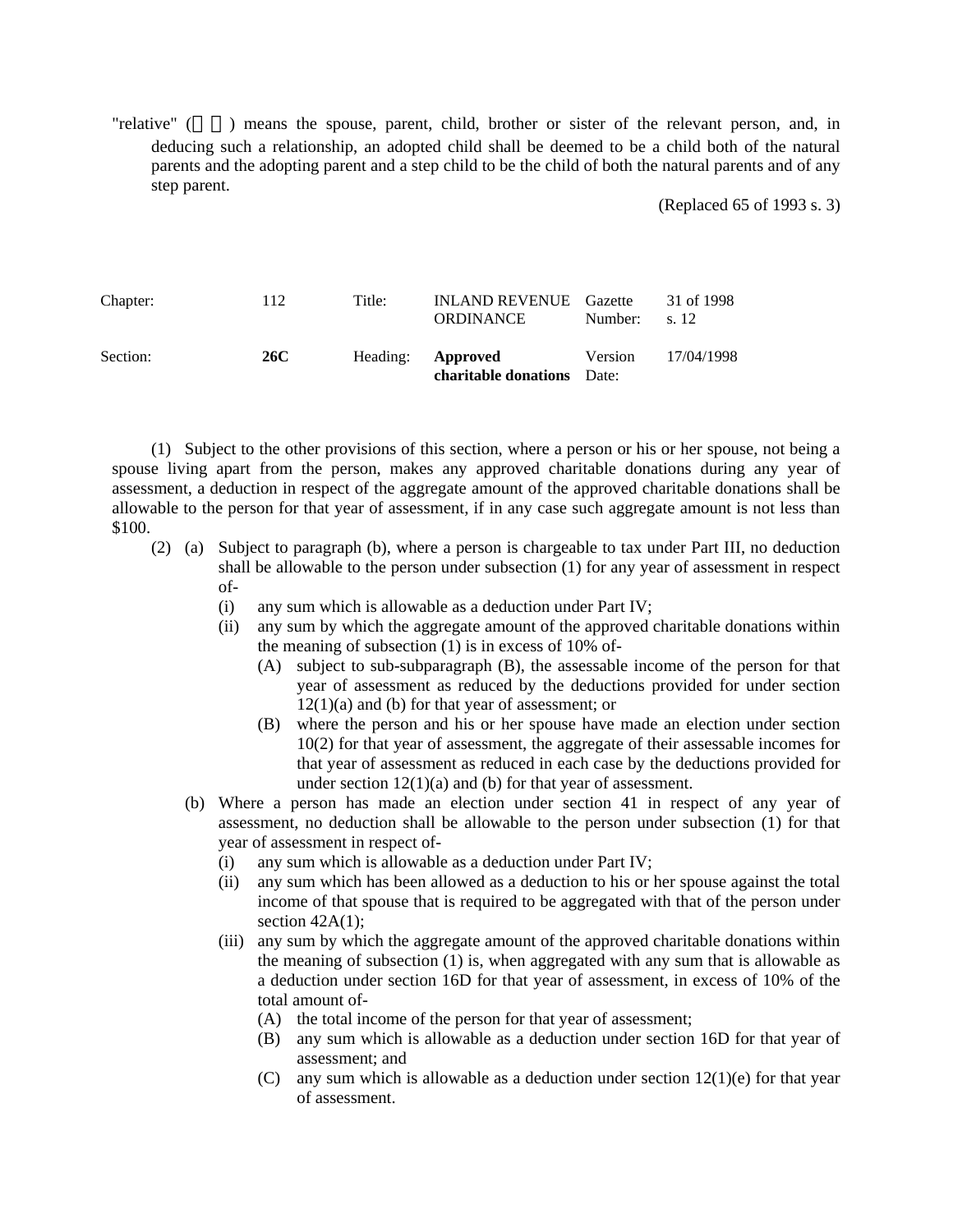- (3) (a) Subject to paragraph (b), the same approved charitable donation shall not be allowable as a deduction under this section in ascertaining the net chargeable income or the total income of more than one person.
	- (b) Where a deduction of the same approved charitable donation is claimed or allowed in ascertaining the net chargeable income or the total income of more than one person, section 33(2) to (4) shall apply with the necessary modifications to such a deduction as it does to a dependent parent allowance, a dependent grandparent allowance, a dependent brother or dependent sister allowance, a child allowance or a disabled dependant allowance; and section 33 shall, where this paragraph applies, be construed as if a reference therein to such an allowance included, in the case of an approved charitable donation so claimed, a reference to an allowance to which section 33(2) applies and, in the case of an approved charitable donation so allowed, a reference to an allowance to which section 33(3) applies.

(Added 31 of 1998 s. 12)

| Chapter: | 112 | Title:   | <b>INLAND REVENUE</b> Gazette<br><b>ORDINANCE</b>     | Number: |            |
|----------|-----|----------|-------------------------------------------------------|---------|------------|
| Section: | 63M | Heading: | <b>Amount of</b><br>provisional property Date:<br>tax | Version | 30/06/1997 |

(1) Provisional property tax in respect of any year of assessment shall be payable at the standard rate on the net assessable value of land or buildings or land and buildings for the year preceding the year of assessment.

(2) Where the amount of assessable value of land or buildings or land and buildings for the year preceding the year of assessment was calculated in respect of a period of less than one year, an assessor may estimate the assessable value in respect of which provisional property tax is payable.

(3) Where a person becomes chargeable to property tax during a year of assessment, an assessor may estimate the assessable value in respect of which provisional property tax is payable in that year and the succeeding year of assessment.

(4) Where a person is liable to pay provisional property tax, an assessor shall, as soon as may be after expiration of the time limited by the notice requiring that person to furnish a return under section 51(1), assess or estimate the amount of provisional property tax which he is liable to pay.

(5) Notwithstanding subsection (4), an assessor may assess or estimate the amount of provisional property tax which any person is liable to pay if he is of the opinion that the person is about to leave Hong Kong or that for any other reason it is expedient to do so.

(6) When an assessor has assessed or estimated the amount of provisional property tax which a person is liable to pay, the Commissioner shall give a notice to that person stating the amount of provisional property tax to be paid, and such due date for payment thereof as may be fixed by the Commissioner.

(7) Where in any year of assessment a notice for payment of provisional property tax has been given under subsection  $(6)$  and thereafter the allowance mentioned in section  $5(1)$  or the rate of provisional property tax for that year of assessment is amended, the amount of provisional property tax stated in the notice shall nevertheless be payable.

(8) For the purposes of Part XII, provisional property tax shall be deemed to be a tax charged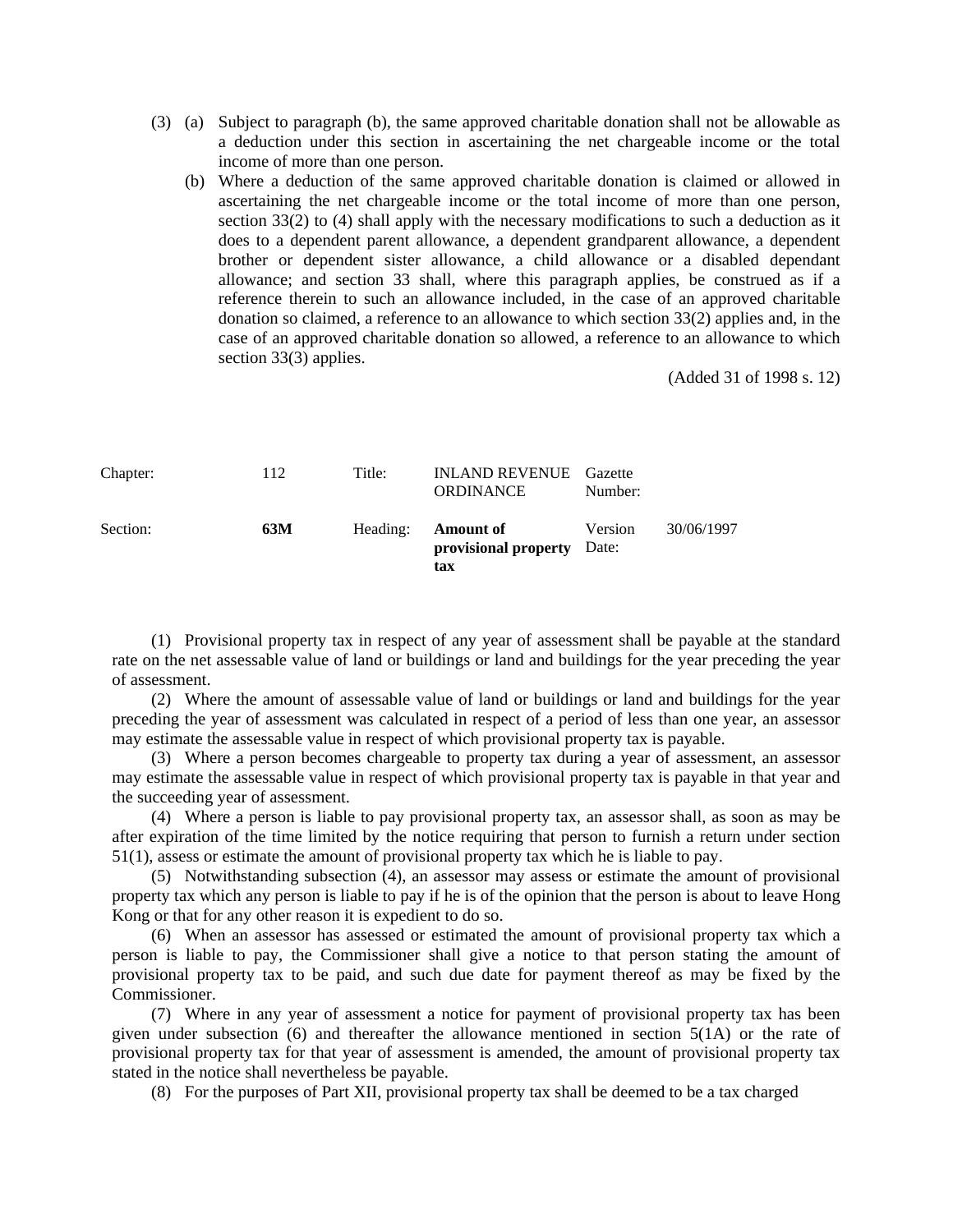under this Ordinance and a notice under subsection (7) shall be deemed to be a notice of assessment. (Added 8 of 1983 s. 18)

Chapter: 112 Title: INLAND REVENUE Gazette ORDINANCE Number: Section: **64** Heading: **Objections** Version Date: 30/06/1997

#### **PART XI**

#### OBJECTIONS AND APPEALS

(Amended 26 of 1969 s. 33)

(1) Any person aggrieved by an assessment made under this Ordinance may, by notice in writing to the Commissioner, object to the assessment; but no such notice shall be valid unless it states precisely the grounds of objection to the assessment and, in the case of an assessment other than a provisional assessment, is received by the Commissioner within 1 month after the date of the notice of assessment: (Amended 2 of 1971 s. 41; 52 of 1993 s. 10)

Provided that-

- (a) if the Commissioner is satisfied that owing to absence from Hong Kong, sickness or other reasonable cause, the person objecting to the assessment was prevented from giving such notice within such period, the Commissioner shall extend the period as may be reasonable in the circumstances; (Amended 7 of 1986 s. 12)
- (b) where any assessment objected to has been made under section 59(3) in the absence of any return required under section 51, no notice of objection against such assessment shall be valid unless, in addition to such notice being valid in accordance with the foregoing provisions of this subsection, the return required as aforesaid has been made within the period provided by this subsection for objecting to the assessment or within such further period as the Commissioner may approve for the making of such return;
- (c) where the assessment is a reassessment of the tax due from a person having the effect of either increasing or reducing that person's liability to tax, the person so reassessed shall have no further right of objection than he would have had if the reassessment had not been made except to the extent to which, by reason of the reassessment, a fresh liability in respect of any particular is imposed on him or an existing liability in respect of any particular is increased or reduced. (Replaced 2 of 1971 s. 41)

(1A)For the purposes of subsection (1), where a person chargeable to tax is assessed under section 59(2)(b) or 60(1) in circumstances that, if the person had no other income, property or profits chargeable to tax under this Ordinance, the assessment would have been made under section 59(3)-

- (a) the provisions of proviso (b) to subsection (1) shall apply to any objection made against that assessment to the extent to which that person has failed to comply with section 51; and
- (b) no notice of objection against such assessment shall be valid unless and until that person has complied with section 51. (Added 52 of 1993 s. 10)

(2) On receipt of a valid notice of objection under subsection (1) the Commissioner shall consider the same and within a reasonable time may confirm, reduce, increase or annul the assessment objected to, and for the purpose of discharging his functions under this subsection may, by notice in writing, require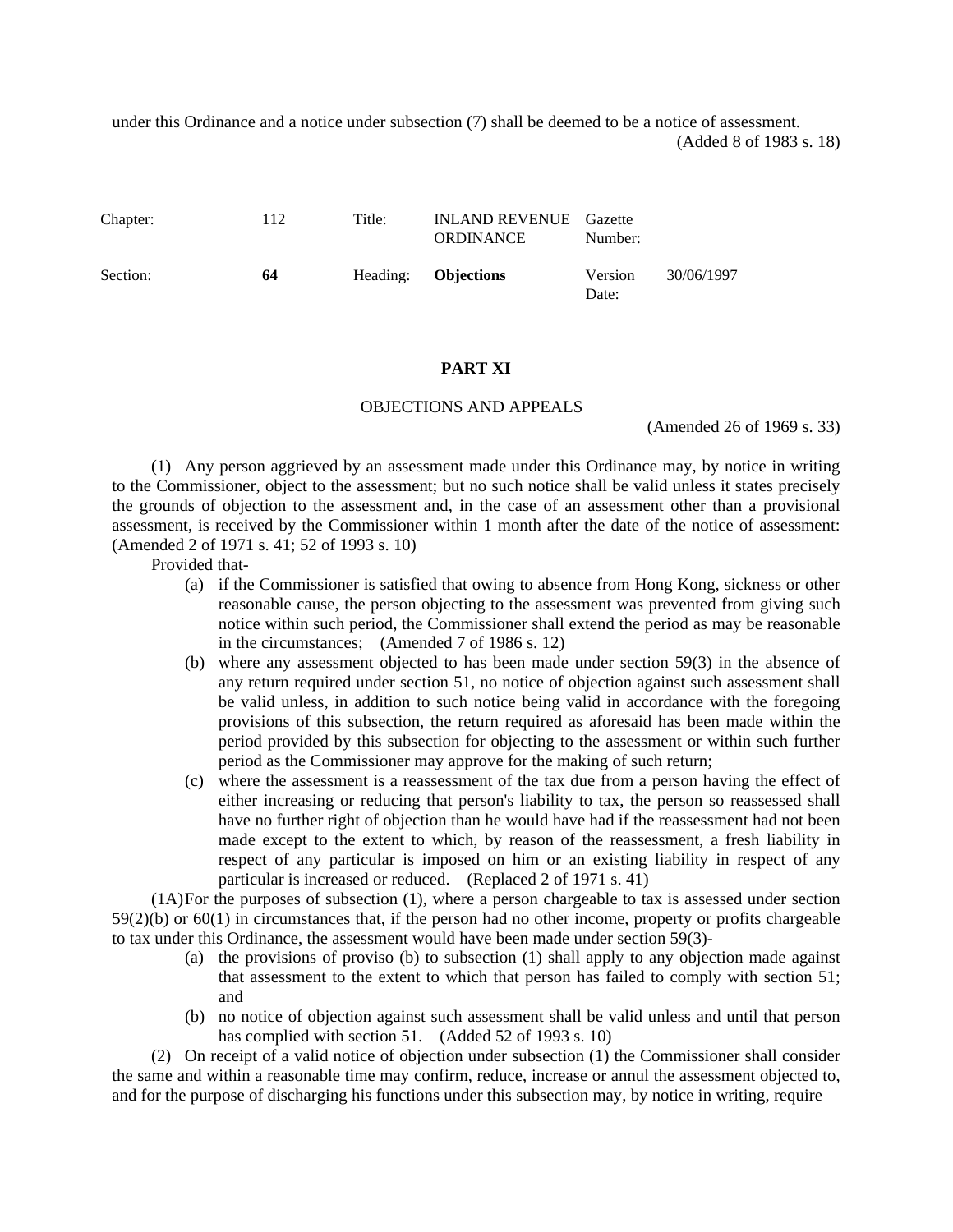the person giving the notice of objection to furnish such particulars as the Commissioner may deem necessary with respect to the matters which are the subject of the assessment and to produce all books or other documents in his custody or under his control relating to such matters, and may summon any person who in his opinion is able to give evidence respecting the assessment to attend before him and may examine such person on oath or otherwise. Where the Commissioner proposes to examine any person on oath under this subsection, he shall, by prior notice in writing, afford a reasonable opportunity to the person giving the notice of objection or his authorized representative to be present at such examination.

(3) In the event of the Commissioner agreeing with any person assessed, who has validly objected to an assessment made upon him, as to the amount at which such person is liable to be assessed, any necessary adjustment of the assessment shall be made.

(4) In the event of the Commissioner failing to agree with any person assessed, who has validly objected to an assessment made upon him, as to the amount at which such person is liable to be assessed, the Commissioner shall, within 1 month after his determination of the objection, transmit in writing to the person objecting to the assessment his determination together with the reasons therefor and a statement of the facts upon which the determination was arrived at, and such person may appeal therefrom to the Board of Review as provided in section 66.

(5) The Commissioner shall for the purpose of this section have the powers granted under section  $4(1)(d)$ , (e), (f) and (g) of the Commissions of Inquiry Ordinance (Cap 86), subject to the provisions of section 80 of this Ordinance. (Amended 26 of 1969 s. 34)

(6) Any person, other than the person giving the notice of objection or his authorized representative, may be allowed by the Commissioner any reasonable expenses necessarily incurred by him in attending before the Commissioner under subsection (2).

- (7) No objection by a person to a personal assessment on his total income under Part VII shall-
	- (a) extend the time for making any objection under any other provision of this Ordinance;
	- (b) make valid any objection which is otherwise invalid; or
	- (c) authorize the revision of any amount which has been included in the total income of an individual pursuant to the provisions of section 42(1), where such amount has been the subject of, or formed a part of, any assessment made under Part II, III or IV which has become final and conclusive under section 70: (Amended 17 of 1989 s. 17)

Provided that nothing in this paragraph shall operate to prevent an objection by an individual on the grounds that an amount included in the calculation under section 42 of his total income as a share of the assessable profits or losses of a partnership has not been ascertained in accordance with section 22A. (. Replaced 7 of 1975 s. 41)

(Added 40 of 1972 s. 7.)

(8) Where an individual makes an objection in the circumstances described in the proviso to subsection (7)(c), such objection shall be deemed to be an objection by all the partners as to the share of assessable profits or losses ascertained under section 22A and any determination or agreement made under this section as to such ascertainment shall be binding on all the partners. (Added 7 of 1975 s. 41)

(9) For the purposes of subsection (1) where a person is chargeable to salaries tax under section 10(3)(a), the spouse of that person, shall have, subject to this subsection, the same right to object as has the person assessed, but any such objection shall be limited to the manner in which the assessable income or net assessable income of such spouse is to be determined, the entitlement of such spouse to any allowance under Part V or other matters to which that spouse could have objected had that spouse been the person so chargeable. (Added 43 of 1989 s. 24)

(10) Where an objection to which subsection (9) applies is made-

- (a) the powers of the Commissioner under subsection (2) shall include the power to annul such assessment and make an assessment against the person objecting;
- (b) subsection (3) shall not apply but-
	- (i) where the Commissioner agrees with both the spouse who has objected and his or her spouse as to the amount at which either of them is liable to be assessed, any necessary adjustment of the assessment shall be made; and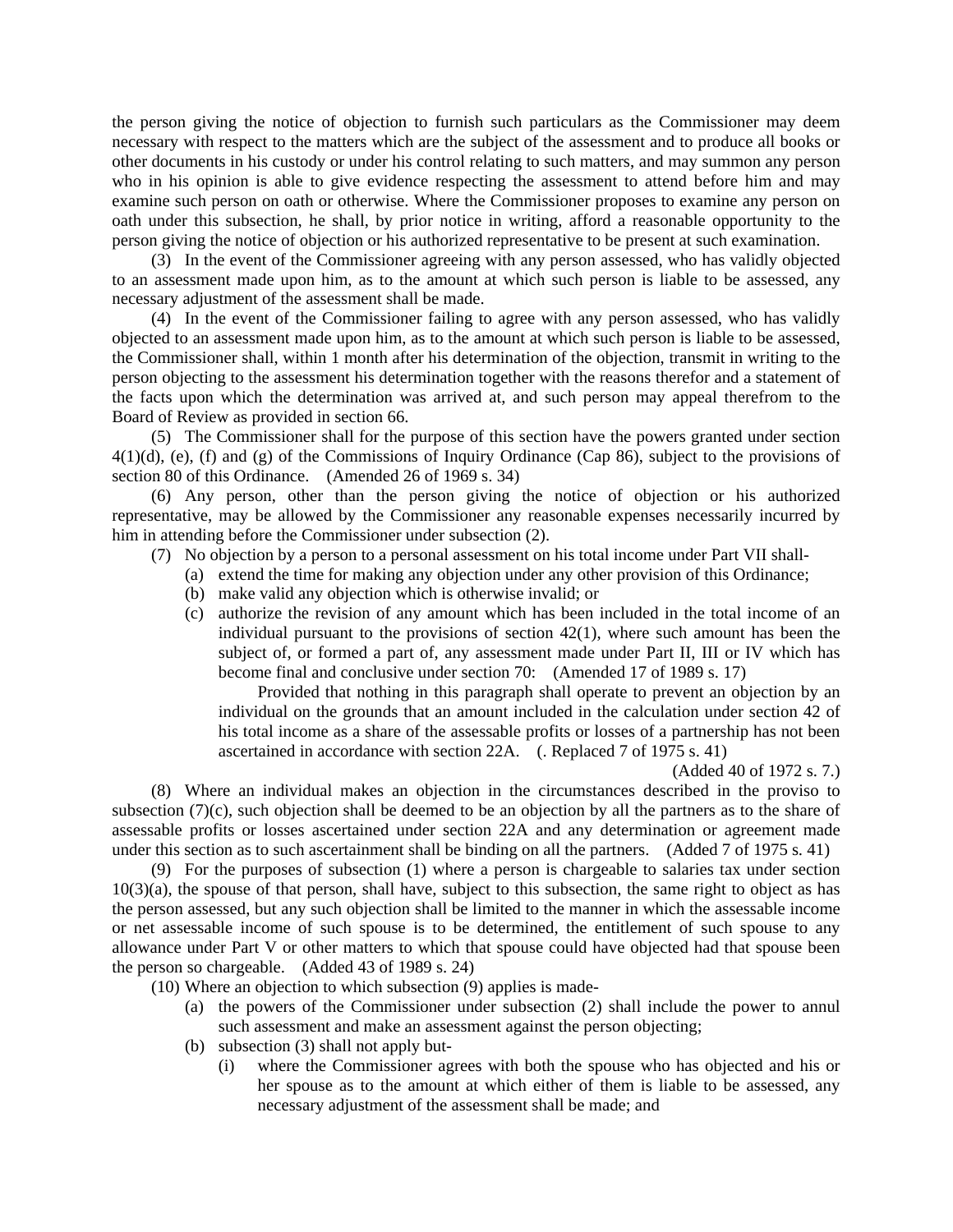(ii) where the Commissioner fails to come to any such agreement as is referred to in subparagraph (i), such agreement shall be deemed to be a failure to agree for the purposes of subsection (4), and the reference in that subsection to the person objecting shall be construed as a reference to the person objecting under paragraph (a) and his or her spouse, with the consequence that either or both of them may appeal to the Board of Review. (Added 43 of 1989 s. 24)

(Replaced 35 of 1965 s. 29)

| Chapter:          | 112                                    | Title:   | <b>INLAND REVENUE</b><br>ORDINANCE | Gazette<br>Number:                                  |                            |
|-------------------|----------------------------------------|----------|------------------------------------|-----------------------------------------------------|----------------------------|
| Schedule:         | 1                                      | Heading: | <b>STANDARD RATE</b>               | Version<br>Date:                                    | 30/06/1997                 |
|                   |                                        |          |                                    |                                                     | [sections $2 & 5$ ]        |
| 1949-50 inclusive | For the years of assessment 1947-48 to |          | 10%.                               |                                                     | (Amended 49 of 1956 s. 67) |
| 1965-66 inclusive | For the years of assessment 1950-51 to |          | $-121/2\%$ .                       | (Amended 15 of 1966 s. 4)                           |                            |
| 1983-84 inclusive | For the years of assessment 1966-67 to |          | 15%.                               | (Added 15 of 1966 s. 4.<br>Amended 36 of 1984 s. 7) |                            |
| 1986-87 inclusive | For the years of assessment 1984-85 to |          | $-17\%$ .                          | (Added 36 of 1984 s. 7.<br>Amended 28 of 1987 s. 8) |                            |
|                   | For the year of assessment 1987-88     |          | $-16$ 1/2%.                        | (Added 28 of 1987 s. 8.<br>Amended 28 of 1988 s. 7) |                            |
|                   | For the year of assessment 1988-89     |          | $-151/2\%$ .                       | (Added 28 of 1988 s.7.<br>Amended 17 of 1989 s. 20) |                            |
| until superseded  | For the year of assessment 1989/90 and |          | $-15%$ .                           |                                                     |                            |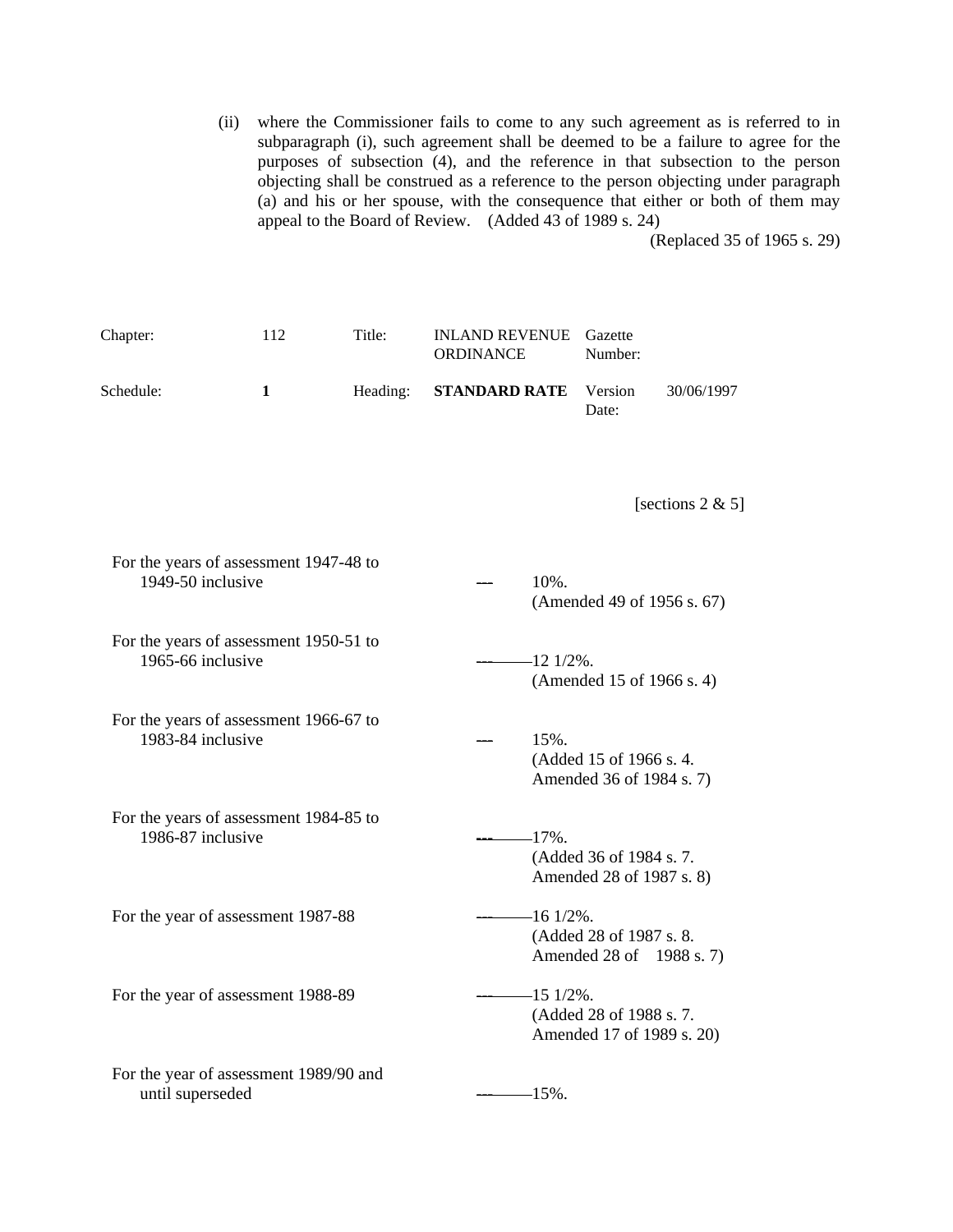(Added 17 of 1978 s. 20)

----- Forwarded by Carmen WC TSE/DOJ/HKSARG on 29/03/2003 09:48 AM -----

| Chapter:  | 112 | Title:                | <b>INLAND REVENUE</b> Gazette<br><b>ORDINANCE</b> | Number:          | 31 of 1998<br>s. 20 |
|-----------|-----|-----------------------|---------------------------------------------------|------------------|---------------------|
| Schedule: | 2   | Heading: <b>RATES</b> |                                                   | Version<br>Date: | 17/04/1998          |

[sections 13 & 43(1)]

For the years of assessment 1947/48 to 1949/50 inclusive

(Amended 49 of 1956 s. 68)

|     | <b>SECOND COLUMN</b>  | <b>THIRD COLUMN</b>            |  |  |
|-----|-----------------------|--------------------------------|--|--|
| (a) | Upon the first \$5000 | 1/4 standard rate              |  |  |
| (b) | Upon the next \$5000  | $11 - 11$<br>1/4               |  |  |
| (c) | -do-                  | $11 - 11$<br>3/4               |  |  |
| (d) | -do-                  | The full standard rate         |  |  |
| (e) | $-do-$                | 1 1/4 standard rate            |  |  |
| (f) | $-do-$                | "<br>"<br>11/2                 |  |  |
| (g) | $-do-$                | $^{\prime\prime}$<br>"<br>13/4 |  |  |
| (h) | Upon the remainder    | Twice the standard rate        |  |  |

Note:-Where a person is liable to the appropriate tax for a part only of any year of assessment the amounts in the second column against items (a) to (g) will be reduced in the proportion which the number of days he is so liable bears to the number of days in that year of assessment.

|     | <b>SECOND COLUMN</b>  | THIRD COLUMN                         |                   |
|-----|-----------------------|--------------------------------------|-------------------|
| (a) | Upon the first \$5000 | $1/5$ standard rate                  |                   |
| (b) | Upon the next \$5000  | $11 - 11$<br>2/5                     |                   |
| (c) | -do-                  | $11 - 11$<br>3/5                     |                   |
| (d) | -do-                  | $11 - 11$<br>4/5                     |                   |
| (e) | $-do-$                | The full standard rate               |                   |
| (f) | $-do-$                | $^{\prime\prime}$<br>11/5            | "                 |
| (g) | $-do-$                | "<br>12/5                            | $^{\prime\prime}$ |
| (h) | $-do-$                | $^{\prime\prime}$<br>$1 \frac{3}{5}$ | $^{\prime\prime}$ |
| (i) | $-do-$                | $^{\dagger}$<br>14/5                 | $^{\prime\prime}$ |
|     | Upon the remainder    | Twice the standard rate              |                   |

For the years of assessment 1950/51 to 1965/66 inclusive

(Added 30 of 1950 Schedule. Amended 37 of 1950 Schedule; 15 of 1966 s. 5)

For the years of assessment 1966/67 to 1971/72 inclusive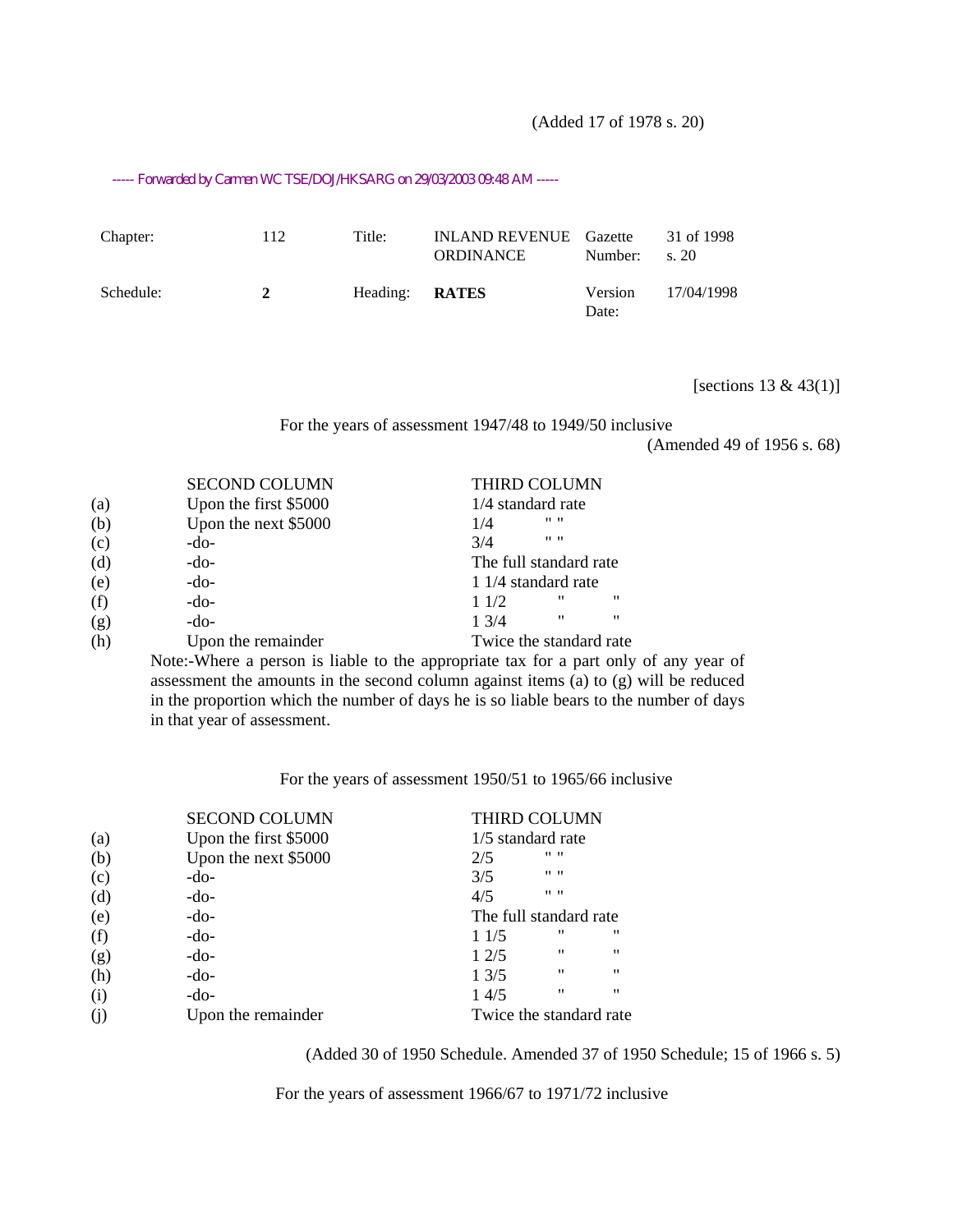|     | <b>SECOND COLUMN</b>  | THIRD COLUMN |
|-----|-----------------------|--------------|
| (a) | Upon the first \$5000 | 2 3/4%       |
| (b) | Upon the next \$5000  | 5 1/2%       |
| (c) | -do-                  | 8 1/4%       |
| (d) | -do-                  | 11%          |
| (e) | $-do-$                | 14%          |
| (f) | $-do-$                | 17%          |
| (g) | $-do-$                | 20%          |
| (h) | $-do-$                | 23%          |
| (i) | -do-                  | 26%          |
| (j) | Upon the remainder    | 30%          |

#### (Added 15 of 1966 s. 5. Amended 40 of 1972 s. 2)

For the years of assessment 1972/73

|     | <b>SECOND COLUMN</b>  | <b>THIRD COLUMN</b> |
|-----|-----------------------|---------------------|
| (a) | Upon the first \$5000 | 2 1/2%              |
| (b) | Upon the next \$5000  | 5%                  |
| (c) | $-do-$                | 71/2%               |
| (d) | $-do-$                | 10%                 |
| (e) | $-do-$                | 12 1/2%             |
| (f) | $-do-$                | 15%                 |
| (g) | $-do-$                | 17 1/2%             |
| (h) | $-do-$                | 20%                 |
| (i) | $-do-$                | 22 1/2%             |
| (j) | $-do-$                | 25%                 |
| (k) | -do-                  | 27 1/2%             |
| (1) | Upon the remainder    | 30%                 |
|     |                       |                     |

(Added 26 of 1972 s. 2. Amended 33 of 1973 s. 5)

For the years of assessment 1973/74 to 1977/78 inclusive

|     | <b>SECOND COLUMN</b>   | THIRD COLUMN |     |
|-----|------------------------|--------------|-----|
| (a) | Upon the first \$10000 |              | 5%  |
| (b) | Upon the next \$10000  |              | 10% |
| (c) | -do-                   |              | 15% |
| (d) | -do-                   |              | 20% |
| (e) | -do-                   |              | 25% |
| (f) | Upon the remainder     |              | 30% |

#### (Added 33 of 1973 s. 5. Amended 29 of 1979 s. 3; L.N. 137 of 1981)

For the years of assessment 1978/79 to 1984/85 inclusive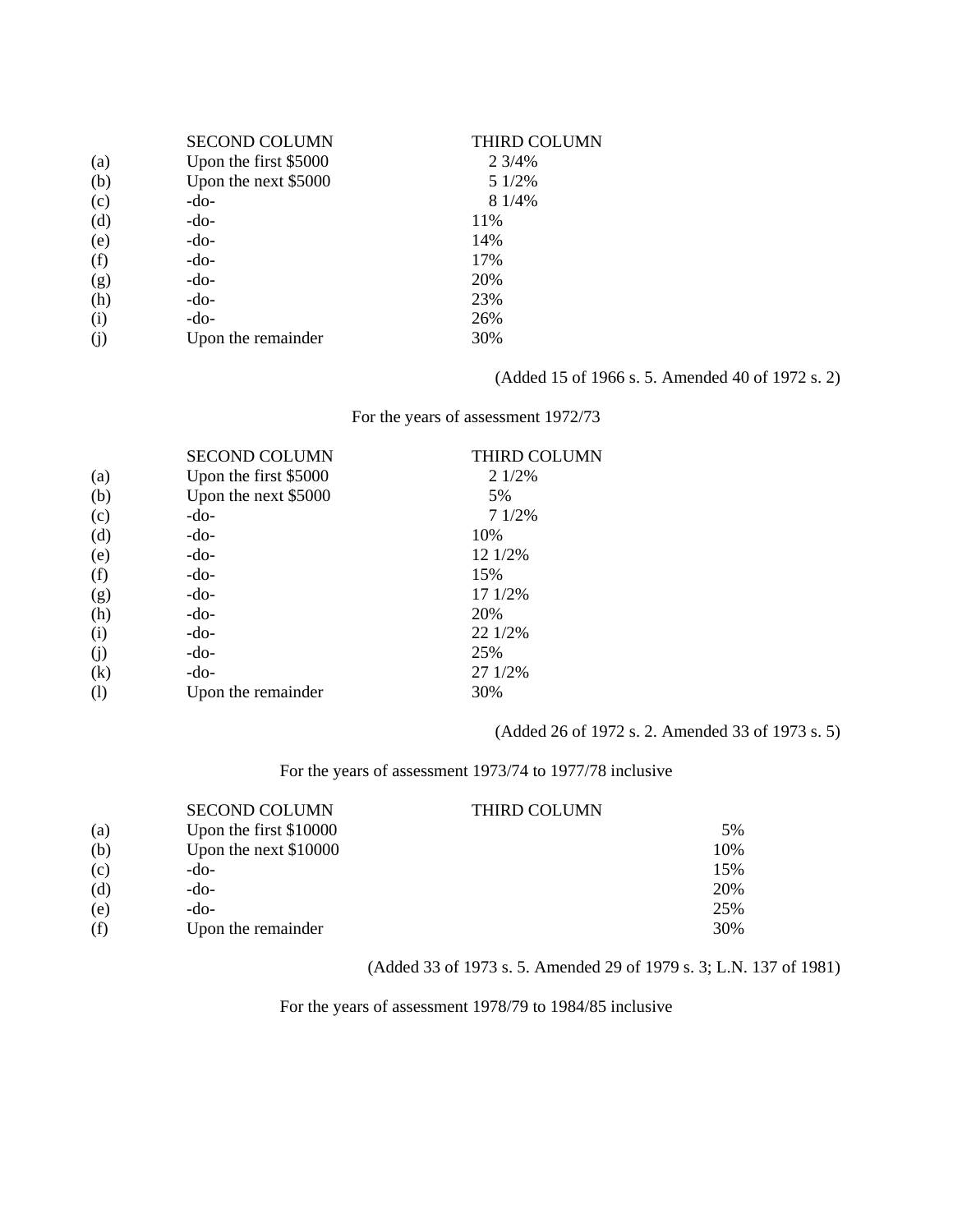|     | <b>SECOND COLUMN</b>    | THIRD COLUMN |     |
|-----|-------------------------|--------------|-----|
| (a) | Upon the first $$10000$ |              | 5%  |
| (b) | Upon the next $$10000$  |              | 10% |
| (c) | -do-                    |              | 15% |
| (d) | -do-                    |              | 20% |
| (e) | Upon the remainder      |              | 25% |

(Added 29 of 1979 s. 3. Amended 21 of 1985 s. 3)

For the years of assessment 1985/86 to 1986/87 inclusive

|     | <b>SECOND COLUMN</b>   | THIRD COLUMN |     |
|-----|------------------------|--------------|-----|
| (a) | Upon the first \$10000 |              | .5% |
| (b) | Upon the next \$10000  |              | 10% |
| (c) | -do-                   |              | 15% |
| (d) | Upon the next \$20000  |              | 20% |
| (e) | Upon the remainder     |              | 25% |

(Added 21 of 1985 s. 3. Amended 28 of 1987 s. 9)

For the year of assessment 1987/88

|     | <b>SECOND COLUMN</b>    | THIRD COLUMN |     |
|-----|-------------------------|--------------|-----|
| (a) | Upon the first $$10000$ |              | .5% |
| (b) | Upon the next $$10000$  |              | 10% |
| (c) | Upon the next \$20000   |              | 15% |
| (d) | Upon the next \$20000   |              | 20% |
| (e) | Upon the remainder      |              | 25% |

(Added 28 of 1987 s. 9. Amended 28 of 1988 s. 8)

For the years of assessment 1988/89 and 1989/90

|     | <b>SECOND COLUMN</b>   | THIRD COLUMN |     |
|-----|------------------------|--------------|-----|
| (a) | Upon the first \$10000 |              | 3%  |
| (b) | Upon the next \$10000  |              | 6%  |
| (c) | -do-                   |              | 9%  |
| (d) | $-do-$                 |              | 12% |
| (e) | $-do-$                 |              | 15% |
| (f) | $-do-$                 |              | 18% |
| (g) | $-do-$                 |              | 21% |
| (h) | Upon the remainder     |              | 25% |

(Added 28 of 1988 s. 8. Amended 30 of 1990 s. 5)

For the year of assessment 1990/91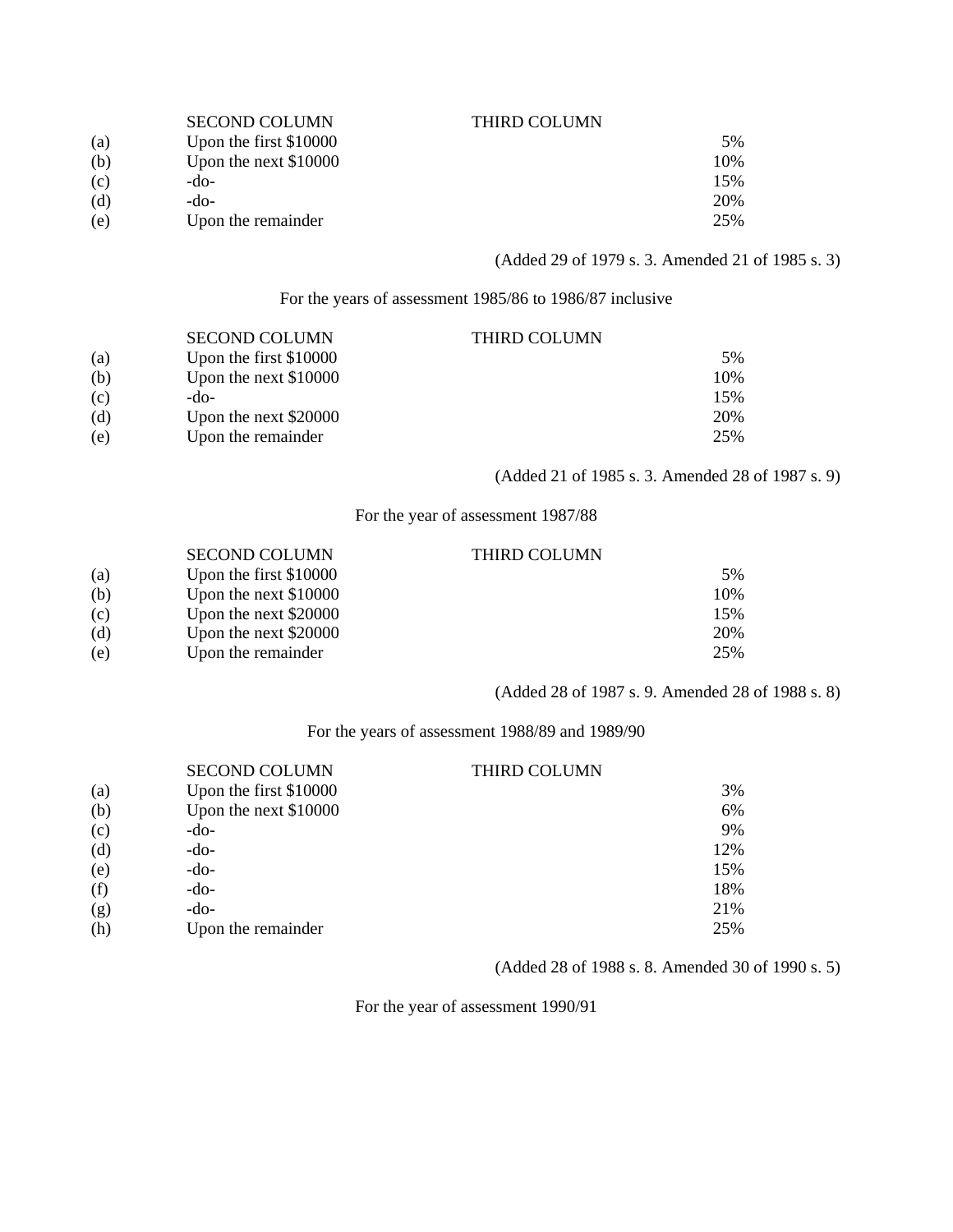|     | <b>SECOND COLUMN</b>   | <b>THIRD COLUMN</b> |             |
|-----|------------------------|---------------------|-------------|
| (a) | Upon the first \$10000 |                     | 2 per cent  |
| (b) | Upon the next \$10000  |                     | 4 per cent  |
| (c) | -do-                   |                     | 9 per cent  |
| (d) | -do-                   |                     | 12 per cent |
| (e) | -do-                   |                     | 15 per cent |
| (f) | -do-                   |                     | 18 per cent |
| (g) | -do-                   |                     | 21 per cent |
| (h) | Upon the remainder     |                     | 25 per cent |

(Added 30 of 1990 s. 5. Amended 42 of 1991 s. 2)

#### For the years of assessment 1991/92 and 1992/93

|     | <b>SECOND COLUMN</b>   | <b>THIRD COLUMN</b> |           |
|-----|------------------------|---------------------|-----------|
| (a) | Upon the first \$20000 |                     | <b>2%</b> |
| (b) | Upon the next \$20000  |                     | 9%        |
| (c) | Upon the next \$20000  |                     | 17%       |
| (d) | Upon the remainder     |                     | 25%       |

(Added 42 of 1991 s. 2. Amended 28 of 1993 s. 2)

For the year of assessment 1993/94

|     | <b>SECOND COLUMN</b>   | <b>THIRD COLUMN</b> |     |
|-----|------------------------|---------------------|-----|
| (a) | Upon the first \$20000 |                     | 2%  |
| (b) | Upon the next \$30000  |                     | 9%  |
| (c) | Upon the next \$30000  |                     | 17% |
| (d) | Upon the remainder     |                     | 25% |

(Added 28 of 1993 s. 2. Amended 37 of 1994 s. 6)

For the years of assessment 1994/95 to 1996/97 inclusive

|     | <b>SECOND COLUMN</b>   | THIRD COLUMN |     |
|-----|------------------------|--------------|-----|
| (a) | Upon the first \$20000 |              | 2%  |
| (b) | Upon the next \$30000  |              | 9%  |
| (c) | Upon the next \$30000  |              | 17% |
| (d) | Upon the remainder     |              | 20% |

(Added 37 of 1994 s. 6. Amended 42 of 1997 s. 4)

For the year of assessment 1997/98

|     | <b>SECOND COLUMN</b>   | THIRD COLUMN |     |
|-----|------------------------|--------------|-----|
| (a) | Upon the first \$30000 |              | 2%  |
| (b) | Upon the next \$30000  |              | 8%  |
| (c) | Upon the next \$30000  |              | 14% |
| (d) | Upon the remainder     |              | 20% |

(Added 42 of 1997 s. 4. Amended 31 of 1998 s. 20)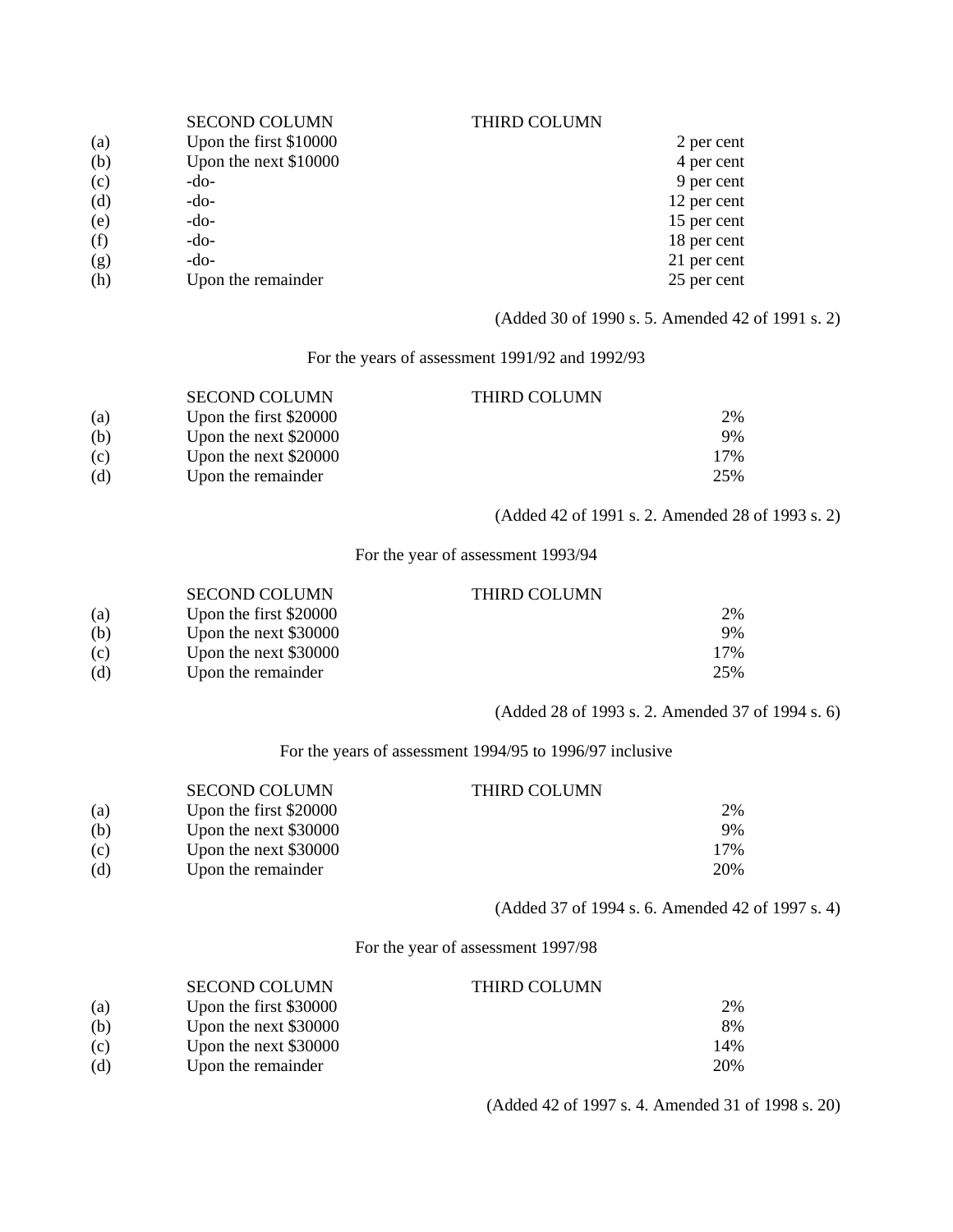For the year of assessment 1998/99 and for each year after that year

|     | <b>SECOND COLUMN</b>   | <b>THIRD COLUMN</b> |     |
|-----|------------------------|---------------------|-----|
| (a) | Upon the first \$35000 |                     | 2%  |
| (b) | Upon the next \$35000  |                     | 7%  |
| (c) | Upon the next \$35000  |                     | 12% |
| (d) | Upon the remainder     |                     | 17% |

(Added 31 of 1998 s. 20)

----- Forwarded by Carmen WC TSE/DOJ/HKSARG on 29/03/2003 09:48 AM -----

| Chapter:  | 112            | Title: | <b>INLAND REVENUE</b> Gazette<br>ORDINANCE | Number:          | 31 of 1998<br>s. 23 |
|-----------|----------------|--------|--------------------------------------------|------------------|---------------------|
| Schedule: | $\overline{4}$ |        | Heading: ALLOWANCES                        | Version<br>Date: | 17/04/1998          |

[section 27(3)] (Amended 48 of 1995 s. 13)

For the year of assessment 1989/90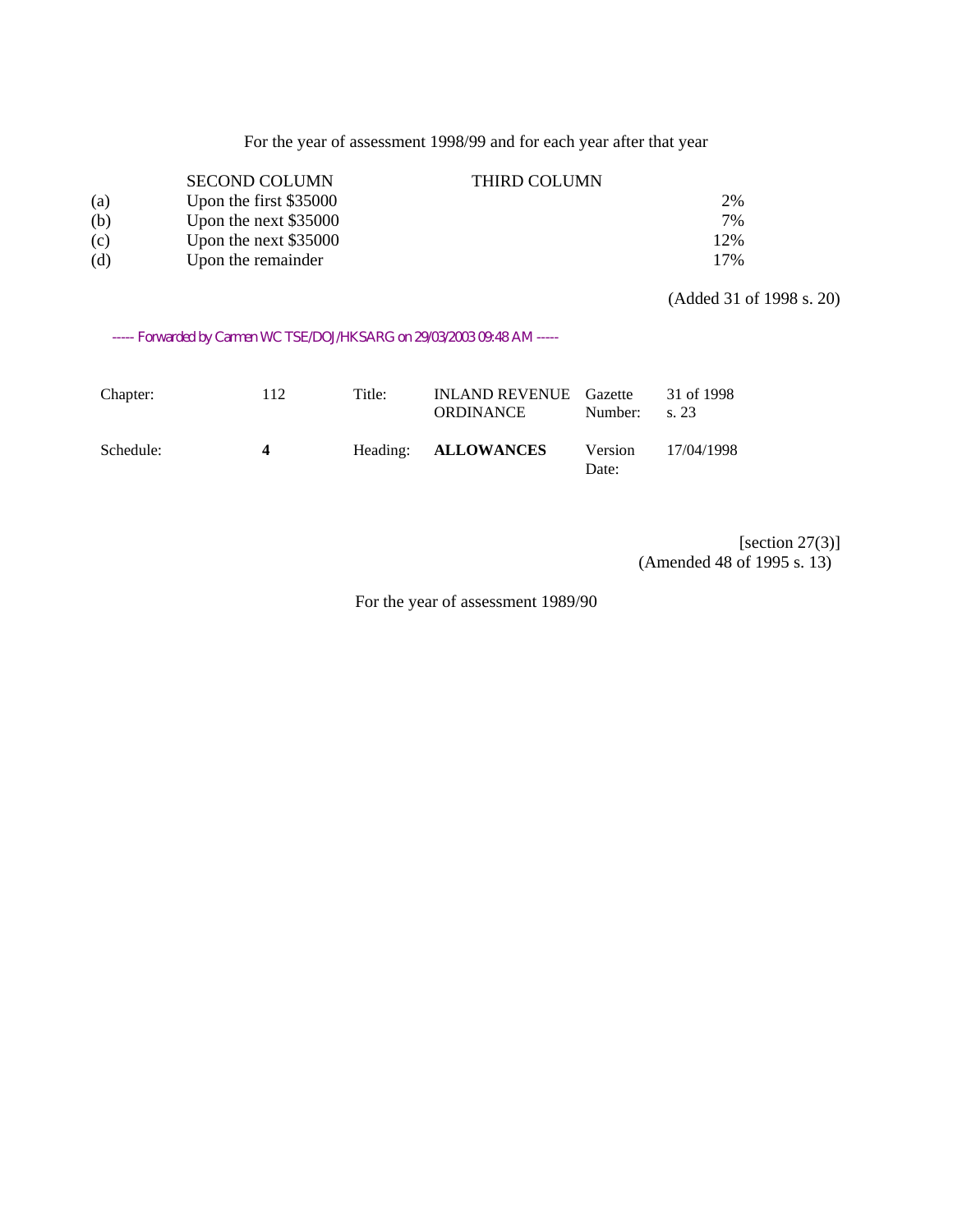|    | <b>FIRST COLUMN</b>                                   | <b>SECOND COLUMN</b>                     |
|----|-------------------------------------------------------|------------------------------------------|
|    | (section)                                             | (the prescribed amount or<br>percentage) |
| 1. | Section 28 (basic allowance)-                         |                                          |
|    | (a) subsection $(1)(a)$                               | \$32000                                  |
|    | (b) subsection<br>$(1)(b)$ ,<br>being<br>the<br>first |                                          |
|    | reference to the prescribed amount                    | \$7000                                   |
|    | $(c)$ subsection $(1)(b)$ , being the references      |                                          |
|    | to the prescribed amount in subparagraphs             |                                          |
|    | $(i)$ and $(ii)$                                      | \$39000                                  |
|    | $(d)$ subsection $(1)(b)$ , being the prescribed      |                                          |
|    | percentage                                            | 10%                                      |
| 2. | Section 29 (married person's allowance)-              |                                          |
|    | (a) subsection $(3)(a)$                               | \$66000                                  |
|    | (b) subsection $(3)(b)$ ,<br>being the<br>first       |                                          |
|    | reference to the prescribed amount                    | \$14000                                  |
|    | $(c)$ subsection $(3)(b)$ , being the references      |                                          |
|    | to the prescribed amount in subparagraphs             | \$80000                                  |
|    | $(i)$ , $(ii)$ and $(iii)$                            |                                          |
|    | $(d)$ subsection $(3)(b)$ , being the prescribed      | 10%                                      |
|    | percentage                                            |                                          |
| 3. | Section 30 (dependent parent allowance)-              |                                          |
|    | (a) subsection $(3)(a)$                               | \$11000                                  |
|    | $(b)$ subsection $(3)(b)$                             | \$3000                                   |
|    | $(c)$ subsection $(4)(a)$                             | \$1200                                   |
| 4. | Section 31 (child allowance)-                         | \$13000 for the first child<br>(i)       |
|    | $(a)$ subsection $(1)$                                | (ii) \$9000 for the second child         |
|    |                                                       | (iii) \$3000 for the third child         |
|    |                                                       | (iv) \$2000 each for the fourth,         |
|    |                                                       | fifth and sixth child                    |
|    |                                                       | $(v)$ \$1000 for each subsequent         |
|    | $(b)$ subsection $(5)$                                | child<br>\$34000                         |
| 5. | Section 32(1) (single parent allowance)               | \$20000                                  |
|    |                                                       |                                          |

(Replaced 43 of 1989 s. 30. Amended 30 of 1990 s. 6)

For the year of assessment 1990/91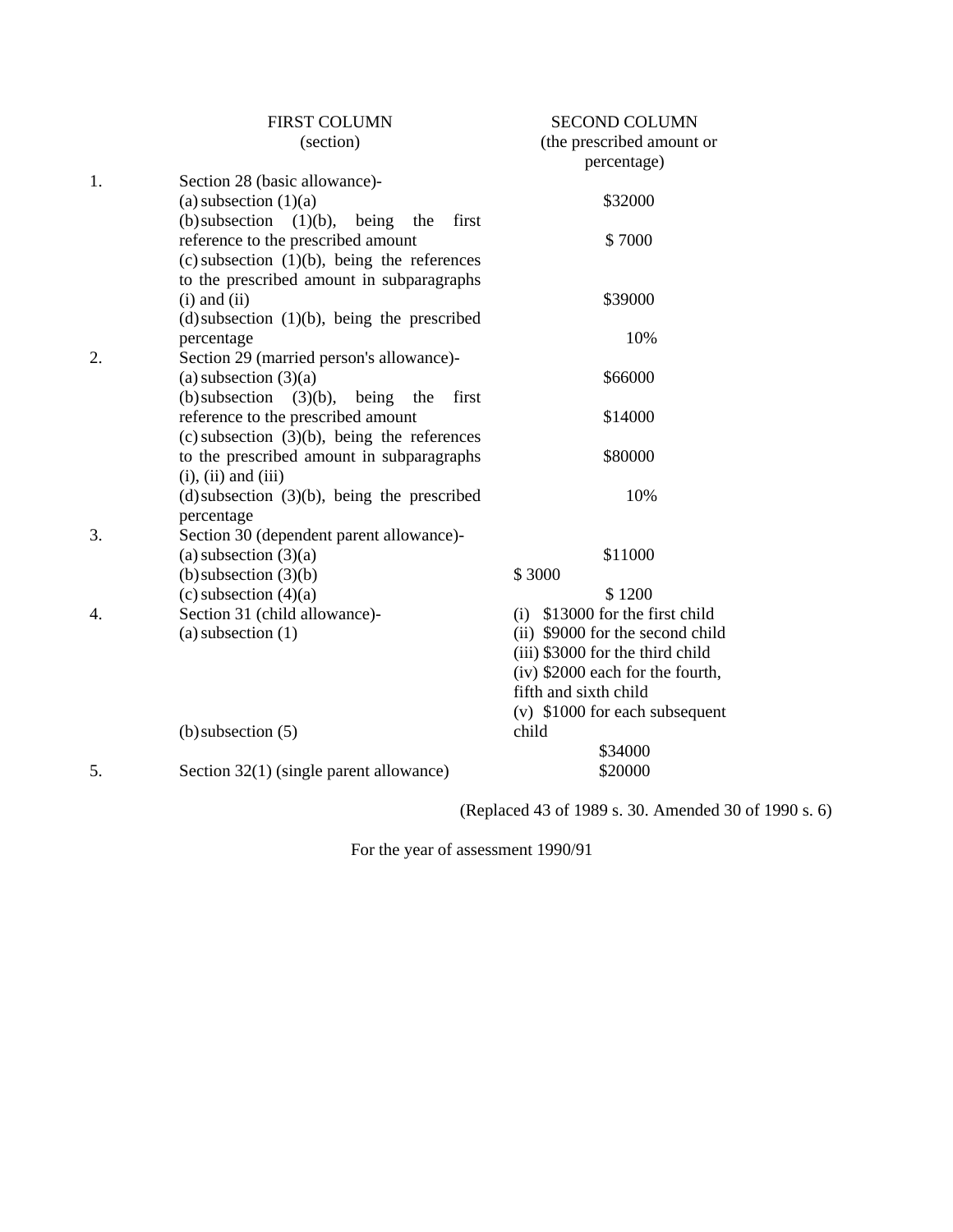|    | <b>FIRST COLUMN</b>                                   | <b>SECOND COLUMN</b>               |
|----|-------------------------------------------------------|------------------------------------|
|    | (section)                                             | (the prescribed amount or          |
|    |                                                       | percentage)                        |
| 1. | Section 28 (basic allowance)-                         |                                    |
|    | (a) subsection $(1)(a)$                               | \$32000                            |
|    | (b) subsection<br>being<br>first<br>$(1)(b)$ ,<br>the |                                    |
|    | reference to the prescribed amount                    | \$7000                             |
|    | $(c)$ subsection $(1)(b)$ , being the references      |                                    |
|    | to the prescribed amount in subparagraphs             | \$39000                            |
|    | $(i)$ and $(ii)$                                      |                                    |
|    | $(d)$ subsection $(1)(b)$ , being the prescribed      | 0%                                 |
|    | percentage                                            |                                    |
| 2. | Section 29 (married person's allowance)-              |                                    |
|    | (a) subsection $(3)(a)$                               | \$66000                            |
|    | (b) subsection<br>$(3)(b)$ ,<br>being<br>the<br>first |                                    |
|    | reference to the prescribed amount                    | \$14000                            |
|    | $(c)$ subsection $(3)(b)$ , being the references      |                                    |
|    | to the prescribed amount in subparagraphs             | \$80000                            |
|    | $(i)$ , $(ii)$ and $(iii)$                            |                                    |
|    | $(d)$ subsection $(3)(b)$ , being the prescribed      | 0%                                 |
|    | percentage                                            |                                    |
| 3. | Section 30 (dependent parent allowance)-              |                                    |
|    | (a) subsection $(3)(a)$                               | \$12000                            |
|    | $(b)$ subsection $(3)(b)$                             | \$3000                             |
|    | $(c)$ subsection $(4)(a)$                             | \$1200                             |
| 4. | Section 31 (child allowance)-                         | \$14000 for the first child<br>(i) |
|    | $(a)$ subsection $(1)$                                | (ii) \$10000 for the second child  |
|    | $(b)$ subsection $(5)$                                | (iii) \$3000 for the third child   |
|    |                                                       | $(iv)$ \$2000 each for the fourth, |
|    |                                                       | fifth and sixth child              |
|    |                                                       | (v) \$1000 for each subsequent     |
|    |                                                       | child \$36000                      |
| 5. | Section $32(1)$ (single parent allowance)             | \$20000                            |
|    |                                                       |                                    |

(Added 30 of 1990 s. 6. Amended 42 of 1991 s. 3)

For the year of assessment 1991/92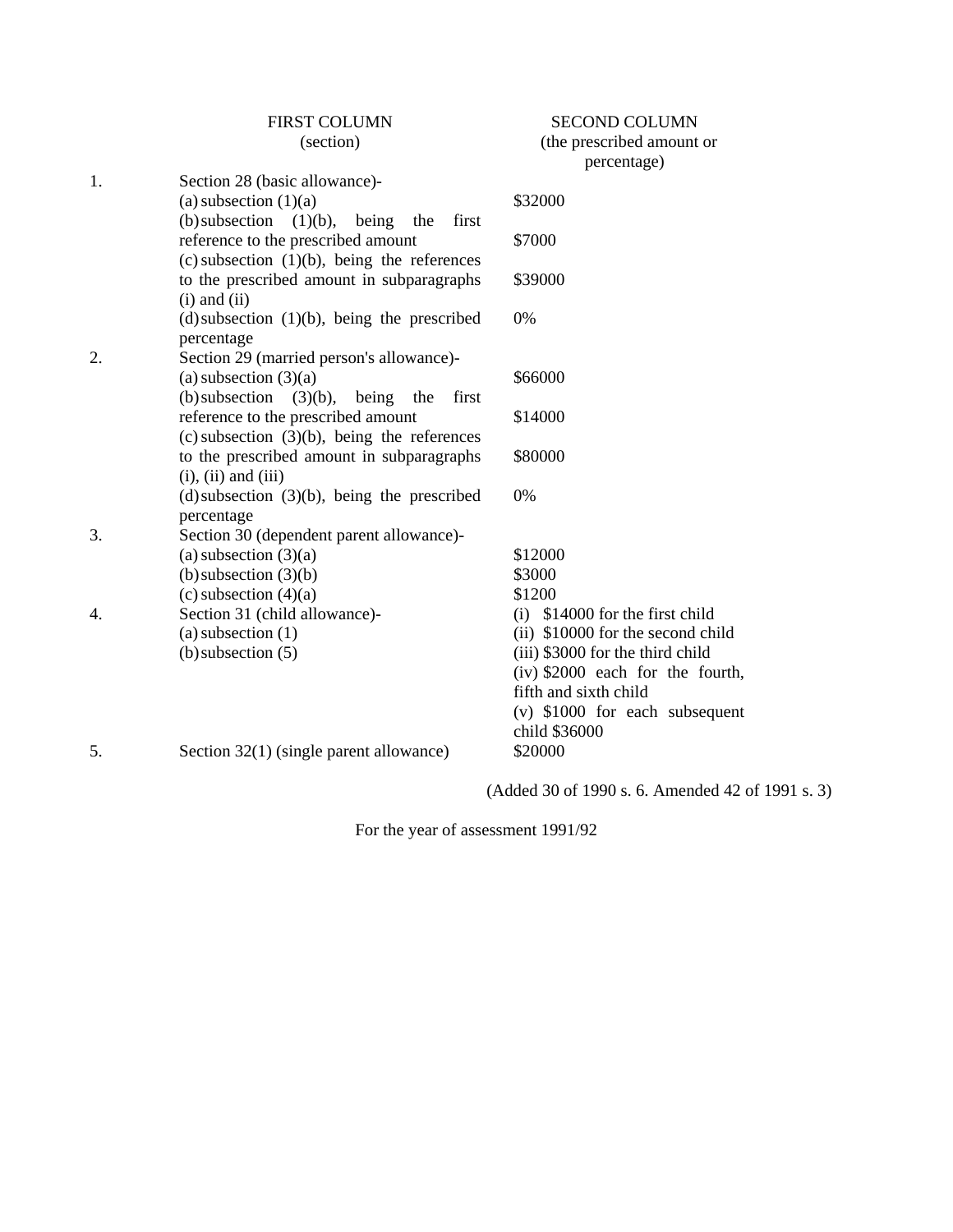|    | <b>FIRST COLUMN</b>                                  | <b>SECOND COLUMN</b>                  |
|----|------------------------------------------------------|---------------------------------------|
|    | (section)                                            | (the prescribed amount or             |
|    |                                                      | percentage)                           |
| 1. | Section 28 (basic allowance)-                        |                                       |
|    | (a) subsection $(1)(a)$                              | \$34000                               |
|    | (b) subsection<br>(1)(b),<br>being<br>first<br>the   |                                       |
|    | reference to the prescribed amount                   | \$7000                                |
|    | $(c)$ subsection $(1)(b)$ , being the references     |                                       |
|    | to the prescribed amount in subparagraphs            | \$41000                               |
|    | $(i)$ and $(ii)$                                     |                                       |
|    | $(d)$ subsection $(1)(b)$ , being the prescribed     | 0%                                    |
|    | percentage                                           |                                       |
| 2. | Section 29 (married person's allowance)-             |                                       |
|    | (a) subsection $(3)(a)$                              | \$68000                               |
|    | $(b)$ subsection(3)(b),<br>being<br>first<br>the     |                                       |
|    | reference to the prescribed amount                   | \$14000                               |
|    | $(c)$ subsection $(3)(b)$ , being the references     |                                       |
|    | to the prescribed amount in subparagraphs            |                                       |
|    | $(i)$ , $(ii)$ and $(iii)$                           | \$82000                               |
|    | $(d)$ subsection $(3)(b)$ , being the prescribed     |                                       |
|    | percentage                                           | 0%                                    |
| 3. | Section 30 (dependant parent allowance)-             |                                       |
|    | (a) subsection $(3)(a)$                              | \$12000<br>\$3000                     |
|    | $(b)$ subsection $(3)(b)$<br>(c) subsection $(4)(a)$ | \$1200                                |
| 4. | Section 31 (child allowance)-                        | $(i)$ \$14000 for the first child     |
|    | $(a)$ subsection $(1)$                               | (ii) \$10000 for the second child     |
|    |                                                      | (iii) \$3000 for the third child      |
|    |                                                      | $(iv)$ \$2000 for the four, fifth and |
|    |                                                      | sixth child                           |
|    |                                                      | (v) \$1000 for each subsequent        |
|    | $(b)$ subsection $(5)$                               | child                                 |
|    |                                                      | \$36000                               |
| 5. | Section $32(1)$ (single parent allowance)            | \$20000                               |
|    |                                                      |                                       |

(Added 42 of 1991 s. 3. Amended 34 of 1992 s. 4)

For the year of assessment 1992/93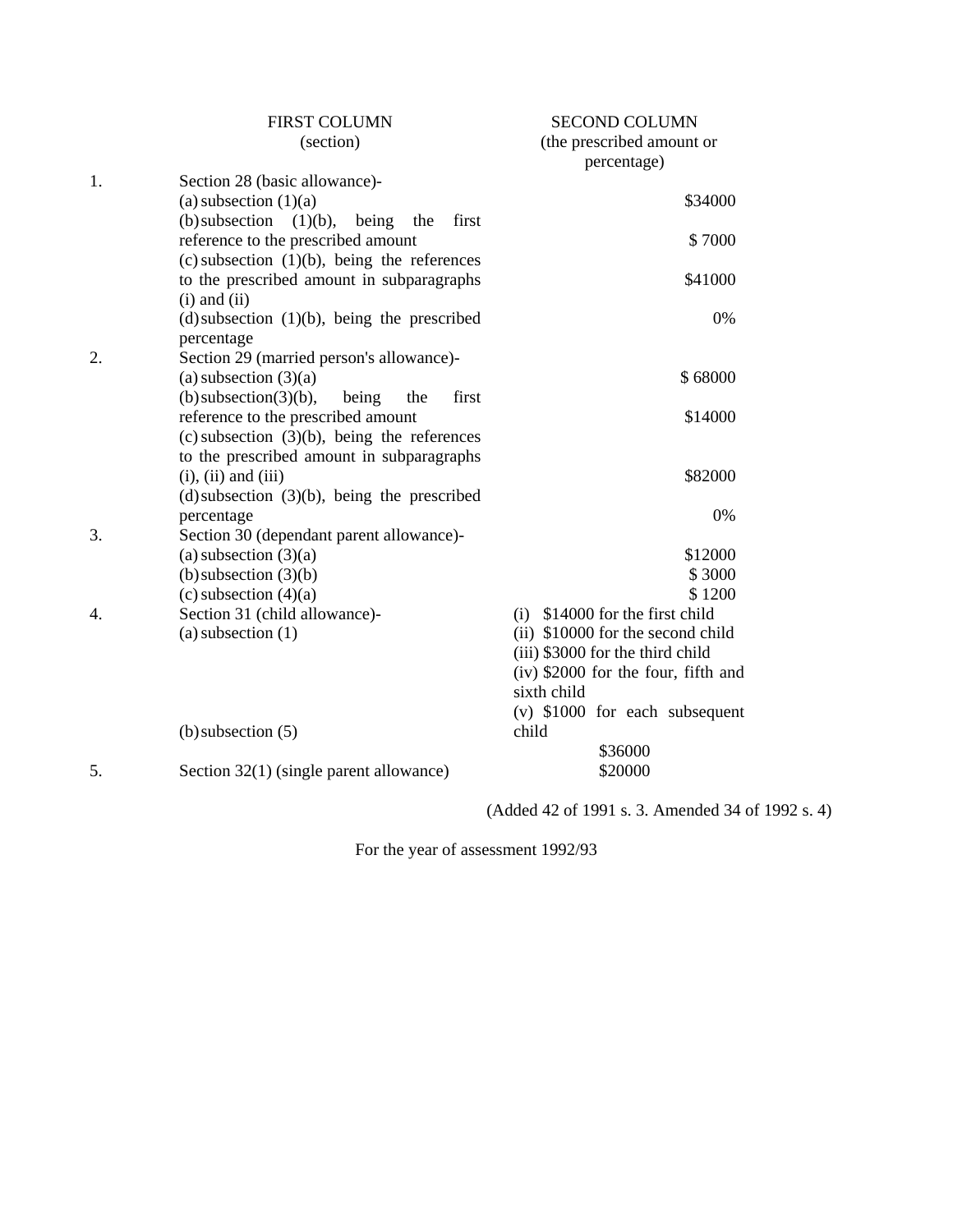|    | <b>FIRST COLUMN</b>                                    | <b>SECOND COLUMN</b>                     |
|----|--------------------------------------------------------|------------------------------------------|
|    | (section)                                              | (the prescribed amount or<br>percentage) |
| 1. | Section 28 (basic allowance)-                          |                                          |
|    | (a) subsection $(1)(a)$                                | \$39000                                  |
|    | (b) subsection (1)(b), being the<br>first              |                                          |
|    | reference to the prescribed amount                     | \$7000                                   |
|    | (c) subsection $(1)(b)$ , being the references         |                                          |
|    | to the prescribed amount in subparagraphs              | \$46000                                  |
|    | $(i)$ and $(ii)$                                       |                                          |
|    | (d) subsection $(1)(b)$ , being the prescribed         | 0%                                       |
|    | percentage                                             |                                          |
| 2. | Section 29 (married person's allowance)-               |                                          |
|    | (a) subsection $(3)(a)$                                | \$78000                                  |
|    | (b) subsection $(3)(b)$ , being the<br>first           |                                          |
|    | reference to the prescribed amount                     | \$14000                                  |
|    | $(c)$ subsection $(3)(b)$ , being the references       |                                          |
|    | to the prescribed amount in subparagraphs              |                                          |
|    | $(i)$ , $(ii)$ and $(iii)$                             | \$92000                                  |
|    | $(d)$ subsection $(3)(b)$ , being the prescribed       | 0%                                       |
| 3. | percentage<br>Section 30 (dependent parent allowance)- |                                          |
|    | (a) subsection $(3)(a)$                                | \$13500                                  |
|    | (b) subsection $(3)(b)$                                | \$3000                                   |
|    | $(c)$ subsection $(4)(a)$                              | \$1200                                   |
| 4. | Section 31 (child allowance)-                          |                                          |
|    | $(a)$ subsection $(1)$                                 | $(i)$ \$15500 for the first child        |
|    |                                                        | (ii) \$11500 for the second child        |
|    |                                                        | (iii) \$3000 for the third child         |
|    |                                                        | (iv) \$2000 each for the fourth,         |
|    |                                                        | fifth and sixth child                    |
|    |                                                        | $(v)$ \$1000 for each subsequent         |
|    | $(b)$ subsection $(5)$                                 | child                                    |
|    |                                                        | \$39000                                  |
| 5. | Section 32(1) (single parent allowance)                | \$23000                                  |
|    |                                                        |                                          |

(Added 34 of 1992 s. 4. Amended 28 of 1993 s. 3)

For the year of assessment 1993/94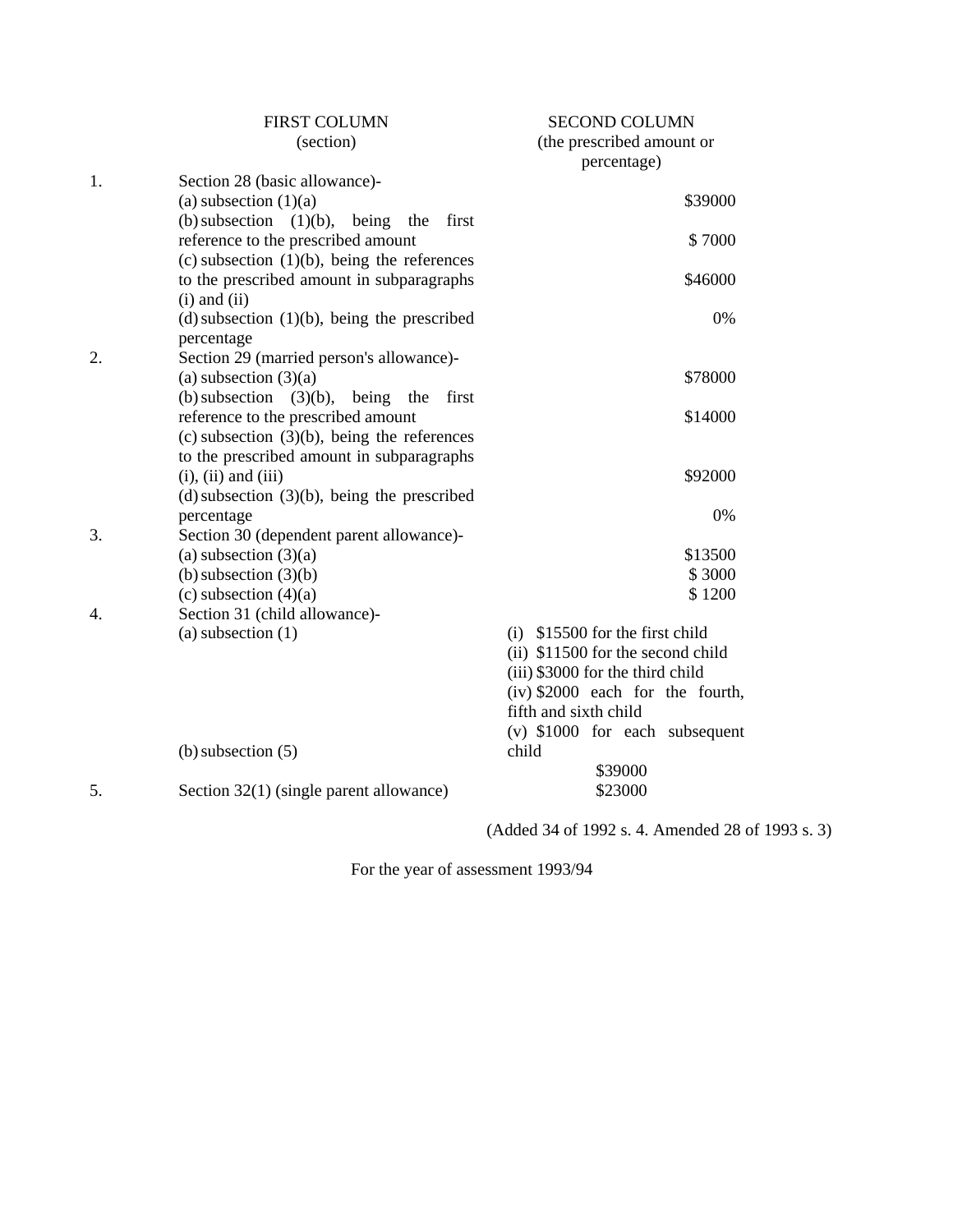|    | <b>FIRST COLUMN</b>                                                 | <b>SECOND COLUMN</b>              |
|----|---------------------------------------------------------------------|-----------------------------------|
|    | (section)                                                           | (the prescribed amount or         |
|    |                                                                     | percentage)                       |
| 1. | Section 28 (basic allowance)-                                       |                                   |
|    | (a) subsection $(1)(a)$                                             | \$49000                           |
|    | (b) subsection (1)(b), being<br>the<br>first                        |                                   |
|    | reference to the prescribed amount                                  | \$<br>7000                        |
|    | $(c)$ subsection $(1)(b)$ , being the references                    |                                   |
|    | to the prescribed amount in subparagraphs                           |                                   |
|    | $(i)$ and $(ii)$                                                    | \$56000                           |
|    | (d) subsection $(1)(b)$ , being the prescribed                      |                                   |
|    | percentage                                                          | 0%                                |
| 2. | Section 29 (married person's allowance)-<br>(a) subsection $(3)(a)$ | \$98000                           |
|    | (b) subsection $(3)(b)$ , being the first                           |                                   |
|    | reference to the prescribed amount                                  | \$14000                           |
|    | $(c)$ subsection $(3)(b)$ , being the references                    |                                   |
|    | to the prescribed amount in subparagraphs                           |                                   |
|    | $(i)$ , $(ii)$ and $(iii)$                                          | \$112000                          |
|    | $(d)$ subsection $(3)(b)$ , being the prescribed                    |                                   |
|    | percentage                                                          | 0%                                |
| 3. | Section 30 (dependent parent allowance)-                            | \$17000                           |
|    | (a) subsection $(3)(a)$                                             | 3000<br>\$                        |
|    | (b) subsection $(3)(b)$                                             | \$<br>1200                        |
|    | (c) subsection $(4)(a)$                                             |                                   |
| 4. | Section 31 (child allowance)-                                       | $(i)$ \$17000 for the first child |
|    | $(a)$ subsection $(1)$                                              | (ii) \$17000 for the second child |
|    |                                                                     | (iii) \$3000 for the third child  |
|    |                                                                     | (iv) \$2000 each for the fourth,  |
|    |                                                                     | fifth and sixth child             |
|    |                                                                     | $(v)$ \$1000 for each subsequent  |
|    | $(b)$ subsection $(5)$                                              | child                             |
|    |                                                                     | \$46000                           |
| 5. | Section 32(1) (single parent allowance)                             | \$27000                           |

(Added 28 of 1993 s. 3. Amended 37 of 1994 s. 7)

For the year of assessment 1994/95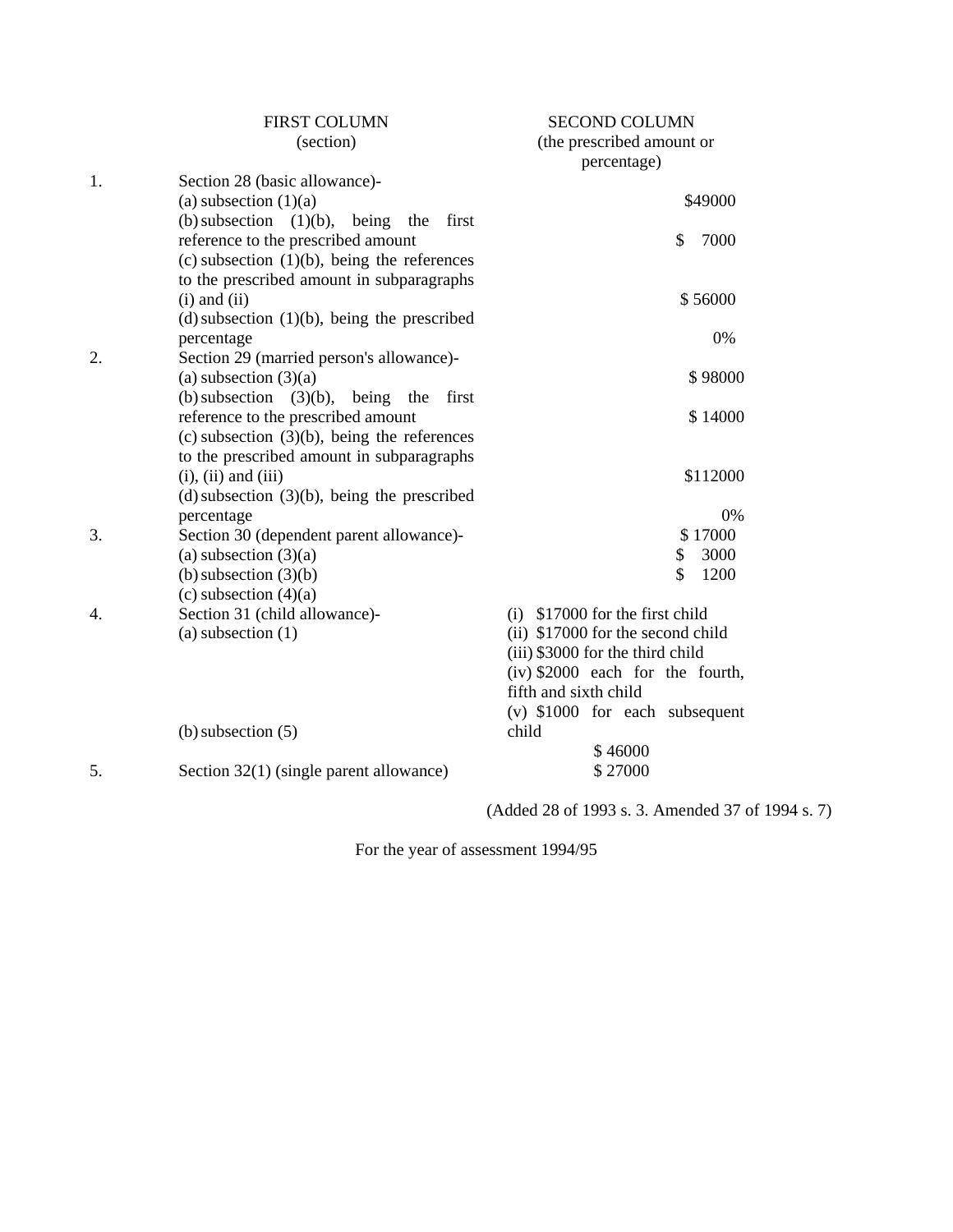|    | <b>FIRST COLUMN</b>                                   | <b>SECOND COLUMN</b>              |
|----|-------------------------------------------------------|-----------------------------------|
|    | (section)                                             | (the prescribed amount or         |
|    |                                                       | percentage)                       |
| 1. | Section 28 (basic allowance)-                         |                                   |
|    | (a) subsection $(1)(a)$                               | \$65000                           |
|    | (b) subsection<br>$(1)(b)$ ,<br>being<br>first<br>the |                                   |
|    | reference to the prescribed amount                    | \$7000                            |
|    | $(c)$ subsection $(1)(b)$ , being the references      |                                   |
|    | prescribed<br>to<br>the<br>amount<br>in               |                                   |
|    | subparagraphs (i) and (ii)                            | \$72000                           |
|    | $(d)$ subsection $(1)(b)$ , being the prescribed      |                                   |
|    | percentage                                            | 0%                                |
| 2. | Section 29 (married person's allowance)-              |                                   |
|    | (a) subsection $(3)(a)$                               | \$130000                          |
|    | (b) subsection $(3)(b)$ ,<br>being the<br>first       |                                   |
|    | reference to the prescribed amount                    | \$14000                           |
|    | (c) subsection $(3)(b)$ , being the references        |                                   |
|    | to the prescribed amount in subparagraphs             |                                   |
|    | $(i)$ , $(ii)$ and $(iii)$                            | \$144000                          |
|    | $(d)$ subsection $(3)(b)$ , being the prescribed      |                                   |
|    | percentage                                            | 0%                                |
| 3. | Section 30 (dependent parent allowance)-              |                                   |
|    | (a) subsection $(3)(a)$                               | \$20000                           |
|    | (b) subsection $(3)(b)$                               | \$<br>3000                        |
|    | (c) subsection $(4)(a)$                               | \$<br>1200                        |
| 4. | Section<br>(dependent)<br>30A<br>grandparent          |                                   |
|    | allowance)-                                           | \$20000                           |
|    | (a) subsection $(3)(a)$                               | \$<br>3000                        |
|    | $(b)$ subsection $(3)(b)$                             | \$<br>1200                        |
|    | (c) subsection $(4)(a)$                               |                                   |
| 5. | Section 31 (child allowance)-                         |                                   |
|    | $(a)$ subsection $(1)$                                | (i) \$20000 for the first child   |
|    |                                                       | (ii) \$20000 for the second child |
|    |                                                       | (iii) \$3000 for the third child  |
|    |                                                       | (iv) \$2000 each for the fourth,  |
|    |                                                       | fifth and sixth child             |
|    |                                                       | $(v)$ \$1000 for each subsequent  |
|    | $(b)$ subsection $(5)$                                | child                             |
|    |                                                       | \$52000                           |
| б. | Section 32(1) (single parent allowance)               | \$32000                           |
|    |                                                       |                                   |

(Added 37 of 1994 s. 7. Amended 48 of 1995 s. 13)

For the year of assessment 1995/96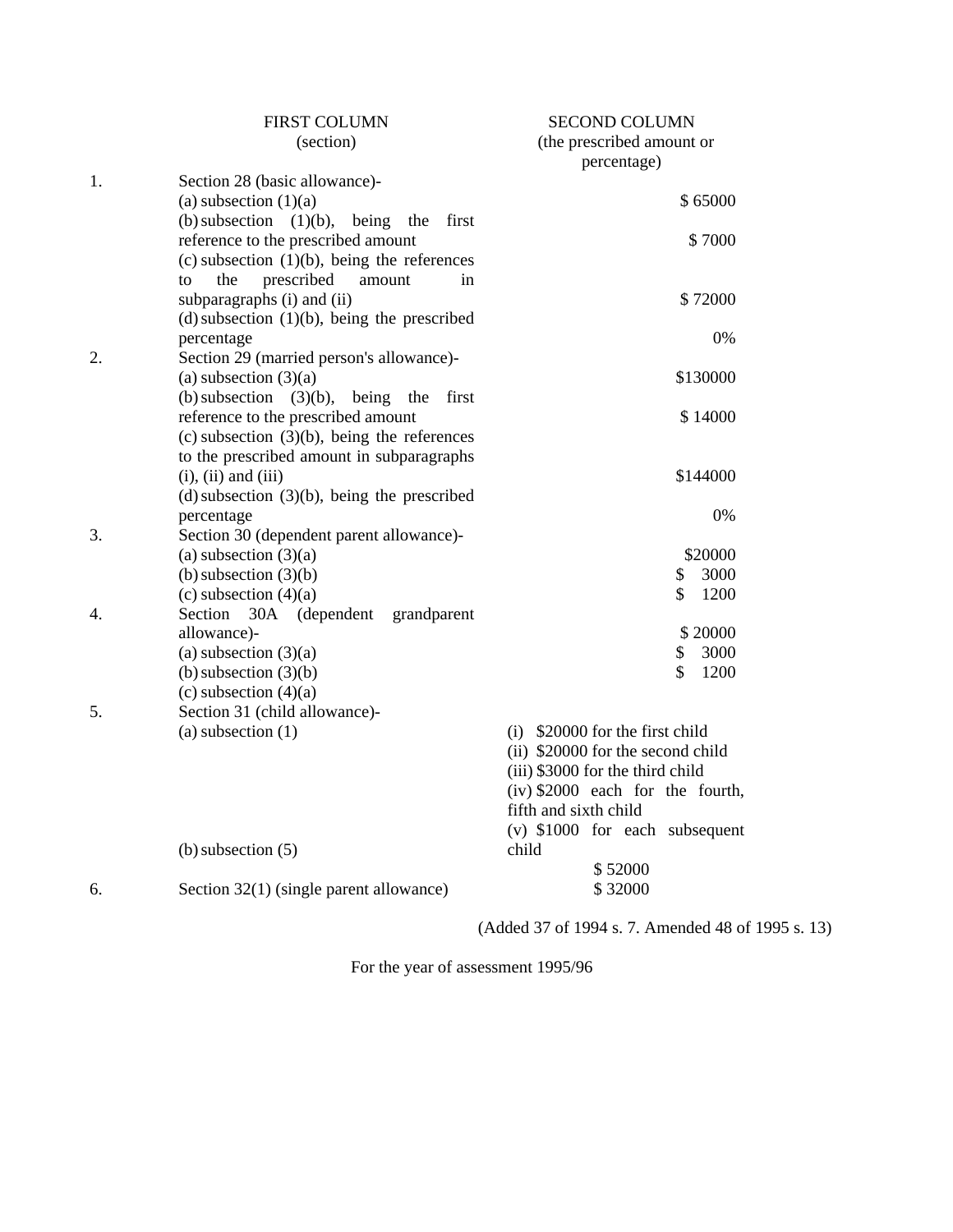|                  | FIRST COLUMN                                                                                  | SECOND COLUMN                             |
|------------------|-----------------------------------------------------------------------------------------------|-------------------------------------------|
|                  | (section)                                                                                     | (the prescribed amount or                 |
|                  |                                                                                               | percentage)                               |
| 1.               | Section 28 (basic allowance)-                                                                 |                                           |
|                  | (a) subsection $(1)(a)$                                                                       | \$72000                                   |
|                  | (b) subsection<br>$(1)(b)$ ,<br>being<br>first<br>the                                         |                                           |
|                  | reference to the prescribed amount                                                            | \$<br>7000                                |
|                  | $(c)$ subsection $(1)(b)$ , being the references<br>to the prescribed amount in subparagraphs |                                           |
|                  | $(i)$ and $(ii)$                                                                              | \$79000                                   |
|                  | $(d)$ subsection $(1)(b)$ , being the prescribed                                              |                                           |
|                  | percentage                                                                                    | 0%                                        |
| 2.               | Section 29 (married person's allowance)-                                                      |                                           |
|                  | (a) subsection $(3)(a)$                                                                       | \$144000                                  |
|                  | (b) subsection<br>$(3)(b)$ , being the<br>first                                               |                                           |
|                  | reference to the prescribed amount                                                            | \$14000                                   |
|                  | $(c)$ subsection $(3)(b)$ , being the references                                              |                                           |
|                  | to the prescribed amount in subparagraphs                                                     |                                           |
|                  | $(i)$ , $(ii)$ and $(iii)$                                                                    | \$158000                                  |
|                  | $(d)$ subsection $(3)(b)$ , being the prescribed                                              |                                           |
| 3.               | percentage                                                                                    | 0%                                        |
|                  | Section 30 (dependent parent allowance)-<br>(a) subsection $(3)(a)$                           | \$22000                                   |
|                  | (b) subsection $(3)(b)$                                                                       | 6000<br>\$                                |
|                  | (c) subsection $(4)(a)$                                                                       | $\mathbf{\hat{S}}$<br>1200                |
| $\overline{4}$ . | Section<br>30A (dependent<br>grandparent                                                      |                                           |
|                  | allowance)-                                                                                   | \$22000                                   |
|                  | (a) subsection $(3)(a)$                                                                       | 6000<br>\$                                |
|                  | (b) subsection $(3)(b)$                                                                       | \$<br>1200                                |
|                  | $(c)$ subsection $(4)(a)$                                                                     |                                           |
| 5.               | Section 31 (child allowance)-                                                                 | (i) \$22000 for each of the first         |
|                  | $(a)$ subsection $(1)$                                                                        | and the second child                      |
|                  | $(b)$ subsection $(5)$                                                                        | (ii) \$11000 for each subsequent<br>child |
|                  |                                                                                               | \$121000                                  |
| 6.               | Section<br>31A(1)<br>(disabled<br>dependent                                                   | \$11000                                   |
| 7.               | allowance)<br>Section 32(1) (single parent allowance)                                         | \$40000                                   |
|                  |                                                                                               |                                           |

(Added 48 of 1995 s. 13; Amended 24 of 1996 s. 11)

For the year of assessment 1996/97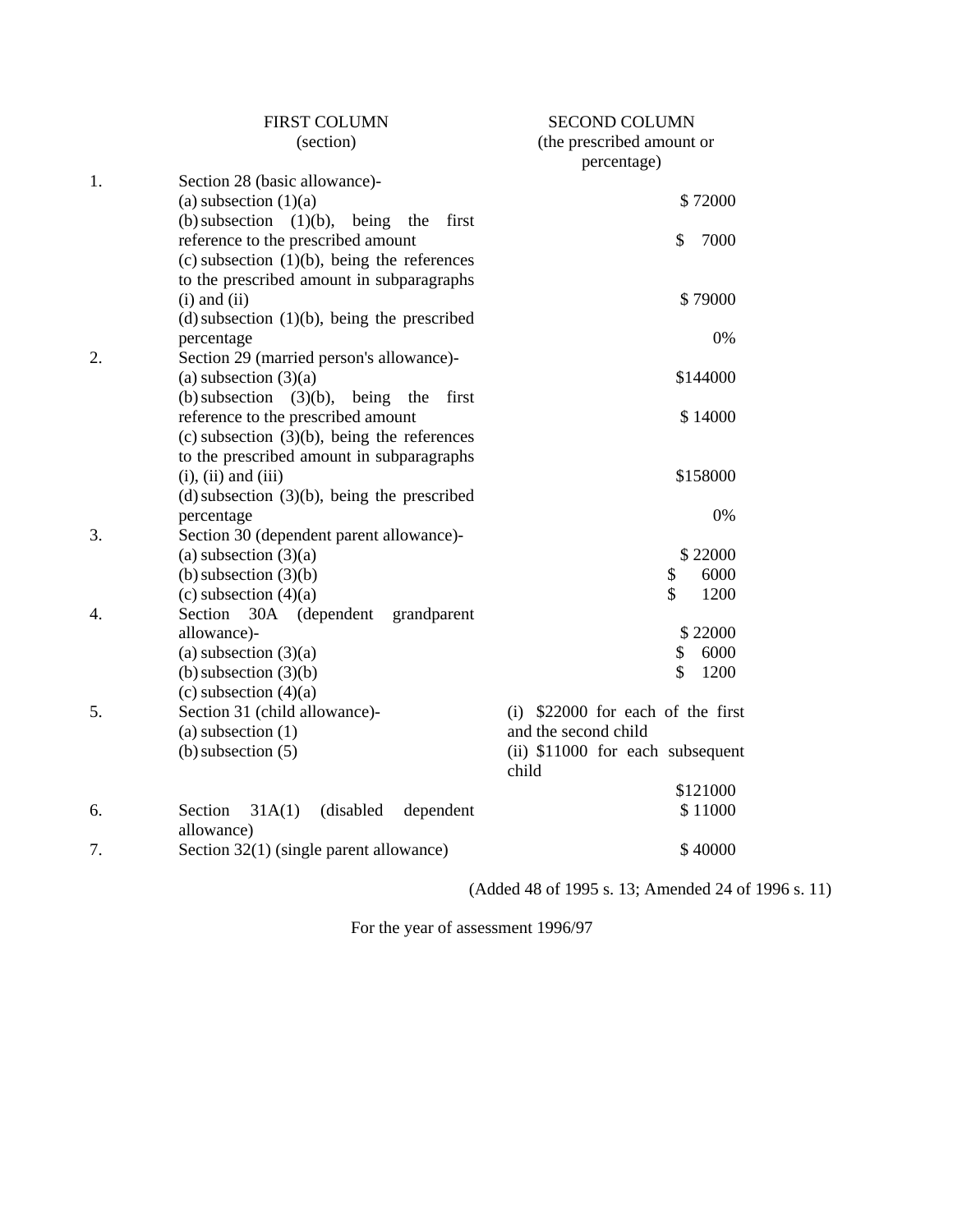|    | <b>FIRST COLUMN</b>                                                                                                                          | <b>SECOND COLUMN</b>                                     |
|----|----------------------------------------------------------------------------------------------------------------------------------------------|----------------------------------------------------------|
|    | (section)                                                                                                                                    | prescribed<br>(the<br>amount<br><b>or</b><br>percentage) |
| 1. | Section 28 (basic allowance)-<br>(a) subsection $(1)(a)$                                                                                     | \$83000                                                  |
|    | (b) subsection $(1)(b)$ ,<br>being<br>first<br>the<br>reference to the prescribed amount<br>$(c)$ subsection $(1)(b)$ , being the references | \$<br>7000                                               |
|    | to the prescribed amount in subparagraphs<br>$(i)$ and $(ii)$<br>(d) subsection $(1)(b)$ , being the prescribed                              | \$90000                                                  |
| 2. | percentage<br>Section 29 (married person's allowance)-                                                                                       | 0%                                                       |
|    | (a) subsection $(3)(a)$                                                                                                                      | \$166000                                                 |
|    | (b) subsection $(3)(b)$ ,<br>being the<br>first<br>reference to the prescribed amount<br>$(c)$ subsection $(3)(b)$ , being the references    | \$14000                                                  |
|    | to the prescribed amount in subparagraphs<br>$(i)$ , $(ii)$ and $(iii)$<br>$(d)$ subsection $(3)(b)$ , being the prescribed                  | \$180000                                                 |
|    | percentage                                                                                                                                   | 0%                                                       |
| 3. | Section 30 (dependent parent allowance)-                                                                                                     |                                                          |
|    | (a) subsection $(3)(a)$                                                                                                                      | \$24500                                                  |
|    | (b) subsection $(3)(b)$<br>(c) subsection $(4)(a)$                                                                                           | \$<br>7000<br>$\mathcal{S}$<br>1200                      |
| 4. | Section<br>30A (dependent<br>grandparent                                                                                                     |                                                          |
|    | allowance)-                                                                                                                                  |                                                          |
|    | (a) subsection $(3)(a)$                                                                                                                      | \$24500                                                  |
|    | (b) subsection $(3)(b)$                                                                                                                      | 7000<br>\$                                               |
|    | (c) subsection $(4)(a)$                                                                                                                      | \$<br>1200                                               |
| 5. | Section 30B(1) (dependent brother or                                                                                                         | \$24500                                                  |
|    | dependent sister allowance)                                                                                                                  |                                                          |
| 6. | Section 31 (child allowance)-                                                                                                                |                                                          |
|    | (a) subsection $(1)$                                                                                                                         | $(i)$ \$24500<br>the first and<br>for                    |
|    |                                                                                                                                              | second child<br>(ii) \$12500 for each subsequent         |
|    |                                                                                                                                              | child                                                    |
|    | $(b)$ subsection $(5)$                                                                                                                       | \$136500                                                 |
| 7. | (disabled<br>dependent<br>Section<br>31A(1)                                                                                                  | \$15000                                                  |
|    | allowance)                                                                                                                                   |                                                          |
| 8. | Section 32(1) (single parent allowance)                                                                                                      | \$45000                                                  |
|    |                                                                                                                                              |                                                          |

(Added 24 of 1996 s. 11. Amended 42 of 1997 s. 6)

For the year of assessment 1997/98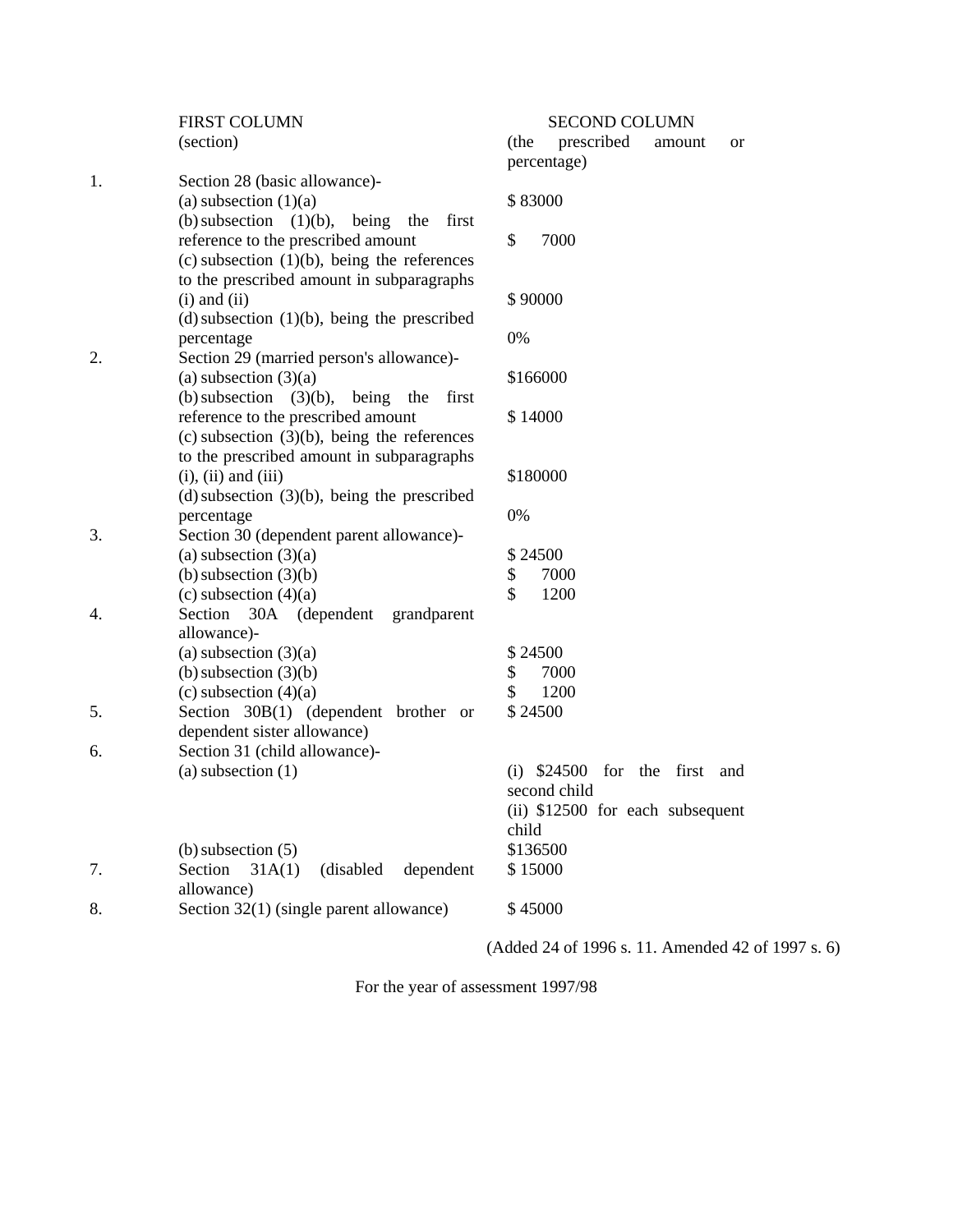|    | <b>FIRST COLUMN</b>                                                 | <b>SECOND COLUMN</b>                              |     |
|----|---------------------------------------------------------------------|---------------------------------------------------|-----|
|    | (section)                                                           | (the prescribed amount or                         |     |
|    |                                                                     | percentage)                                       |     |
| 1. | Section 28 (basic allowance)-                                       |                                                   |     |
|    | (a) subsection $(1)(a)$                                             | \$100000                                          |     |
|    | (b) subsection $(1)(b)$ ,<br>being<br>first<br>the                  |                                                   | \$0 |
|    | reference to the prescribed amount                                  |                                                   |     |
|    | $(c)$ subsection $(1)(b)$ , being the references                    |                                                   |     |
|    | to the prescribed amount in subparagraphs                           |                                                   |     |
|    | $(i)$ and $(ii)$                                                    | \$100000                                          |     |
|    | $(d)$ subsection $(1)(b)$ , being the prescribed                    | 0%                                                |     |
| 2. | percentage                                                          |                                                   |     |
|    | Section 29 (married person's allowance)-<br>(a) subsection $(3)(a)$ | \$200000                                          |     |
|    | (b) subsection $(3)(b)$ ,<br>being<br>the<br>first                  |                                                   |     |
|    | reference to the prescribed amount                                  |                                                   | \$0 |
|    | $(c)$ subsection $(3)(b)$ , being the references                    |                                                   |     |
|    | to the prescribed amount in subparagraphs                           |                                                   |     |
|    | $(i)$ , $(ii)$ and $(iii)$                                          | \$200000                                          |     |
|    | $(d)$ subsection $(3)(b)$ , being the prescribed                    |                                                   |     |
|    | percentage                                                          | 0%                                                |     |
| 3. | Section 30 (dependent parent allowance)-                            |                                                   |     |
|    | (a) subsection $(3)(a)$                                             | \$27000                                           |     |
|    | (b) subsection $(3)(b)$                                             | \$<br>8000                                        |     |
|    | (c) subsection $(4)(a)$                                             | \$<br>1200                                        |     |
| 4. | Section 30A (dependent<br>grandparent                               |                                                   |     |
|    | allowance)-                                                         |                                                   |     |
|    | (a) subsection $(3)(a)$                                             | \$27000                                           |     |
|    | (b) subsection $(3)(b)$                                             | \$<br>8000                                        |     |
|    | (c) subsection $(4)(a)$                                             | \$<br>1200                                        |     |
| 5. | Section 30B(1) (dependent brother or                                |                                                   |     |
|    | dependent sister allowance)                                         | \$27000                                           |     |
| 6. | Section 31 (child allowance)-                                       |                                                   |     |
|    | (a) subsection $(1)$                                                | \$27000 for the first and<br>(i)                  |     |
|    |                                                                     | second child                                      |     |
|    |                                                                     | (ii) \$14000 for each subsequent                  |     |
|    |                                                                     | child                                             |     |
|    | $(b)$ subsection $(5)$                                              | \$152000                                          |     |
| 7. | Section<br>31A(1)<br>(disabled<br>dependant                         | 25000<br>\$                                       |     |
|    | allowance)                                                          |                                                   |     |
| 8. | Section 32(1) (single parent allowance)                             | 75000<br>\$                                       |     |
|    |                                                                     |                                                   |     |
|    |                                                                     | (Added 42 of 1997 s. 6. Amended 31 of 1998 s. 23) |     |

For the year of assessment 1998/99 and for

each year after that year